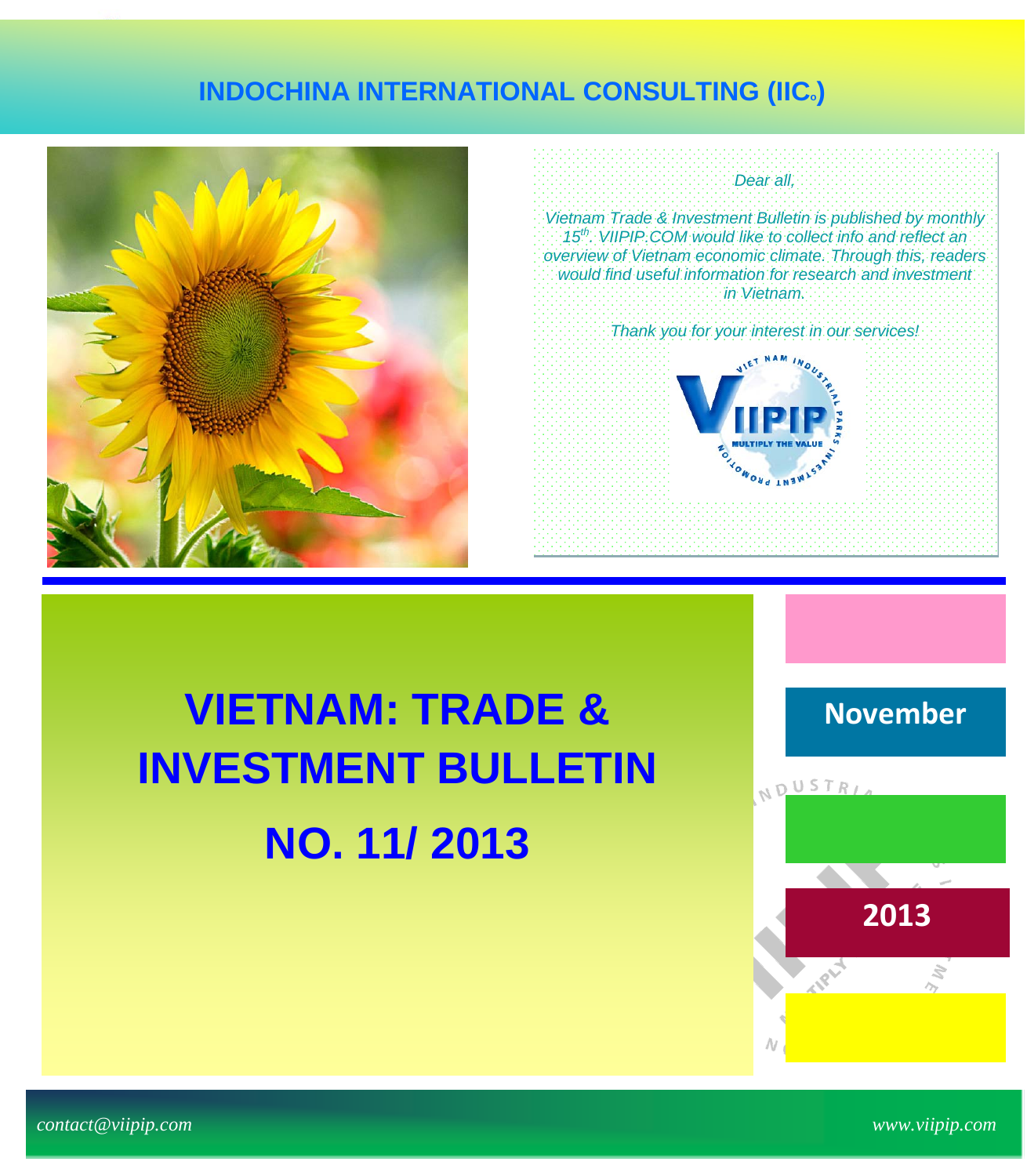



# **VIETNAM: TRADE & INVESTMENT BULLETIN No.11**

**November 2013**

| <b>GENERAL REVIEW</b>                                    | <b>INVESTMENT</b>                                              |
|----------------------------------------------------------|----------------------------------------------------------------|
| <b>Russia-Vietnam: Together to New Cooperation Goals</b> | <b>B-WTO supports Vietnam's global economic</b>                |
| EU trade talks will discuss Vietnam's market economy     | integration                                                    |
| status                                                   | <b>Hot FDI consolidates fast-rising reputation</b>             |
| Belgium's Flemish Minister to visit Vietnam              | Top Russian fuel group to invest in Vietnam refinery           |
| 5.8% GDP growth rate set for 2014                        | Japan adding cash to tourism, retail in Vietnam                |
| Vietnam, US talk on intellectual property issues         | <b>Austrian firm looks to cash in on Quang Ninh casino</b>     |
| <b>TRADE</b>                                             | <b>Israel assists Vietnam agriculture with high technology</b> |
| Vietnam, Middle East - North Africa to push trade ties   | Clouds gather as Global Sphere quits solar project             |
| <b>Experts lobby for gold market loosening</b>           | Unit to assist Japanese firms set up in Dong Nai               |
| Tra fish industry caught in a trap                       | Vietnamese, Chinese companies build coal-fired power<br>plant  |
| Vietnam rice exports down as government sales mode       | <b>Sugar makers face difficulties</b>                          |
| backfires                                                | Steel oversupply defies weak demand                            |
| Toyota to Ford brace for Vietnam auto import competition | <b>HCM City, Belgium's Flanders cooperate to develop</b>       |
| Customs department to seek relaxed law for importers     | seaport industry                                               |
| <b>FINANCE - BANKING</b>                                 | FDI boosts Da Nang economic growth                             |
| Vietnam house finance committee backs proposal for       | Dong Nai attracts 60 new foreign investment projects           |
| higher budget deficit cap                                | Foreign retailers rush in where locals fear to tread           |
| Local banks unable to tap foreign sector market          | Vinatex focuses garment investments on central region          |
| Bad debts cause bank profits to plummet                  | Ton Dong A to build second steel sheet mill                    |
| <b>Investor caution lowers City shares</b>               | Sanyo gauges plant sale deal                                   |
|                                                          | VietJetAir schedules \$9.1 billion fleet improvement           |
| Buyout opportunities seen in Vietnam imbalances          |                                                                |
| <b>COMING EVENTS</b>                                     | <b>ANALYSIS</b>                                                |
|                                                          | EU firms wary of Vietnam's legislative changes: survey         |
| <b>VIETNAM TELECOMP HO CHI MINH CITY</b>                 | Japanese investors encourage policy improvements               |
| Vietnam Electronics Ho Chi Minh City                     | Car industry roadmap hailed                                    |
| <b>NEWS IN</b>                                           |                                                                |
|                                                          | $\mathcal{O}$                                                  |
| 絆<br><b>BRIEF</b><br>DESIGNED FOR JAPANESE SME           | $\mathbb Z$                                                    |
| <b>KIZUNA</b>                                            | $\leq$                                                         |
| IPs says Hi                                              | $\Gamma\Gamma$<br>$\cup$                                       |
|                                                          | $\sim$                                                         |
| Supported by<br>HOUSE<br>YIET                            |                                                                |
|                                                          | 田                                                              |
| <b>SIIIIIIE</b>                                          | æ                                                              |
| <b>Investment &amp; Consultancy</b>                      | <b>Vietnam Rubber Group</b>                                    |
|                                                          | <b>CONSTRUCTION</b>                                            |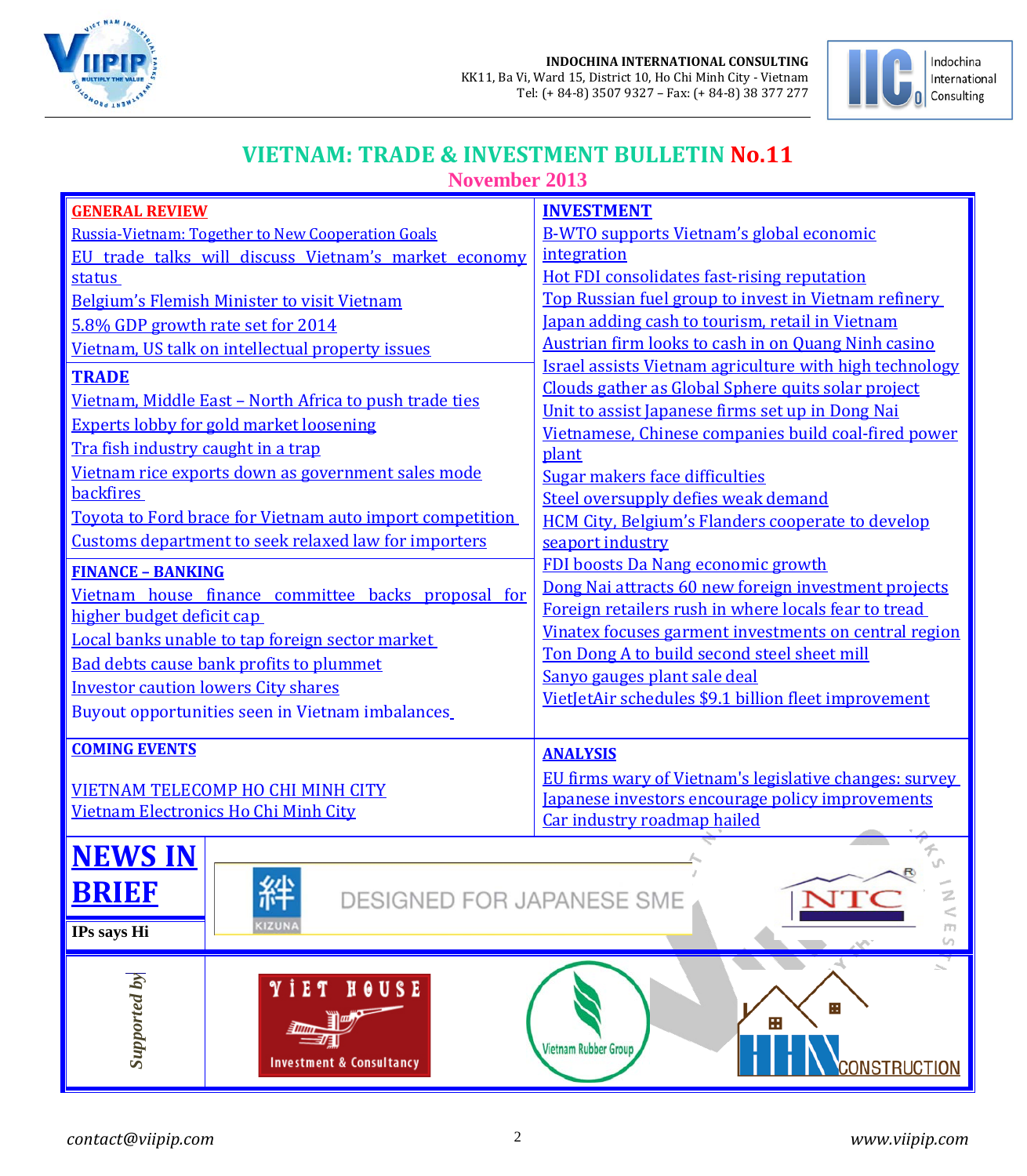



#### **DEVELOPER'S INTRODUCTION**

# **NAM TAN UYEN INDUSTRIAL PARK – BINH DUONG**



| The member of Viet Nam Rubber Group (VRG).<br><b>NAM TAN UYEN JOINT</b><br>The first industrial park model of VRG<br>STOCK CORP. (NTC)<br>Founded on 21 February 2005.<br>US\$450 million.<br><b>Invested capital</b><br>620,5 ha # $6,205,000$ m2<br>Area<br><b>Duration of Land sublease</b><br>50 years from 25 October 2005 to 25 October 2054.<br>for the 1st phase<br>- Position: nearby many big administrative centers and urban areas<br>of the Southern region of Viet Nam. There are many ways to<br>connect the IP by air, sea, and road that is much more convenient<br>for transportation and trading transaction.<br>- The technical infrastructure are constructed completely and<br>synchronized with high soil pressure (2kg/cm2) that is convenient for construction with<br>lowest cost.<br>The advantages<br>- Land surface is ready for investors.<br>- Prices of land sublease and terms of payment are optional and flexible that help<br>investors decrease their financial difficulties.<br>- Having strong supports from local government on enterprise forming as well as<br>production process of investors.<br>- With the population of over 169.3 thousand people and immigrant worker resources<br>from other provinces that supplies enrich labor force for the IP. |  |  |
|------------------------------------------------------------------------------------------------------------------------------------------------------------------------------------------------------------------------------------------------------------------------------------------------------------------------------------------------------------------------------------------------------------------------------------------------------------------------------------------------------------------------------------------------------------------------------------------------------------------------------------------------------------------------------------------------------------------------------------------------------------------------------------------------------------------------------------------------------------------------------------------------------------------------------------------------------------------------------------------------------------------------------------------------------------------------------------------------------------------------------------------------------------------------------------------------------------------------------------------------------------------------------------------------------|--|--|
|                                                                                                                                                                                                                                                                                                                                                                                                                                                                                                                                                                                                                                                                                                                                                                                                                                                                                                                                                                                                                                                                                                                                                                                                                                                                                                      |  |  |
|                                                                                                                                                                                                                                                                                                                                                                                                                                                                                                                                                                                                                                                                                                                                                                                                                                                                                                                                                                                                                                                                                                                                                                                                                                                                                                      |  |  |
|                                                                                                                                                                                                                                                                                                                                                                                                                                                                                                                                                                                                                                                                                                                                                                                                                                                                                                                                                                                                                                                                                                                                                                                                                                                                                                      |  |  |
|                                                                                                                                                                                                                                                                                                                                                                                                                                                                                                                                                                                                                                                                                                                                                                                                                                                                                                                                                                                                                                                                                                                                                                                                                                                                                                      |  |  |
|                                                                                                                                                                                                                                                                                                                                                                                                                                                                                                                                                                                                                                                                                                                                                                                                                                                                                                                                                                                                                                                                                                                                                                                                                                                                                                      |  |  |
|                                                                                                                                                                                                                                                                                                                                                                                                                                                                                                                                                                                                                                                                                                                                                                                                                                                                                                                                                                                                                                                                                                                                                                                                                                                                                                      |  |  |
|                                                                                                                                                                                                                                                                                                                                                                                                                                                                                                                                                                                                                                                                                                                                                                                                                                                                                                                                                                                                                                                                                                                                                                                                                                                                                                      |  |  |



**NAM TAN UYEN JOINT STOCK CORPORATION Head Office: Khanh Binh Commune, Tan Uyen District, Binh Duong Province Tel: 84 – 650 – 3652 330 - Fax: 84 – 650 – 3652 327 Email: namtanuyen@vnn.vn - Website: http\\www.namtanuyen.com.vn**

 $\Gamma\Gamma$  $\omega$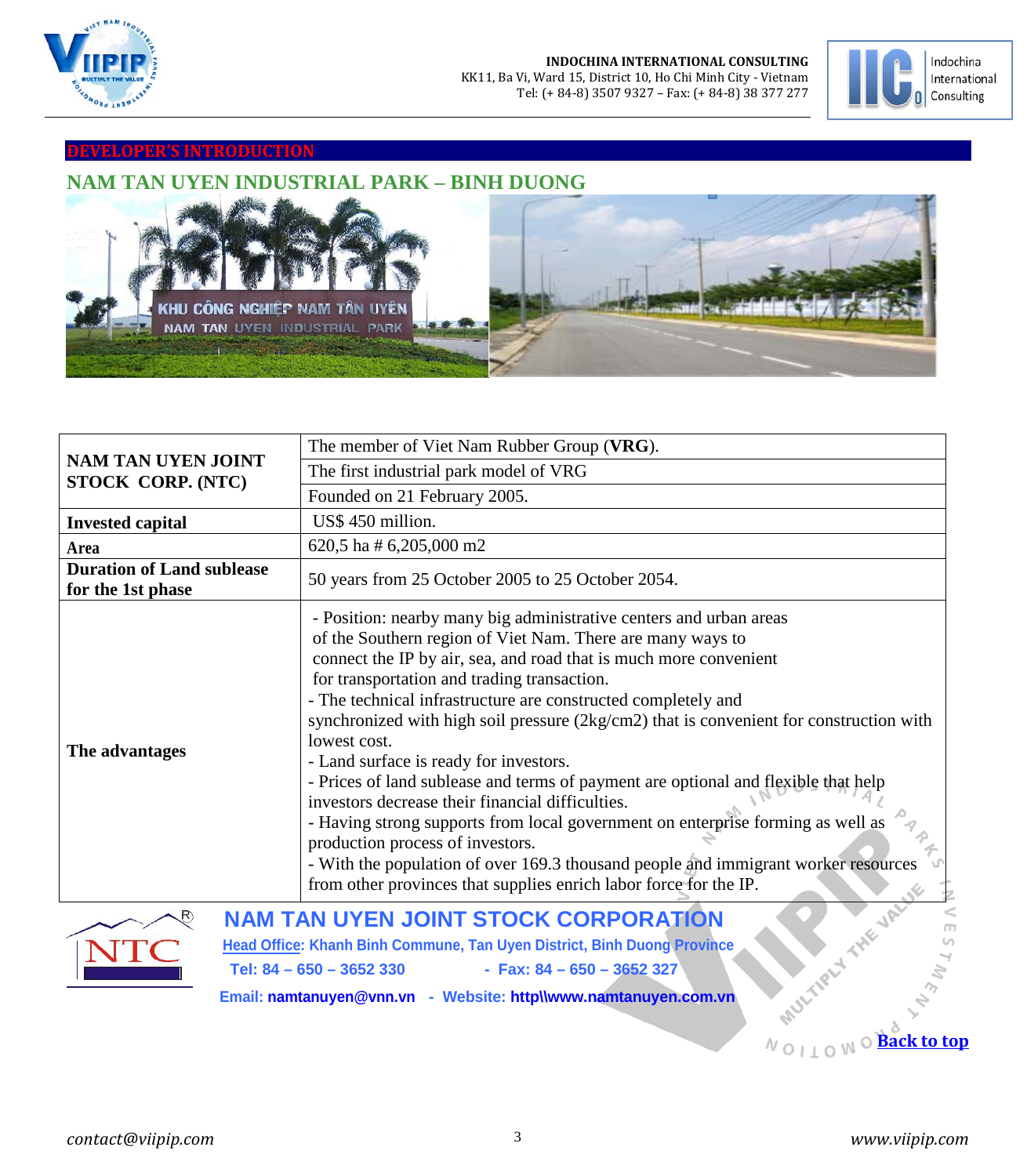



# **Essential Flavours Vietnam Signed The Workshop Lease Contract In Kizuna Service Area**

*30th October 2013, on behalf of Essential Flavours Asia, Mr. Timothy Jeseph Nielsen signed the contract to lease the workshop B2 in Kizuna Serviced Factory Area*



Essential Flavours focus on manufacturing and distributing input flavors especially sweet powder and liquid. With deep knowledge and modern technology in flavors making, the Australian company wishes to successfully develop the project in Vietnam to approach the Asia-Pacific market place and contribute to the future of the food and beverage industry of Vietnam.

Due to its industry, EFV has very strict requirements for the manufacturing environment to meet the International Food Safety Standard. According to Mr. Ryan Ching, the General Director of EFV, the brand new workshops built with environment friendly materials of Kizuna perfectly suited the requirements of EFV.

At the Signing Ceremony, on behalf of Kizuna JV Corporation, Ms. Lam Dieu Tam Hieu handed over the Investment Certificate of the project to Mr. Timothy Joseph Nielsen. She hoped that EFV would gain brilliant success in Asia market.



DESIGNED FOR JAPANESE SME

# **KIZUNA JV CORPORATION**

**Address :** Lot K- Tan Kim Industrial Park , Tan Kim Commune, Can Giuoc Dist., Long An Province, Vietnam. **Tel :** (84) 72 - 371.6789 **Fax :** (84) 72 - 371.6788 Website: [www.kizuna.vn](http://www.kizuna.vn/) or [www.kizunajv.com.vn](http://www.kizunajv.com.vn/) **Email :** sales@kizuna.vn

**Back to top** 

 $\sim$  11  $\leq$  T  $\sim$ .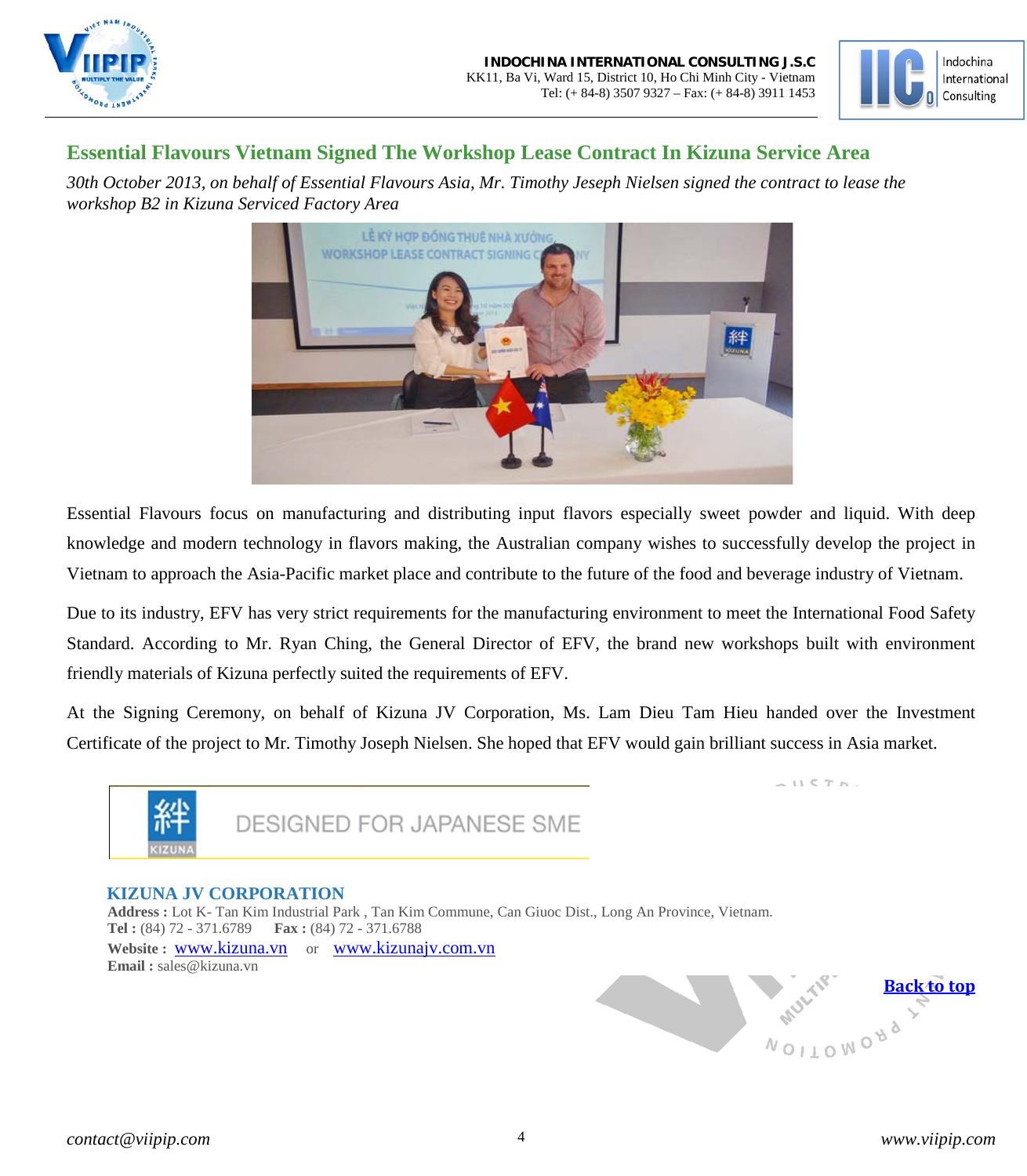



#### <span id="page-4-0"></span>**GENERAL REVIEW**

## **Russia-Vietnam: Together to New Cooperation Goals**

*On the occasion of Vladimir Putin's visit to Vietnam starting tomorrow, the Russian President has sent a letter sharing some of his thoughts on the future of relations between the two countries. TTnews would like to present his writing:*

Ahead of my third visit to the Socialist Republic of Vietnam, I would like to take this opportunity to directly address the Vietnam's public and share some thoughts on the future of our bilateral relations.

Russian-Vietnamese friendship has stood the test of time, having lived through the numerous tragic events of the 20th century, and drastic changes in the world as well as in our countries. The main thing has always remained the same, however – respect towards each other, traditions of confidence and mutual assistance, ability to appreciate selfless support of the partners that will never betray.

In this context, let me quote famous words of President Ho Chi Minh: "When you drink water, think of its source". I consider that phrase to be a spiritual instruction to the present and future generations of citizens of our countries. One should always remember our common history and everything that unites us. This guarantees continuity and stability of future-oriented relations.

We are happy with major achievements reached by Vietnam on its path towards important economic and social reforms. Russia addresses complex national issues as well. We believe that active involvement in the integration processes, both at global and regional levels, is a powerful resource for development. We attach particular importance to cooperation with the Asia Pacific States among which Vietnam is one of the leading centers of growth.

The positions of our countries on issues relating to the global agenda are similar in many aspects. Together we seek answers to new challenges and threats. We uphold the rule of law in international relations and advocate that no alternative political or diplomatic tools should be used for resolving disputes and that every state has a right to choose it own path of development.

All these factors determine the intensity of Russian-Vietnamese strategic partnership which we can rightly call comprehensive. Last year, bilateral trade increased by 20 percent and amounted to \$3.66 billion. We expect that it will reach \$7 billion as early as 2015 and increase up to \$ 10 billion in 2020.

The signing of a free trade area agreement (FTA) between the member states of the Customs Unions and Vietnam would contribute to achieving these objectives, which corresponds to the logic of political and economic integration in Eurasia and the Asia-Pacific region. The negotiations on a FTA are under way, and we hope to successfully complete them.

**Energy, oil and gas sectors have traditionally played a key role in the development of Russian-Vietnamese industrial and investment cooperation**. For instance, our leading joint venture Vietsovpetro has accumulated a unique technological expertise of working on the continental shelf. Over the years, the company has produced 206 million tons of oil and its total profits account for tens of billions of dollars.

The companies Rosneft and Gazprom increase their presence in Vietnam. Their projects relate to the production of hydrocarbons, modernization of refining capacities and supply to Vietnam of the liquefied natural gas from the Russian Far East.

Let me emphasize that our oil and gas cooperation is two-way and reciprocal. Rusvietpetro is an example of a successful joint venture in the Yamalo-Nenets autonomous district. We also expect a lot of another joint company Gazpromviet which has started the development of oil and gas fields in the Orenburg region and other Russian territories.

Our cooperation in energy goes far beyond hydrocarbon production. Russia helps Vietnam to develop a nuclear industry which is a totally new sector for the country. Rosatom will be responsible for the construction of the first Vietnamese nuclear power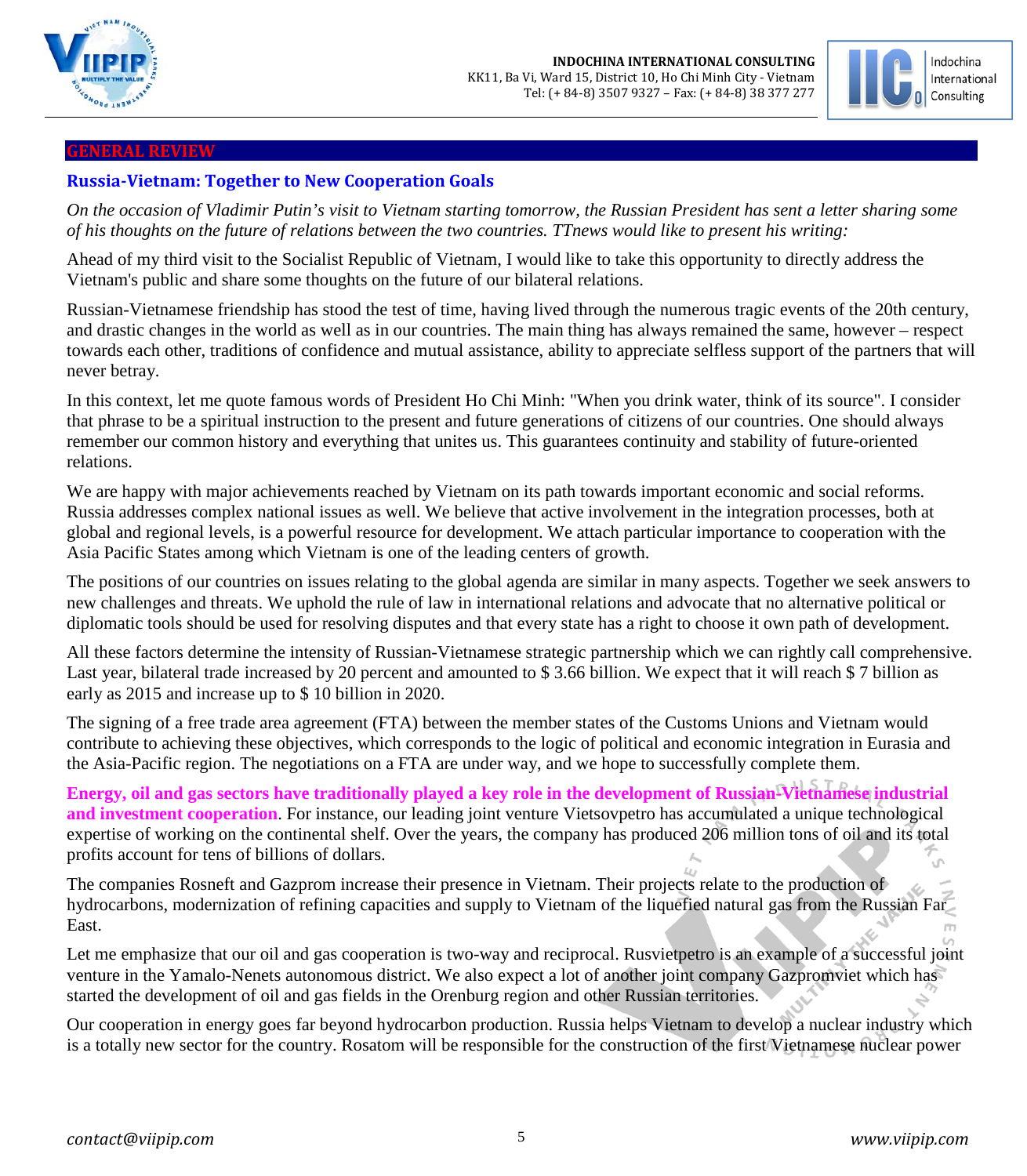



plant in the province of Ninh Thuan. The first and second nuclear units are scheduled to be launched in 2023 and 2024, respectively. Plans are being discussed to jointly construct a Nuclear Science & Technology Center.

Peaceful use of outer space and Russia's GLONASS satellite navigation system, air and rail transportation development, engineering, mining, banking and public health seem to be very promising areas of cooperation. The goal of the above projects and initiatives is to improve our investment, technology and industrial collaboration.

Our military and technical cooperation has taken a totally new dimension. It is no longer limited to export supplies, steps are being taken to launch in Vietnam licensed production of advanced military equipment with the assistance of Russian companies.

We have always been proud of the traditions of humanitarian cooperation in the field of education, science and culture. It is meaningful that this year Vietnam (except for the CIS countries) has been allocated the highest quota for staff training in Russian educational institutions. Today about 5,000 citizens of Vietnam receive education in Russia, about 2000 of them study under inter-State agreements.

I should underline the joint activities of our scientists, including many years of work of the Russian-Vietnamese Tropical research and technological center. Specialists all over the world highly appreciate the results of its applied and fundamental research.

My visit takes place during the Days of Russian culture in Vietnam. We are pleased to see that our Vietnamese friends are truly interested in our art. On their turn Russian citizens are waiting for the Vietnamese cultural workers to come to visit Russia. I am sure that the Days of Hanoi in Moscow in late November this year will have great success. Such exchanges have already proved their importance. We intend to continue this practice.

The number of Russians visiting Vietnam shows the willingness to learn better rich history and culture of the Vietnamese people. Last year this number doubled and for nine months of this year it has grown up by 66 percent having risen beyond 200,000 people. I think that this tendency will continue taking into account the successful development of tourist infrastructure in Vietnam.

It is difficult to enumerate the areas in which Russia and Vietnam do not develop fruitful cooperation. I expect that the future high-level negotiations in Hanoi will be constructive as usual and will give new momentum to the strategic partnership between our States and peoples.

*(Source: TTN)*

# <span id="page-5-0"></span>**EU trade talks will discuss Vietnam's market economy status**

*European Union officials will discuss Vietnam's place in the road to market economy as part of Free Trade Agreement talks between the two, an EU Parliament member said at a Hanoi press briefing Wednesday*.

Werner Langen, Chair of the Delegation of the European Parliament for Relations with South Asia and ASEAN, said there will be specific arguments over if Vietnam is going towards a market economy, a Saigon Tiep Thi report said.  $\cup$ 

Langen said there are clear international criteria and that it is overambitious for Vietnam to promise it will be there in 2018.

He also said Vietnam being a market economy is not a major issue with the FTA, but that it would change the country's position in the world economy and affecting its distribution of resources.

The chairman said he personally believes in a happy ending for the agreement, which should be finalized by the end of 2014, after the EU Parliament election in the middle of the year.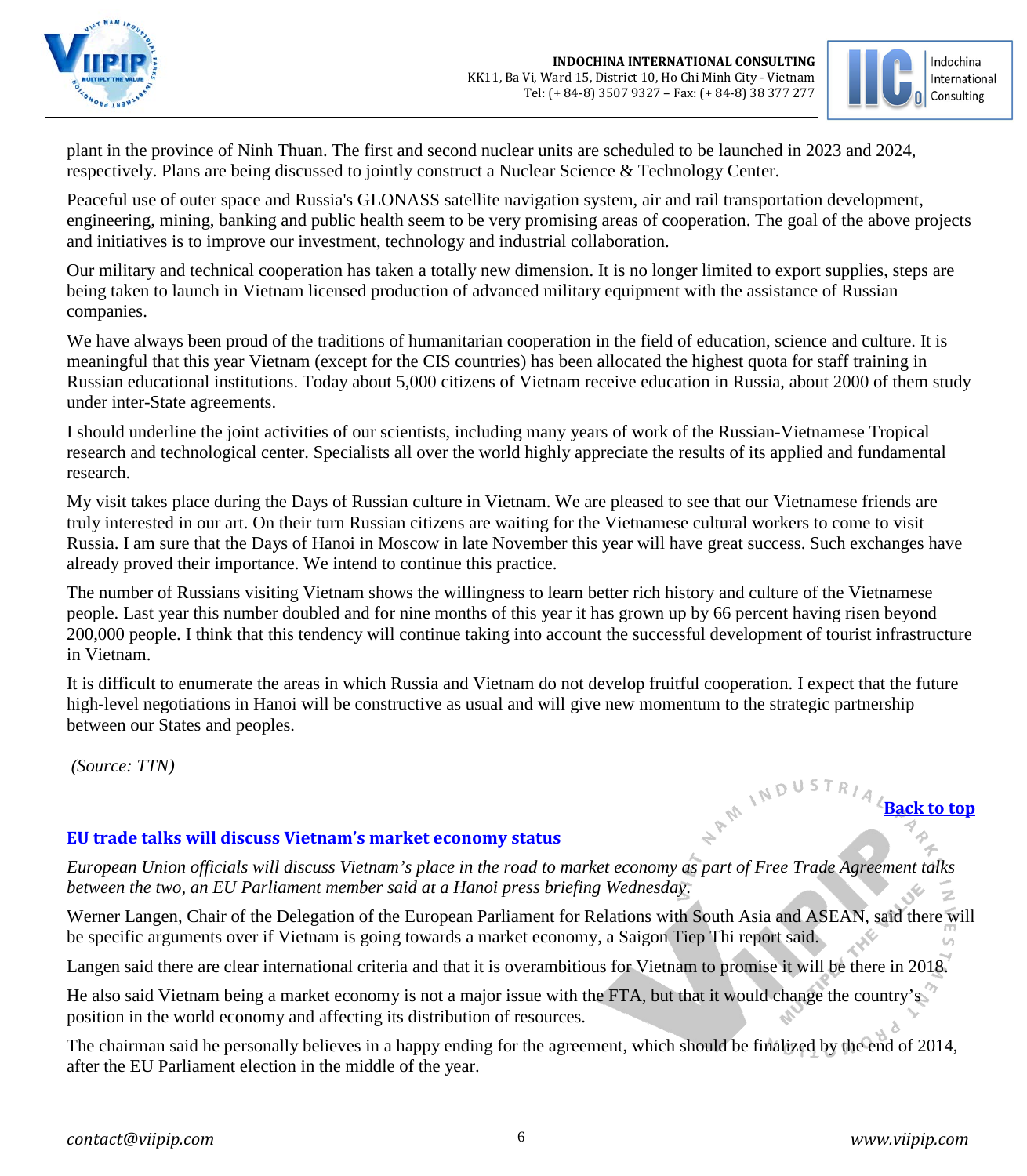



EU ambassador to Vietnam, Franz Jessen, said the fifth round of trade talks next week will be about reforming Vietnam's economy for healthier competition, focusing on building a fair playground for state and private enterprise, intellectual property protection, regulations of origin identification and sustainable development.

Jessen said trade between Vietnam and the bloc remained in good shape despite global difficulties, citing figures that showed a 25 percent increase in Vietnam's export to its biggest customer EU, and 20 percent up the other way around.

The EU now imposes an average import tax of 4.1 percent. The FTA will eliminate tariffs on 90 percent of Vietnamese goods and cut the rate by 10-20 percentage points on the remaining 10 percent

*Source: ThanhnienNews*

# **Back to top**

# <span id="page-6-0"></span>**Belgium's Flemish Minister to visit Vietnam**

*Belgium's Flemish Minister of Mobility and Public Works Hilde Crevits led a delegation from Belgium's Flanders region to visit Vietnam in November 2013 to promote cooperation between the region and Vietnam, said the Belgian Embassy in Hanoi.*

The visit of the Flemish Minister, which was made at the invitation of Vietnamese Transport Minister Dinh La Thang, focused on boosting cooperation in port development, development, management, infrastructure, logistics and transport.

Minister Hilde Crevits was accompanied by a delegation of port CEOs (the ports of Antwerp, Zeebrugge, Ghent and Oostend), a representative of the Flemish Ports Association, and a number of experts in port infrastructure and management.

The Minister scheduled to have meetings with Deputy Prime Minister Hoang Trung Hai, Transport Minister Dinh La Thang, and a number of officials from the Ministries of Industry and Trade, and Agriculture and Rural Development.

During the past years, the two countries have continuously developed the multifaceted cooperation, including trade and investment, with two-way trade in 2011 increasing by 70 percent in 2003.

The trade volume between the two countries has increased year after year and is around €1.2 billion per year.

Relations between the Flemish Region of Belgium and Vietnam have strongly increased since the late 1990's, when the first agreement on port cooperation was signed.

*Source: Vietnam+*

# <span id="page-6-1"></span>**5.8% GDP growth rate set for 2014**

*The National Assembly on November 11 approved a resolution on key development targets for 2014, setting GDP growth at 5.8% and inflation at 7%.* 

Among other targets, the export value is projected to grow by 10% or 4.4% lower than 2013. Total social development investment capital to GDP is estimated to rise to 30% from 29.1% in 2013.

Vietnam will strive to generate 1.6 million jobs next year, or 60,000 more than in 2013. Budget deficit remains unchanged at 5.3%. 5.3%.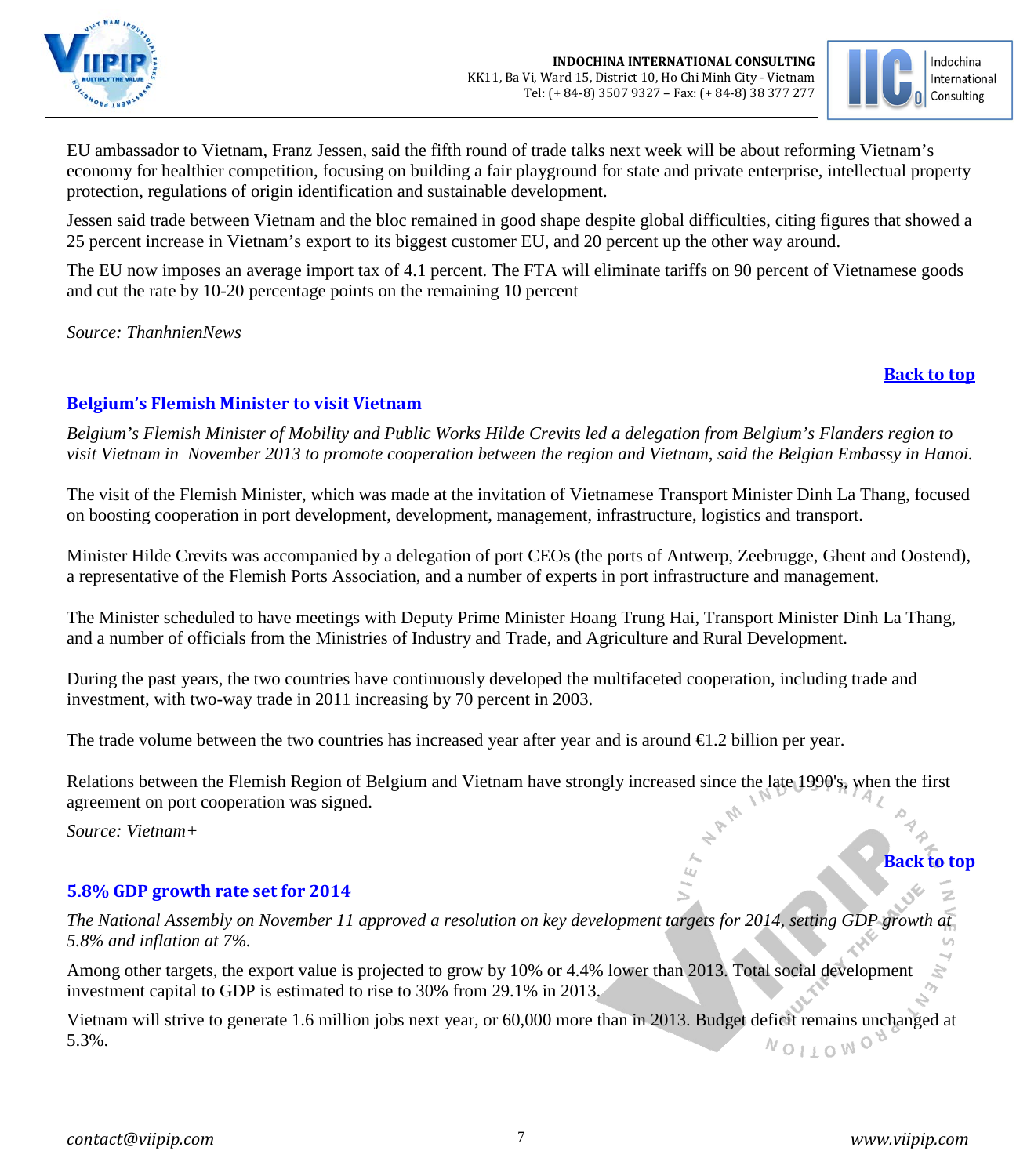



According to the NA Standing Committee, the national economy has yet to get out of the woods, and it is unlikely to achieve high growth in the next one or two years. Therefore, it is imperative to maintain steady growth, rein in inflation and stabilise its macro-economic level in 2014.

The government is facing a big challenge in executing the economy in 2014 when public investments and prices of key commodities such as coal, electricity and public services will increase considerably. Many deputies proposed an inflation rate of less than 7% for 2014, but the committee held the 7% rate will help the government to have more rooms in its performance.

The committee also asked the government to increase the efficiency of its investment

*Source: VOV*

# **Back to top**

# <span id="page-7-0"></span>**Vietnam, US talk on intellectual property issues**

*During their discussion in Nov 2013 , Vietnamese and US officials agreed that enforcement of intellectual property rights is crucial to economic growth, especially as Vietnam has integrated into the global economy.*

The conception was shared by the two sides at their round-table talk held on November 7 in Hanoi between the US Embassy, the US Chamber of Commerce and Industry in Vietnam and the Ministry of Science and Technology.

Speaking at the event, US Ambassador to Vietnam David Shear featured the role of policymakers and industry experts of both countries in discussing solutions to better the current implementation of IP rights.

Vietnamese Deputy Minister of Science and Technology Tran Quoc Khanh said Vietnam needs expertise and support from countries including the US in perfecting its legal framework to accelerate IP practices, particularly when the country has joined international institutions and is negotiating the Trans-Pacific Partnership agreement.

Good conditions for the implementation of IP rights that are protected by a firm legal framework is an attractive factor to foreign investors majoring in technology, Khanh said.

On 1 January 2006, the Vietnamese Civil Code took effect, and on 1 July 2006, the Law on Intellectual Property, which codified the Vietnamese Government's regulations on intellectual property, came into force.

These are the two principal laws governing the protection of intellectual property rights in Vietnam and they were adopted in conformity to WTO standards on intellectual property protection.

 $D$  U S T R Currently Vietnam is a State Party to the Paris Convention, the Madrid Agreement, Madrid Protocol, and the Stockholm Convention of 1967, which established the World Intellectual Property Organization.

The country is also a member of the Agreement on Trade-Related Aspects of Intellectual Property Rights (TRIPs Agreement), the Berne Convention for the Protection of Literary and Artistic Works, the Geneva Convention for the Protection of Producers of Phonograms against Unauthorized Duplication of their Phonograms, the Brussels Convention Relating to the Distribution of Program-Carrying Signals Transmitted by Satellite, and many others.

*Source: TTN*

NOITOMORD

**Back to top**

 $\cup$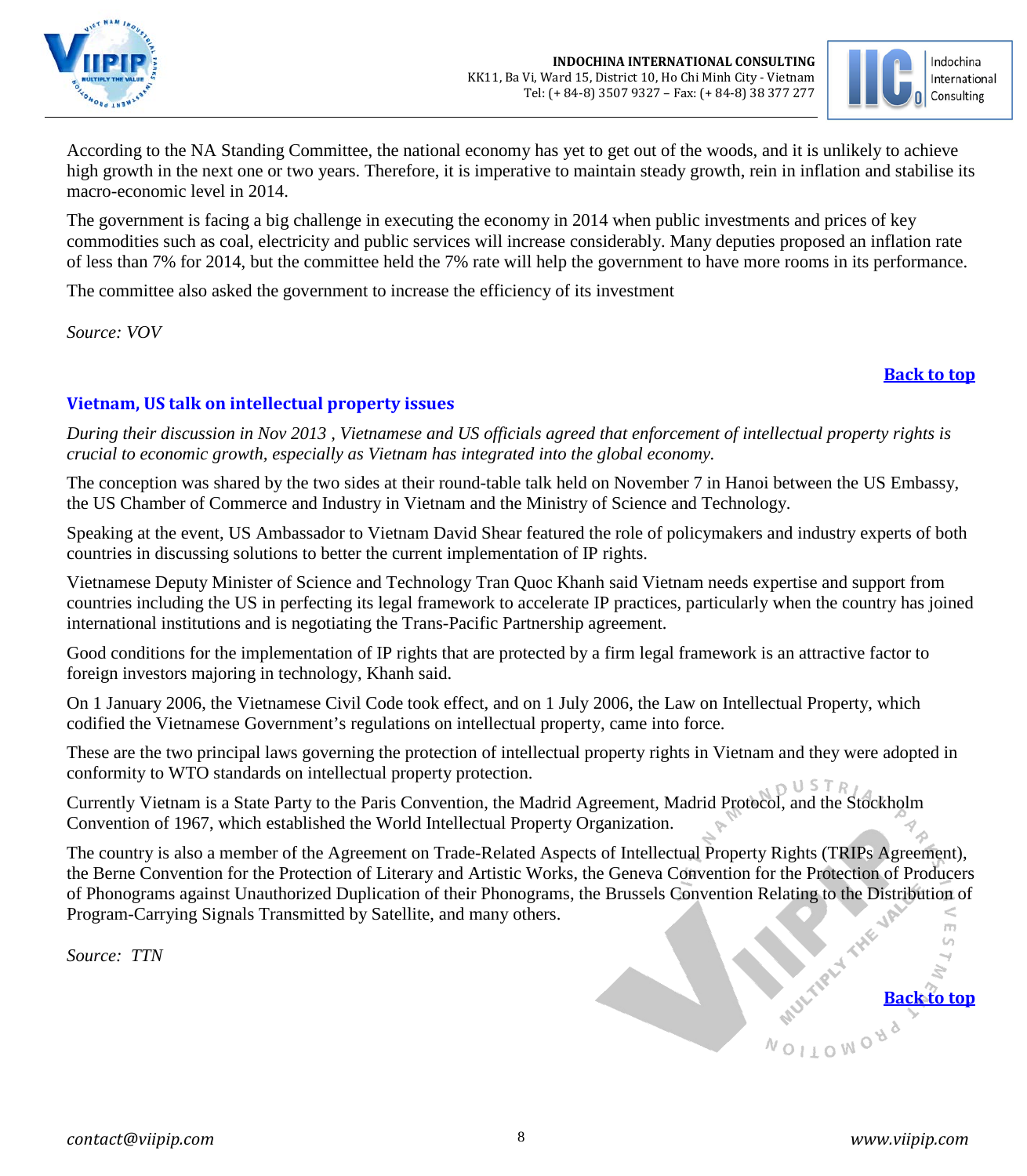



#### <span id="page-8-0"></span>**TRADE**

# **Vietnam, Middle East – North Africa to push trade ties**

*The Mekong Delta province of An Giang has alerted companies to its investment potential with its plan to restructure its agricultural sector towards raising added value and sustainable development.*

Policymakers and businesses from Vietnam, the Middle East and North Africa will gather at a forum in Hanoi on November 4- 5 to seek ways to better their cooperation, especially on economics, trade and investment for common prosperity.

As one of the most important external economic events in Vietnam this year, the forum is a manifestation of the Vietnamese Government's attention to economic ties with Middle East and North African countries. Middle East – North Africa , with a population of over 520 million, is a market of great potential for Vietnam's goods.

Despite their geographical distance, Vietnam and countries in the Middle East and North Africa have long established friendly relations, which serve as the foundation for them to develop all-round ties during recent years.

Vietnam has established diplomatic relations with most of the countries in the region and all-level visits have been maintained between the two sides.

Two-way trade between Vietnam and the region hit 7.4 billion USD last year, up 87 percent from 10 years ago. Bilateral trade between Vietnam and some regional countries has already surpassed 1 billion USD each year.

Investors from the Middle East are pouring capital in several major projects in Vietnam , such as the Nghi Son refinery and petrochemical complex, Long Son oil refinery complex, Ha Long Star hotel and Hiep Phuoc container port in Ho Chi Minh City.

Meanwhile, the Vietnam National Oil and Gas Group is conducting an oil and gas exploration and exploitation project in Algeria. About 26,000 Vietnamese laborers are working for infrastructure projects in the region.

The forum on economic cooperation between Vietnam and the Middle East-North African aims to brief guest businesses on the country's economic policies and investment opportunities while giving policy makers a chance to meet and exchange views on how to boost ties and cooperation.

Participating businesspeople are also expected to extend their contact bases and reach cooperation deals

*Source: VNA*

# <span id="page-8-1"></span>**Experts lobby for gold market loosening**

*Banking officials and economic experts are mulling potential measures aimed at ensuring sustainable development of the gold market*

In the last seven months the State Bank (SBV) sold 65 tonnes of gold, valued at \$3 billion, through 68 bidding sessions.  $\overline{z}$  $\,<\,$ Experts said the move helped stabilize the gold market and exchange rate and that it can now look to relax its grip on the m market and focus more on management.  $\cup$ 

Director of the Business Development Institute Le Xuan Nghia said the central bank's monopoly on gold imports was vital in replenishing foreign currency reserves. Now that the market is stable, the SBV can again allow firms to take over the import/export of gold and concentrate on management activities.

"If the SBV continues to be directly involved in gold import and bidding it would face unnecessary risks. Once firms are again in charge of trade the price gap between the domestic and global market will narrow, reducing speculation and improving market stability," Nghia said.

**Back to top**

MINDUSTRIA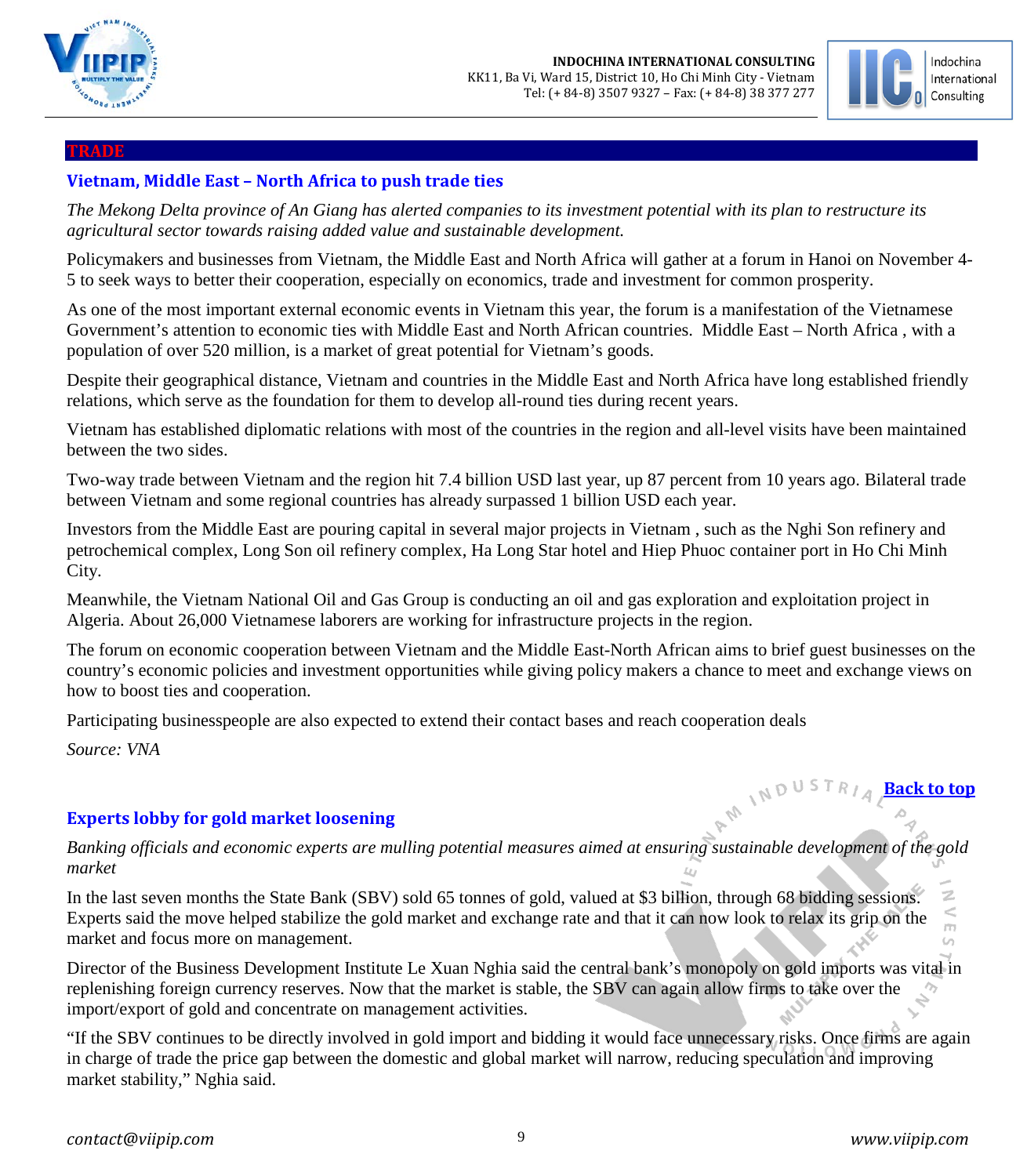



In support of the idea, economist Tran Du Lich said, "Let the market do its job. The SBV should not have a monopoly on gold imports and bar production. This comes dangerously close to gold acting as the country's currency, and that could be perilous and needs careful consideration." Regarding new measures on gold management, Nghia suggested forming a national gold exchange to facilitate bigger transactions and tighten regulation and management.

"In my view, the SBV should fill a management and supervisory role and assign several banks to take a decisive role in forming the gold exchange," Nghia suggested. Agribank Gold general director Nguyen Thanh Truc said a gold exchange would elevate Vietnam to a global standard and even noted several less developed countries that have already established systems.

Lich suggested using gold as a kind of foreign currency. "People can hoard foreign currencies but are not allowed to use them as a means of payment. The same should be true of gold. Gold is not an item used in consumption and will lose charm once the dong appreciates," Lich explained.

Responding to media enquiries, SBV Deputy Governor Dao Minh Tu said the central bank's gold bidding sessions over the last several months have helped stabilise the market and now is not the time to loosen control of the bullion market. "The SBV is carefully reviewing the bullion market before setting any new regulations. In the near term to early 2014 there would not be major changes to management of the gold market," said an SBV source.

*Source: SBY / VIR*

# **Back to top**

# <span id="page-9-0"></span>**Tra fish industry caught in a trap**

*The Vietnam Association of Seafood Exporters and Producers (VASEP) proposed that the state establish a production quota for tra fish in order to avoid an oversupply.*

The country's seafood exports reached \$1.8 billion by the end of the third quarter, an increase of 12.5 per cent over the same period last year, according to VASEP. However, tra fish output in the first nine months of this year declined 11 per cent to 723,000 tonnes, according to the Ministry of Agriculture and Rural Development (MARD). The shortage is expected to last beyond the end of this year, forcing almost all tra fish export processing factories to temporarily halt production, said Duong Ngoc Minh, VASEP deputy chairman.

The proposal was one of several plans that the association submitted to the Prime Minister for restructuring production and consumption of tra fish to boost sustainable development. VASEP suggested that the MARD establish an annual quota for each province producing tra fish and ensure that it was maintained. each province producing tra fish and ensure that it was maintained.

The specific quantity would be determined by the MARD, the VASEP and the Vietnam Tra Fish Association as well as provincial people's committees and provincial seafood associations based on forecasts about exports and domestic consumption from the VASEP and the Ministry of Industry and Trade.

Then provincial people's committees and seafood associations would establish quotas for individual farms. They would also control the production process and quality of raw materials. m

The VASEP also proposed a pilot mechanism for exporting Vietnamese tra fish products to the EU. To limit unfair competitiveness, the Zeebrgge Port in Belgium would distribute them to 28 EU markets. The VASEP would take care of transport, logistics, auctions on electronic trading floor, distribution and payment. L.N.3

*Source: VNN*

*NOILOWOB*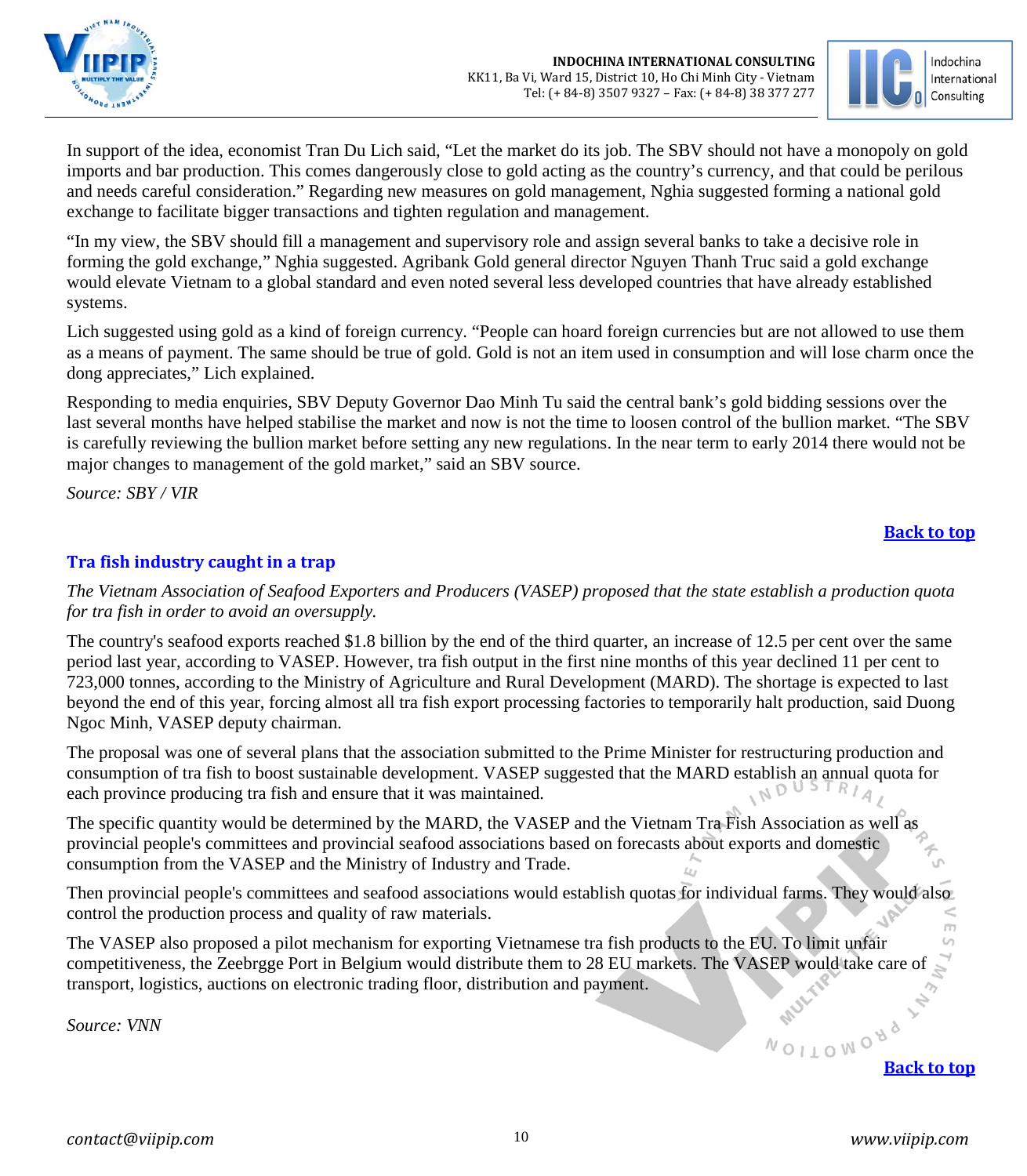



## <span id="page-10-0"></span>**Vietnam rice exports down as government sales mode backfires**

*With government-to-government deals, a major mode of rice export, declining, Vietnam is likely to miss this year's target of shipping 7-7.2 million tons.* 

Last year the country surpassed Thailand to become the world's biggest rice exporter, shipping 7.72 million tons, and had hoped to increase the number to eight million tons this year.

But it has cut the target twice due to decreasing orders from traditional importers like the Philippines, Malaysia, and Indonesia, with whom it makes G2G agreements. Exports under this mode made up only 13 percent of the rice exports by value in the first nine months, down from 44 percent two years ago.

As of October end rice exports have been estimated at 5.73 million tons, valued free-on-board at US\$2.47. That represents a decline of 11.6 percent in volume and of 14 percent in value. Shipments to the Philippines in the first three quarters are estimated at 353,000 tons, down more than 65 percent year-on-year. Exports to Malaysia declined by 36 percent.

Registered exporters have yet to receive any orders from Indonesia. News website Dan Viet quoted an unidentified source in the Ministry of Industry and Trade as saying that country has no plans to buy rice from Vietnam this year since it has adequate stocks. It said the Vietnam Food Association fears that the country cannot meet the target of 7 million tons unless shipments to Malaysia and Indonesia improve.

China has remained Vietnam's biggest rice buyer, importing 1.76 million tons in the first three quarters, but a whopping 70 percent of it was in the form of unofficial cross-border transactions. But VFA Chairman Truong Thanh Phong told the media that he had no idea how low this year's exports would have been without them.

#### **G2G**

A World Bank report on trade facilitation in June said there are "few indications" that the government wants to reduce the role of state firms in rice trading.

Rice trade expert Nguyen Dinh Bich said analysts have for long warned the industry against the reliance on G2G sales to traditional markets and urged it to diversify its markets with private exports.

But the rice industry's efforts to expand markets have been "too tardy," he said, while Vietnam's major customers are becoming more self-sufficient and are also strengthening private sales.

A VFA senior executive, who asked not to be named, said many rice exporters are suffering but did not provide details.

Analysts said state firms and their affiliates continue to have a domineering role in the industry, adding that the G2G model makes firms less competitive and prone to trouble when orders fall.

#### **New markets**

African has taken over from Asia as Vietnam's biggest rice importer, accounting for 70 percent of the shipments this year.

The country signed deals for shipments of 300,000 tons a year to Guinea in West Africa from last April through 2015, and 60,000 tons to Comoros in East Africa from last August through 2015.

*Source: News Now*

NOILONO

**Back to top**

**S**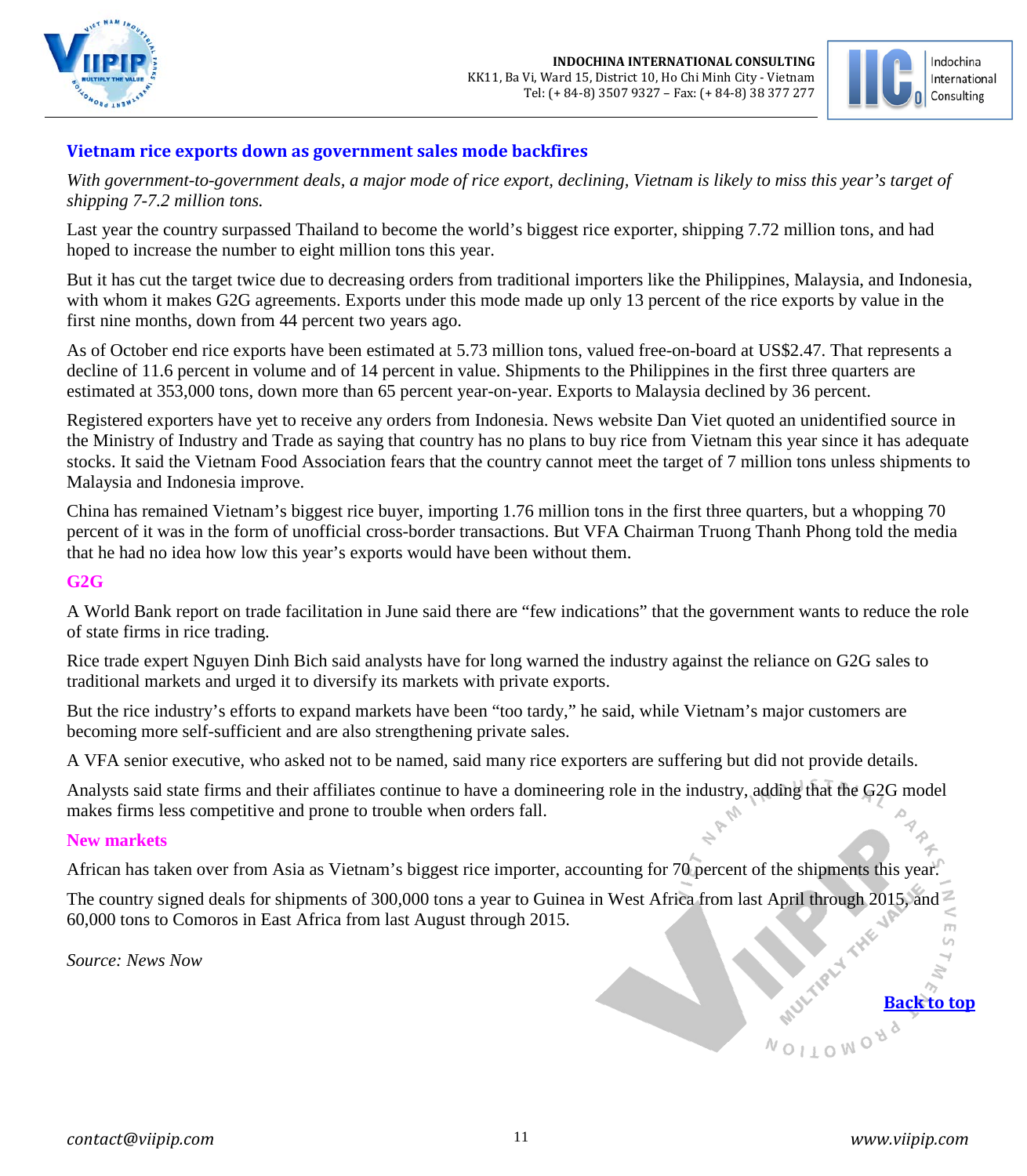



# <span id="page-11-0"></span>**Toyota to Ford brace for Vietnam auto import competition**

*After almost two decades of waiting for Vietnamese consumers to become rich enough to afford cars, manufacturers including Toyota Motor Corp. and Ford Motor Co. will have to contend with cheaper imports.*

Current Vietnamese duties of 60 percent will be eliminated by 2018 for cars imported from within the Association of Southeast Asian Nations, Met Arias, chairman of the Vietnam Automobile Manufacturers Association and managing director of Ford's unit in the country, said in an interview October 23. Without a major parts industry, car production costs are higher than elsewhere in the region because of taxes on imported components, he said.

The government cited the auto industry as an important driving force under a plan to become a "modern industrial country" by 2020. The impending abolishment of protective duties risks giving automakers little incentive to modernize or continue running plants in Vietnam even as the country's ascent to middle-income status means more people can now afford cars.

"I was one of the early believers in Vietnam's auto industry," said Keith Schulz, general director of lubricant maker Vilube Corp. in Ho Chi Minh City, who was a consultant to automakers setting up plants in the nation in the mid-1990s. "But by 2018, it sounds like this industry will be cracked open like a clam, and real economics will take over."

The country's auto industry is in danger of collapsing with the planned elimination of industry import taxes, Vietnam News reported in August. The nation needs immediate measures to avoid becoming a major importer of cars, it said, citing Ngo Van Tru, deputy head of the Ministry of Industry and Trade's heavy industry department.

## **Short time**

"Five years is a very short time for makers to enhance competitiveness considering the current auto and supporting industry," Yoshihisa Maruta, president of Toyota Motor Vietnam, said in e-mailed comments.

Based on sales last year, the top five foreign automakers with plants in Vietnam are Toyota, General Motors Co. (GM), Ford, Suzuki Motor Corp. (7269) and Daimler AG (DAI)'s Mercedes-Benz, according to figures from the automobile association.

Sales of vehicles assembled in Vietnam rose 20 percent through the first nine months of this year to 67,045, led by Toyota's 23,324, according to figures from the group.

"If the government doesn't significantly improve the situation for the local manufacturers, there is always a risk" of some makers shutting plants after 2018, said Michael Behrens, CEO of Mercedes-Benz Vietnam Ltd. NDUSTRIA

Imported cars will be cheaper than domestically produced ones when duties are lifted unless changes are made, such as cutting taxes on parts that aren't available in Vietnam, said Arias in the interview in Ho Chi Minh City. Carmakers operating locally must be able to compete with Thailand, where many vehicles are made in free-trade zones and parts are sourced locally or imported without duties, he said.

# **Thai competition**

Last November, Toyota said it will meet growing demand in emerging markets by boosting production in Thailand, from where it already exports to regional countries including Indonesia, Malaysia and the Philippines.

General Motors' Thai unit exports to 77 markets and has production lines capable of making left- or right-hand drive cars, according to the Detroit-based company's website.WOITOMOAD

Z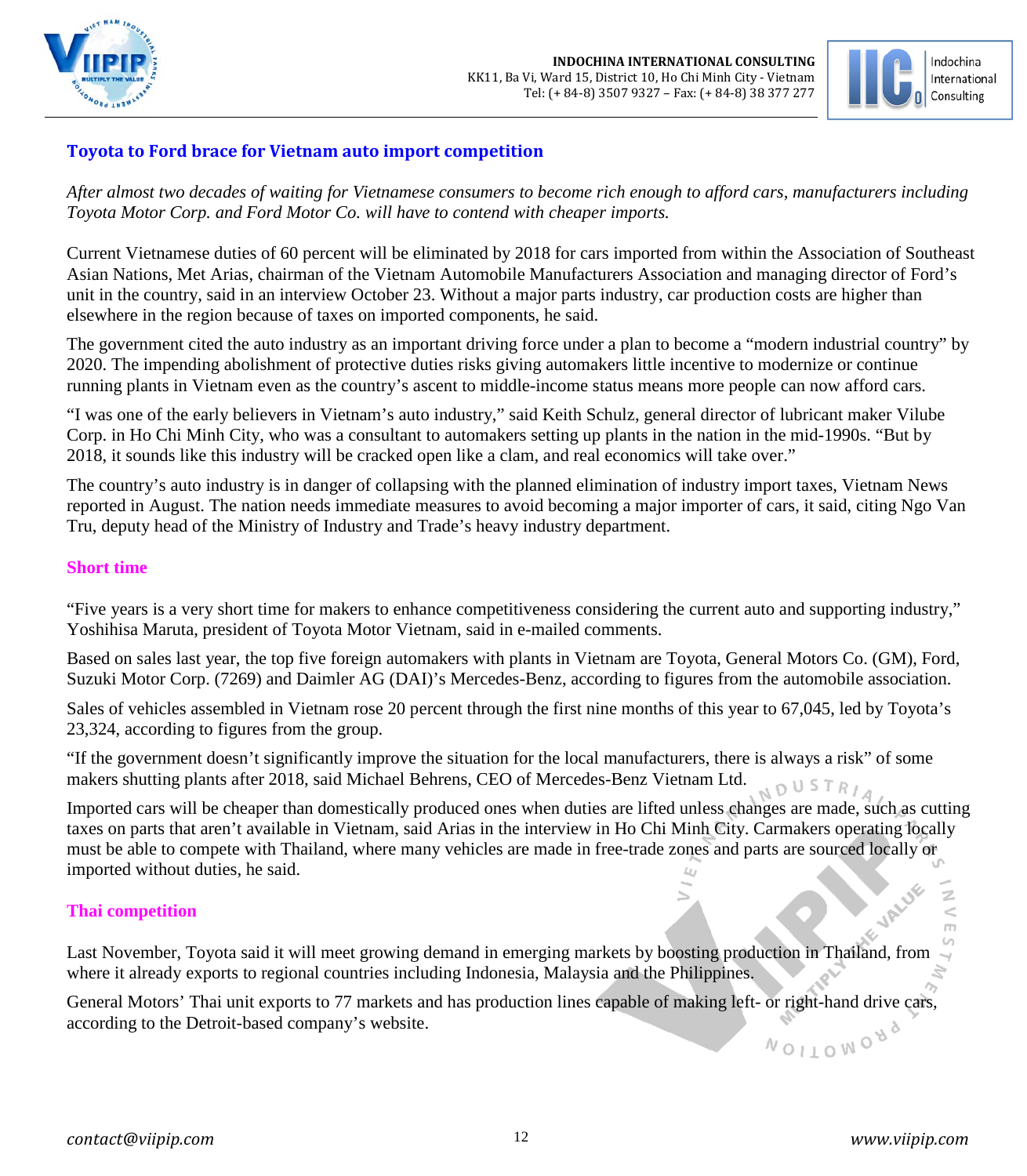



Vietnamese consumers prefer motorbikes for now. Vietnam has more than 38 million motorbikes on the road as of this month, up 6 percent from last year, according to the National Traffic Safety Committee. About two million cars are currently registered, according to the committee.

#### **New cars**

Auto sales in Thailand, with a population of 67 million people, were about 1.43 million units in 2012, according to data from Toyota Motor (Thailand) Ltd. Vietnam, with 89 million people, will probably see sales of new cars rise about 17 percent to 109,000 vehicles this year, Ford estimates.

The government still makes it very expensive to own a car in Vietnam, with the inclusion of consumption, value-added and registration taxes, said Horst Herdtle, CEO of Euro Auto Corp., which sells Bayerische Motoren Werke AG (BMW) imports in the country.

"It seems like the Vietnamese government wants to have a car industry, but they don't want cars on the road," Herdtle said. "That is a kind of paradox."

The situation reflects the disparate objectives of the government bodies that influence the local auto industry. The Ministry of Finance, which applies tax policy, is primarily concerned with revenue, while other government agencies may want to cut taxes, said Arias.

#### **Inconsistent policies**

The Ministry of Planning and Investment, which oversees the licensing of foreign projects, in September cited the auto industry as an example of inconsistent policies hurting investors from overseas.

The transport ministry is worried about the impact that car purchases may have on the environment and traffic flow, said Deputy Minister Nguyen Ngoc Dong.

"Take places like Bangkok, Singapore, Taiwan: They all discourage vehicles for individuals," Dong said in an interview in July. "For Vietnam, because the level of infrastructure development is low, we have to accelerate the growth of public transportation."

Arias said any new master plan that emerges for the auto industry should ensure national and provincial policies are aligned and meet rules set by the World Trade Organization. The proposal should also address the competitiveness of the industry through tax cuts, he said.

"The government has to lower the cost of doing business in Vietnam," said Arias.

*Source: Bloomberg*

## <span id="page-12-0"></span>**Customs department to seek relaxed law for importers**

*With importers repeatedly lamenting a new regulation that delays the transportation of their goods from seaports to warehouses by up to ten days, the General Customs Department will call for relevant agencies to loosen the law.*

The general department is scheduled to work with several ministries including public security, agriculture, industry and trade, health, and transport on the issue on Saturday, according to an official from the Agency for Customs Supervision and Management.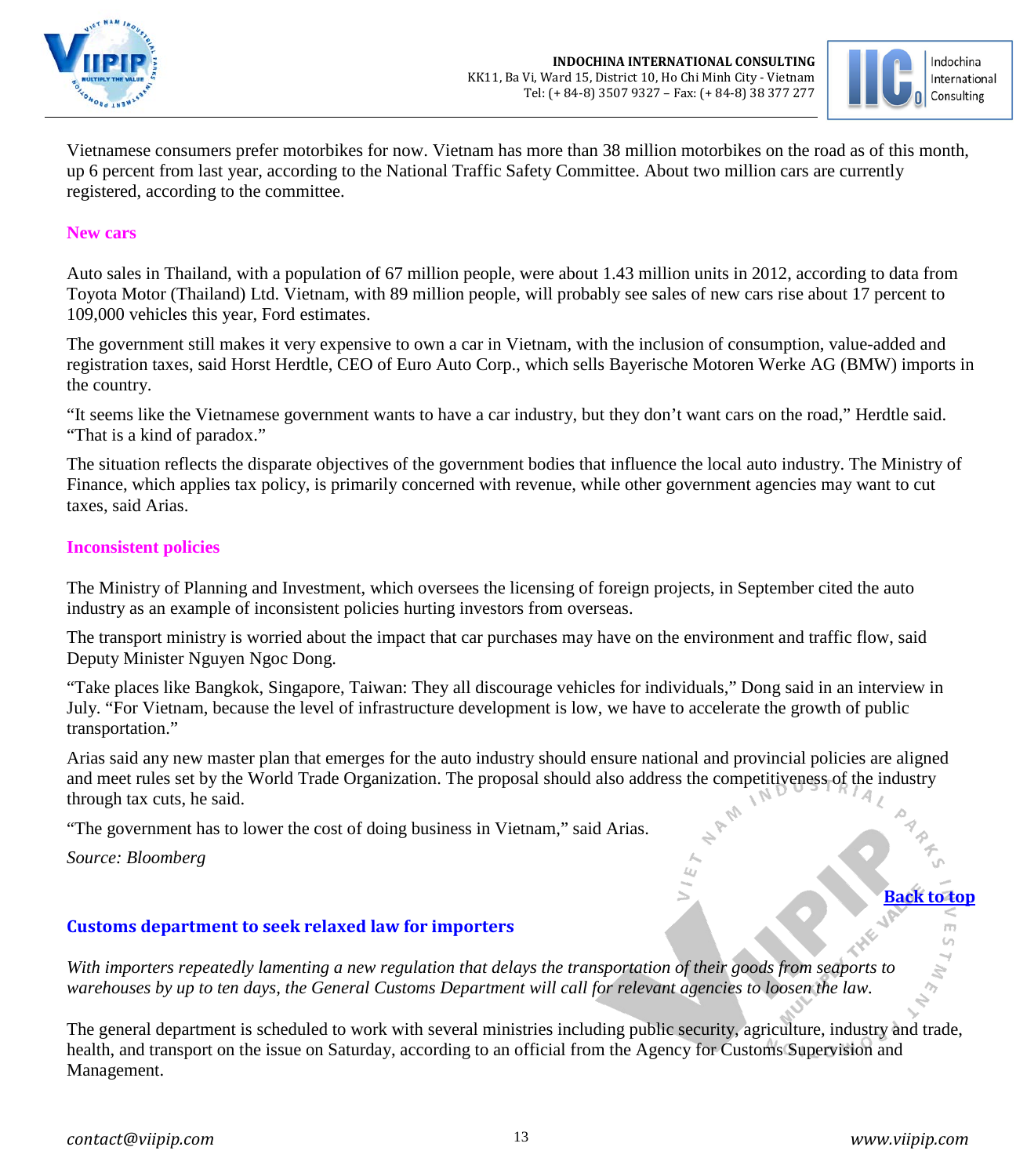



Starting this year, under Circular No.128/2013 released by the finance ministry, importers must obtain quality certificates for their imported products in order to bring them out of seaports.

Previously, they simply had to let authorities take samples of their goods for testing but didn't have to wait for the test results.

The new regulation stipulates that importers must keep their goods at ports' warehouses while waiting for the test results, which are usually released 10 days later.

But as not all ports have warehouses, in some cases importers have to keep the products on their vessels, amounting to extra docking fees and wages for the ship owners.

"The General Customs Department's view on this issue is that relevant agencies should reduce the number of goods required to be inspected before they are allowed to pass customs clearance," an official who requested anonymity said.

They should also determine which commodities should be tested before they leave the port, and which should be checked following customs clearance, he added.

The number of commodities subject to inspections is on the rise.

Some 60 percent of imported products ranging from salt and frozen food to wood and fabric are forced to undergo quality, quarantine, and food safety tests before leaving a port.

The customs department thus has suggested the finance ministry consider allowing imports of particular products like cars, motorbikes, vaccines, medical equipment, and manufacturing materials be exempted from the inspection regulation.

The department emphasized that the goods must be stored in the importers' warehouses upon leaving a port.

"And they are only eligible for circulation and distribution once the importers obtain the quality test results," a department chief official said.

## **Burdening importers**

Insiders say the current regulation has put pressure on importers.

Bui Le Hung, head of the Bureau for Customs Supervision and Management under the Ho Chi Minh City customs agency, said the finance ministry has reason to release the controversial Circular No.28.

Prior to the new regulation, businesses were allowed to store their imported products in their warehouses pending the quality certificates. But some have sold their products during the waiting time, allowing sub-standard products to be circulated in the market.

Meanwhile, other importers refused to submit their certificates to the customs agency as per law. "Keeping this regulation means having a loose control over the importers, so the finance ministry has tightened the rule," he said. It is stipulated that each ministry is responsible for checking the products under its management.

For instance, the health ministry will inspect imported milk and frozen food for food safety, while the agriculture ministry will run quarantine checks on salt and other imported food. But there are commodities which require checks from more than one ministry.

Imported beef, for instance, will undergo safety checks supervised by the health ministry and quarantine tests overseen by the agriculture ministry. Comprehensibly, obtaining certificates from two agencies means more pressure for the importers.

*Source: TTO*

# **Back to top**

WOILOWOUD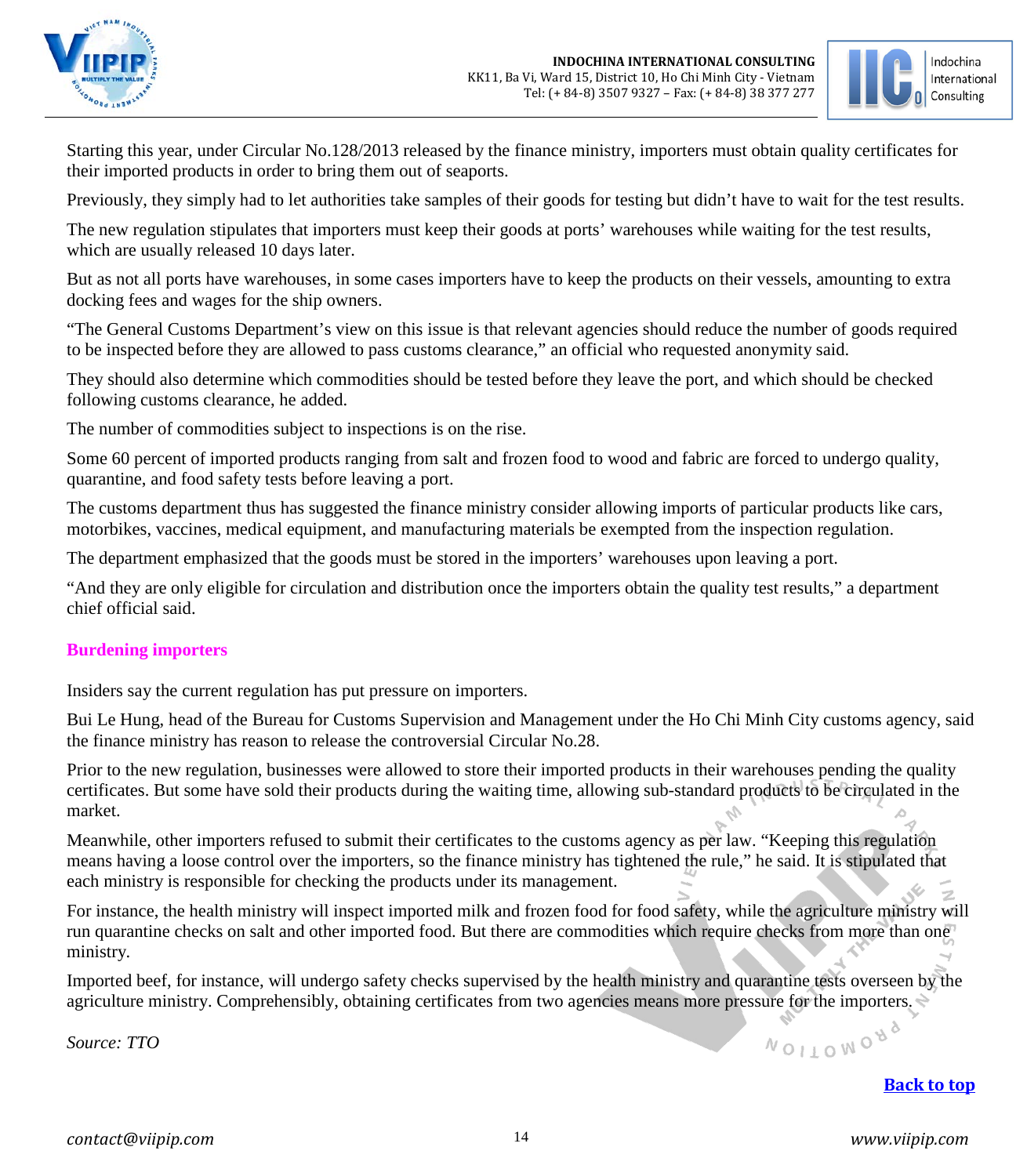



#### <span id="page-14-0"></span>**INVESTMENT**

#### <span id="page-14-1"></span>**B-WTO supports Vietnam's global economic integration**

*The Beyond WTO Programme (B-WTO) has helped Vietnam perfect its market economy institutions and address integration's socio-economic challenges to rural areas after four years of implementation*.

As Vietnam is integrating deeper into the regional and global economy and continuing to perfect integration policies and step up reforms, the country continues to need support and technical assistance from donors, stated Deputy Minister of Industry and Trade Nguyen Cam Tu. With its goal of strengthening the Government's capacity, the B-WTO Programme, a post-WTO technical assistance programme, has provided Vietnam with much-needed assistance to policy and institution building, he said.

It has also helped Vietnamese ministries, agencies and localities implement the Government's action programmes on some major guidelines and policies for the rapid and sustainable development of the Vietnamese economy as a WTO member, he added. According to Trinh Minh Anh, head of the B-WTO Programme Steering Committee Office, between September 2009 and September 2013, 48 projects were carried out as part of the B-WTO Programme – Phase II.

Of which, 23 supported the completion of the market economy institutions, six helped solve socio-economic challenges of integration to rural areas, 11 improved integration management and coordination capacity, and the remaining eight assisted localities in realising their action plans. The majority of the programme's short-term objectives have been achieved, actively contributing to implementing the priorities of the Government's Action Plan, he said.

One of the major projects is to improve the capacity of the Competitiveness Management Department (CMD) in order to enhance market economy institutions in Vietnam. With the support of the B-WTO Programme, the CMD has investigated and handled trade defence lawsuits under Vietnamese law, including the cases against imported float glass in 2009 and refined vegetable oil in 2013.

It has also investigated and imposed anti-dumping measures against cold-rolled stainless steel imported from China , Taiwan , Malaysia and Indonesia , which was the first case made under the Ordinance on Anti-dumping of Imports into Vietnam. CMD Director Bach Van Mung said that thanks to the programme, the department has built a competitive environment database and assessed the competitiveness of 30 economic sectors. Since the programme was launched, 17 countries have recognised Vietnam as a market economy, raising the total number to 38, he said.

Another outstanding result of the project was the establishment of an early warning system on anti-dumping lawsuits and the training of staff capable of dealing with trade defence cases lodged by foreign countries, he added. However, Deputy Director of the Central Economic Management Institute Vo Tri Thanh said that despite remarkable reform and development achievements over the past 27 years, many reforms have lost the momentum and the Vietnamese economy has revealed a number of shortcomings in structure, resistance, and social and environmental issues.

Therefore, Vietnam needs a new reform push in three major directions, which are economic restructuring with a focus on State-owned enterprises, finance-banking and public investment; deep and comprehensive integration centring on economic integration and prioritising ties with the ASEAN, East Asia, Asia-the Pacific and strategic partners; and combining economic reforms with institutional and political reforms, he stressed.. m  $\omega$ 

*Source: VNA*

NOITOMOAD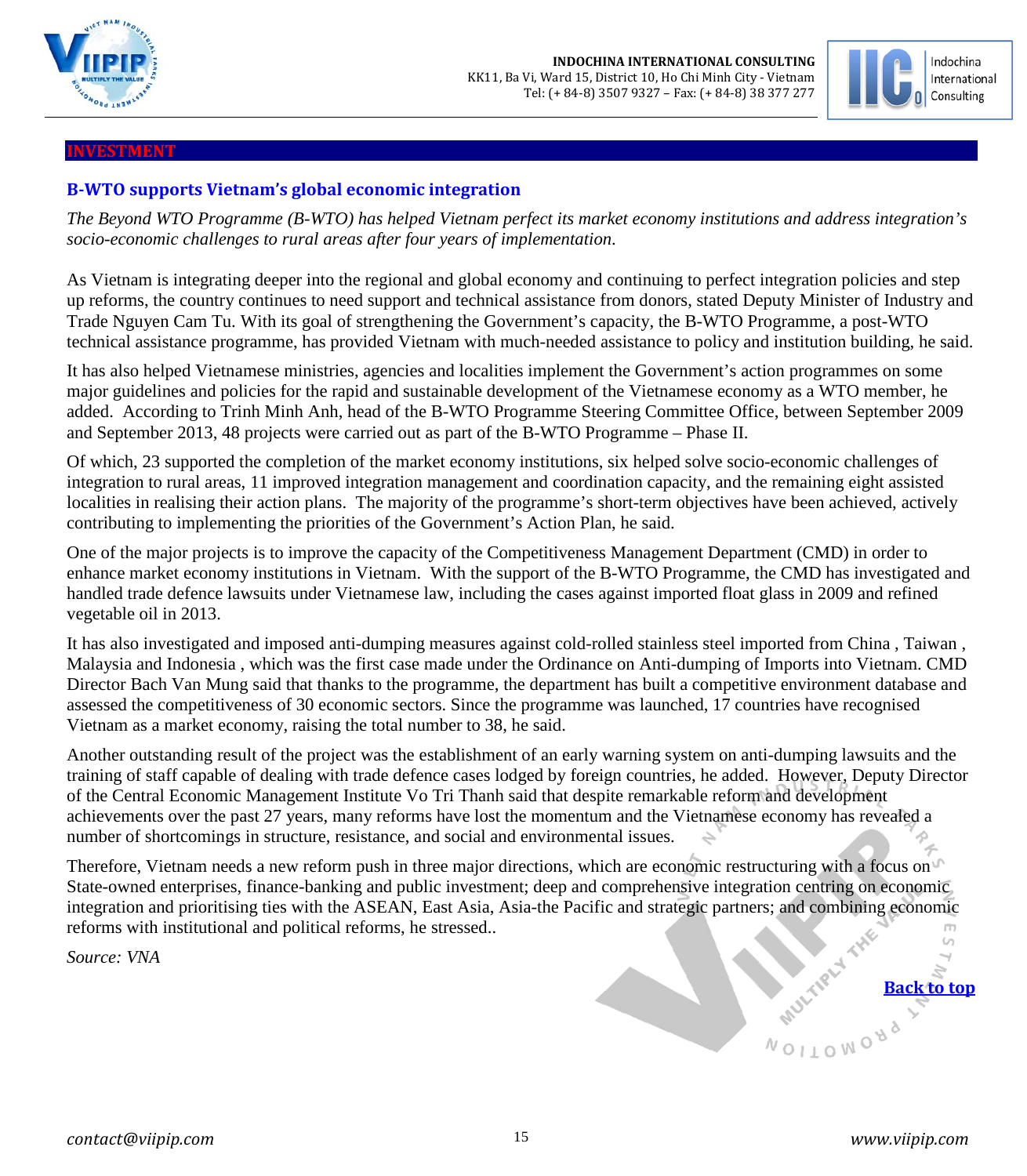



# <span id="page-15-0"></span>**Hot FDI consolidates fast-rising reputation**

*Net foreign direct investment in Vietnam was on the boil in September, pointing to growing confidence in one of the world's most attractive investment markets.* 

Foreign investors in September pumped \$750 million into projects in Vietnam, pushing total net foreign direct investment (FDI) over the past nine months to \$8.05 billion, up 4.8 per cent year-on-year, according to the Ministry of Planning and Investment (MPI)'s Foreign Investment Agency (FIA).

The figures imply foreign investors continue expanding business operations in Vietnam to tap the market's potential and investment advantages. This year, the MPI forecasted foreign investors would pump about \$11 billion into the country.

In the past nine months, foreign investors also registered \$12.19 billion to invest in 720 new projects and expand 153 projects. Though the registered capital dropped 16.3 year-on-year, analysts said that did not mean Vietnam was less attractive in foreign investors' eyes.

"That just reflects foreign investors' difficulties, especially in developed countries which have modest economic growth in the context of the global economic recession," said Nguyen Quang Thai, general secretary of the Vietnam Economics Association. In the UK Trade & Investment and the Economist Intelligence Unit's recent report, Vietnam ranked as the top destination outside the BRICs (Brazil, Russia, India and China) with the most favourable conditions for investment.

The report is based on a global survey of 523 companies. It is the third consecutive year Vietnam has been selected by executives as their key investment target.

Thai said foreign investors would continue to expand investment in Vietnam which was reputed with a large market of 86 million population and an attractive investment environment.

According to the FIA, the manufacturing sector remains the most attractive to foreign investors with 275 newly registered projects, capitalised at nearly \$3 billion. Furthermore, investors also registered to expand investments at 106 manufacturing projects with total investment capital of around \$653 million.

*Source: MPI-FIA-VIR*

# **Back to top**

# <span id="page-15-1"></span>**Top Russian fuel group to invest in Vietnam refinery**

*Russia's fuel giant Rosneft has announced its intention to invest in an estimated US\$30 billion refinery project in central Vietnam.*

Igor Soglayev, CEO of Sarvors which is a member of the group, told Binh Dinh Province authorities over the weekend that the company had communicated with Thailand's top energy firm Public Company Limited (PTT) about being a strategic partner in the Nhon Hoi refinery, news website VnExpress reported. He said the project was "practical".

PTT received the nod from the government to build the refinery in May, despite objections by PetroVietnam, which now owns the country's sole refinery Dung Quat. The Thai company is calling for partners while agreeing to put in 30-40 percent of the cost itself. Soglayev said they would request consistency in policies and complete infrastructure, which will need to serve between 20,000 and 30,000 people working at a time. He also said work on a refinery should not last for more than five years.

Binh Dinh chairman Le Huu Loc said the area is located in deep sea water and is convenient for follow-up works like a port, and there are a more than 12,000 hectares available for potential factories.

Soglayev said Rosneft board chairman Igor Sechin will accompany President Vladimir Putin during an official visit to Vietnam next week and he will hold more specific discussions regarding the project.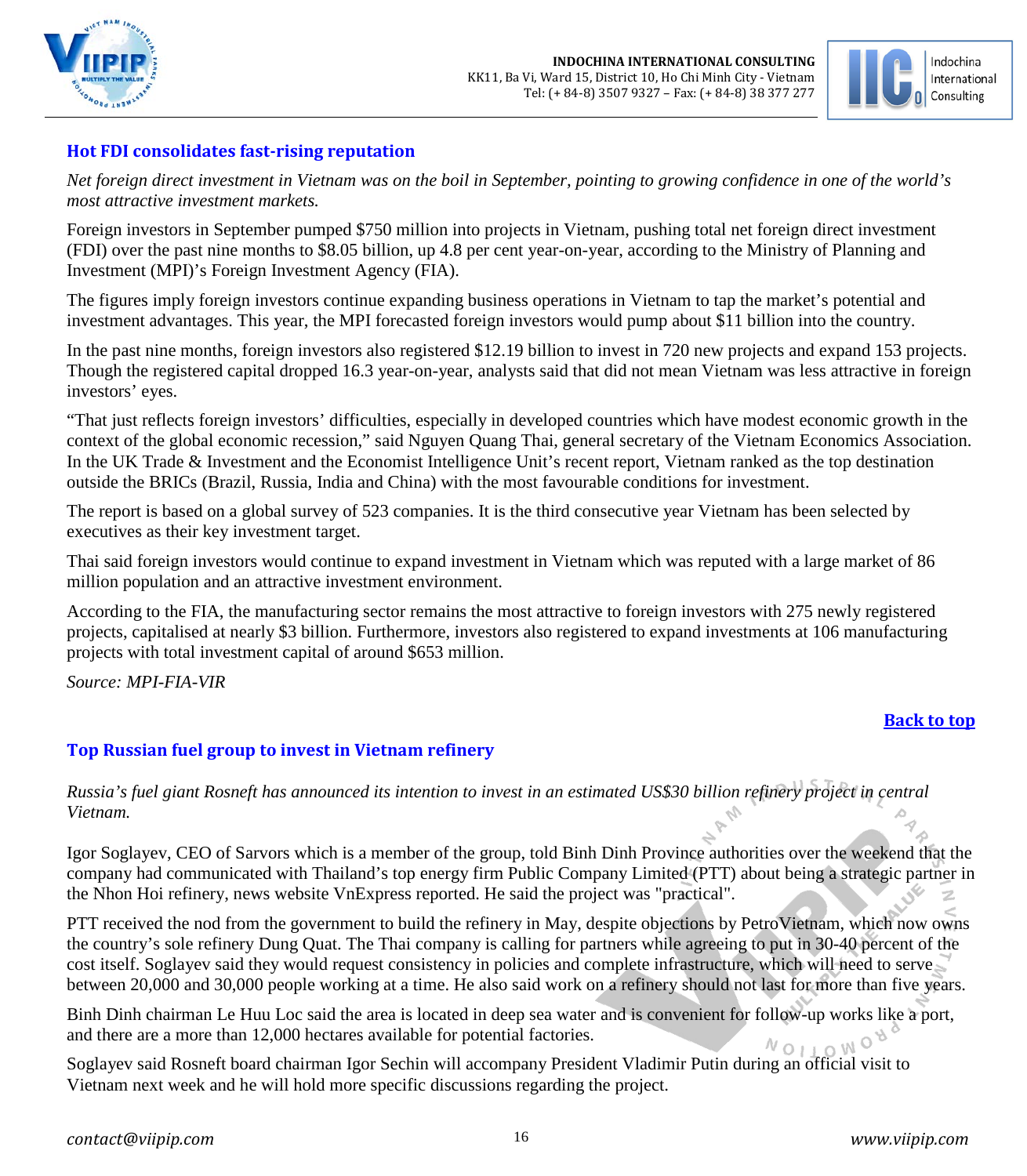



Rosneft is the top petroleum corporation in Russia, profiting to the tune of around \$11.1 billion in 2012. Russian government owns three quarters of the company and BP the other.

*Source: Thanh nien*

# **Back to top**

# <span id="page-16-0"></span>**Japan adding cash to tourism, retail in Vietnam**

*The Japan Association of Travel Agents has chosen Vietnam as its major destination for next year, when it will specifically target luxury central coastal resorts, an official said.*

Nguyen Quy Phuong, deputy head of Vietnam National Administration of Tourism, told Thoi bao Kinh te Saigon Online that the Japanese association (JATA) made the decision after a meeting in Hanoi over the weekend, its first executive meeting abroad, and a field trip.

Phuong said the association announced it would push for flight routes to the central hub of Da Nang, which is near Quang Nam Province's famous Champa kingdom relics and Asia's second most popular town Hoi An according to Condé Nast readers, and Thua Thien-Hue Province, home to the former imperial capital at Hue, where Vietnam's last feudal family reigned until 1945.

The Vietnam-Japan Tourism Cooperation group also met recently, announcing goals like bringing a million Japanese tourists to Vietnam in 2015 compared to nearly 600,000 in 2012, and 200,000 Vietnamese to Japan from around 55,000 last year. Japanese arrivals in Vietnam have been increasing since 2010, by 9-24 percent a year, according to Phuong's agency.

National carrier Vietnam Airlines will begin landing at Haneda airport in Tokyo next year.

# **Retailing Japanese style**

Japan is the biggest foreign investor in Vietnam, accounting for half of its FDI.

Japanese top retail group AEON is going to mark its presence in Vietnam with a \$100 million shopping mall in Ho Chi Minh City's Tan Phu District launched this January, a month prior to the Lunar New Year and thus falling in the biggest shopping season of the year. Besides making Vietnam its entry to Southeast Asia, AEON also has plans to build around 20 shopping malls in the country by 2020, including two under construction in the nearby Binh Duong Province and Hanoi.

AEON is operating 120 shopping malls across Japan that draw 50 million shoppers and profit \$2 billion a year.

Soichi Okazaki, board chairman of AEON, told Thanh Nien News the chain's success is decided by its diversity of goods, convenient services and mostly prices, which are affordable to average income earners.

An AEON mall in Japan has different sectors catering to the demands for each person in a family, and one can buy everything from basic foods to a Harley Davidson motorbike.

Yukio Konishi, general director of AEON Mall Vietnam, said their shopping malls in Vietnam will follow the same model.

He said one third of the goods will be Japanese, one third made in Vietnam and the rest from other countries.

# **Japan time**

Vietnamese ambassador to Japan Doan Xuan Hung told Tuoi Tre in an interview Monday (November 04, 2013) that the time for Vietnam to draw investment from Japan is ripe, and that the country should not let the chance slip way. In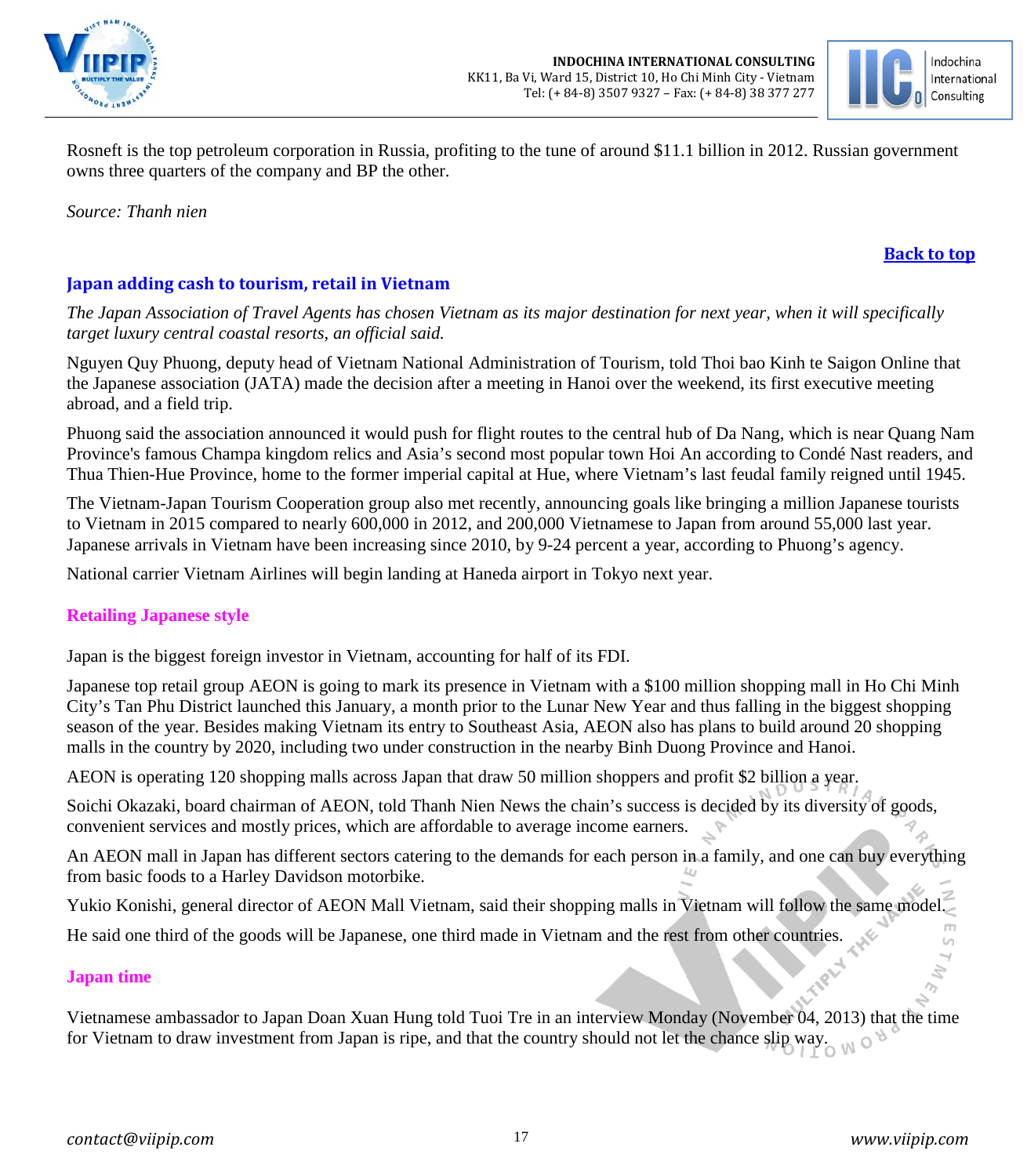



Hung said investment from Japan has increased over the past two years, and the two countries have managed to built a trust foundation for many more projects in the future. Vietnam is having to compete with several Southeast Asian countries like Thailand and Singapore, and the only advantage seems to be a bigger population, he said.

Japan has around 1.3 million small and medium enterprises, with around 33 percent working aboard, meaning high potentials from the rest for Vietnam, he said. The ambassador said Vietnam's policies for foreign investment attraction are quite general and thus curb the enthusiasm of investors, who don't know what and where is in need.

Japan government earlier this year announced to provide 600 billion yen (\$6.08 billion) in official development aid to the Mekong region countries in three years from April 2013, and Vietnam can draw a lot from that sum if it provides investors with specific information, he said.

Hung said with Japan, Vietnam should not just chase money. "We should make use of their technologies and experience. The good thing is Japanese people are willing to share and deliver their skills." He said Vietnam can learn from Japanese technologies to bring more agricultural produce into this market, "where one mango costs \$15, which can buy a kilo of the best mango in Vietnam."

Dragon fruit is the only Vietnamese fruit that has made its entry to Japan, and it took 13 years to do so.

*Source: VIetnamebassy in Janpan / Topix*

# **Back to top**

## <span id="page-17-0"></span>**Austrian firm looks to cash in on Quang Ninh casino**

*Vienna-headquartered Casinos Austria, one of the largest casino operators in the world, has joined the list of foreign firms eager to invest in an integrated casino resort in Quang Ninh province, which may become the first in the country to allow Vietnamese nationals to gamble.*

According to Quang Ninh People's Committee, Richard Lehner, senior advisor at Casinos Austria, last week visited the northern province and asked for permission to conduct a feasibility study for the project. "Casinos Austria's representative told the provincial leaders that the firm saw potential in this project and wanted to exploit the opportunity here," a source at the Van Don Economic Zone Management Authority told VIR.

As approved by the government, Van Don is one of two locations earmarked for casino resort projects. The other being the southern island of Phu Quoc. Van Don has emerged as the more attractive investment venue to foreign investors as the Vietnamese government has not ruled out the casino becoming the first in the country to allow Vietnamese citizens to gamble.

Foreign casino operators expressing interest in developing the project in Van Don include Las Vegas Sand, Genting, Phoenix Macau Tailoi and ISC Corporation.

Last August, the Ministry of Finance told the Standing Committee of the National Assembly that the Communist Party's Politburo had given in-principle agreement to the construction of an integrated casino resort in the special economic zone of Van Don and would look into the possibility of allowing Vietnamese nationals to play there.  $\cup$ 

The Committee on Finance and Budget, under the National Assembly, also sent a report to the Standing Committee of the National Assembly asking the government to study such a possibility in the context of the government issuing a comprehensive legal framework to manage the casino business in the country. NOITOMOAD

*Source: Dan tri*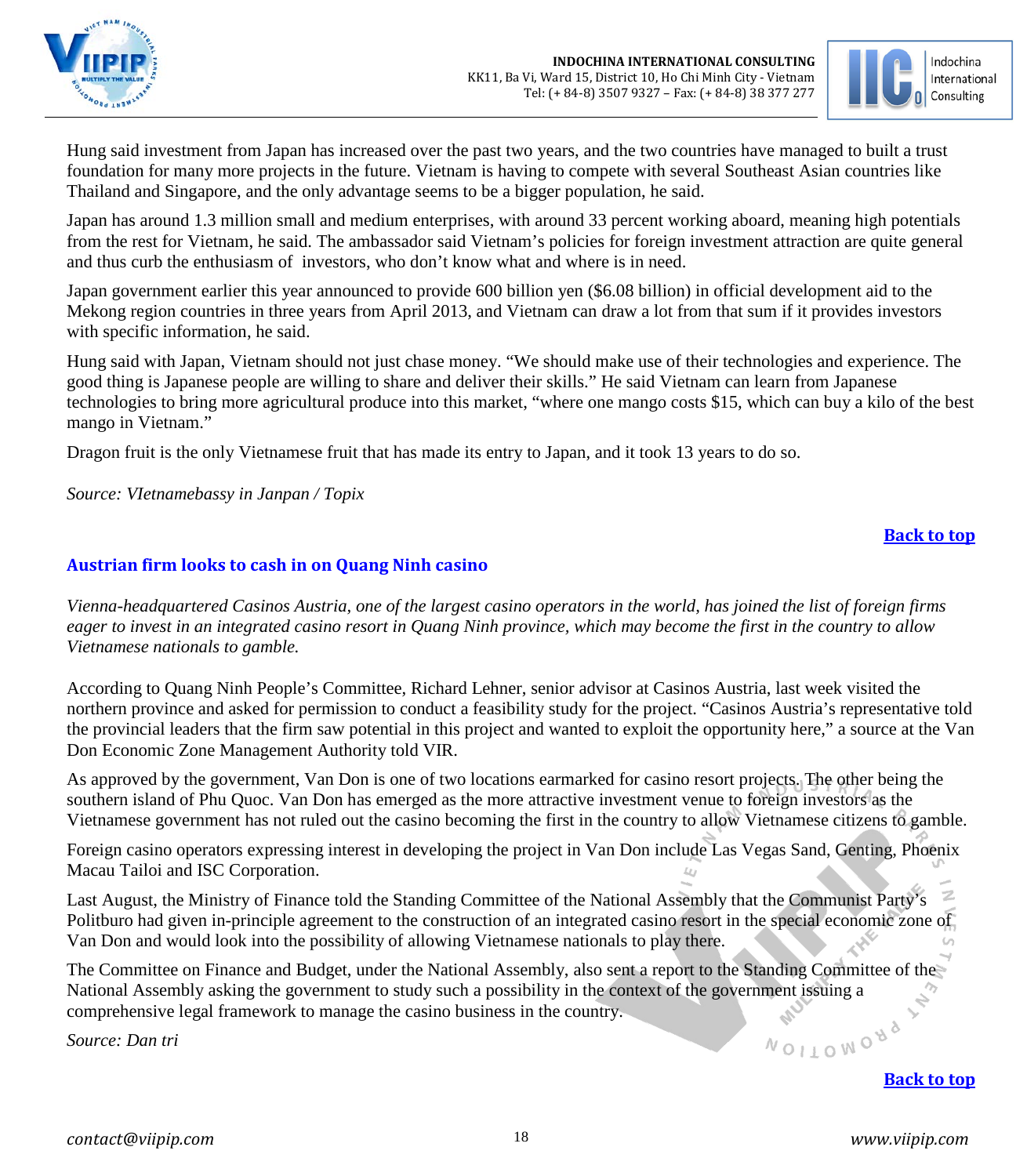



# <span id="page-18-0"></span>**Israel assists Vietnam agriculture with high technology**

*Israel has been equipping Vietnamese farmers with modern technology in several agricultural projects in a bid to develop hitech agriculture in the country*.

Vietnam has a lot of potential in agriculture development, and enhancing the cultivation techniques and productions of farmers is the first step to develop hi-tech agriculture, Israel Minister of Agriculture and Rural Development Yair Shamir remarked at a workshop on Monday.

Shamir said Israel is cooperating with partners in the Central Highlands to implement several hi-tech agricultural projects.

One of the most remarkable projects is the watering and drainage system for coffee farms that uses alternative sources of water such as desalinated or recycled water. The system will also apply Israel's signature cloud seeding technology to create artificial rain.

The high technology is being implemented at the 400-hectaure Eatul Center for Industry and Agriculture in Dak Lak Province. It is powered by investments from coffee giant Nguyen Group totaling of US\$15 million. Israel is also running a dairy cowbreeding project in Ho Chi Minh City with new technology that will increase productivity by 10-20 times compared to Vietnam's current techniques.

In a previous meeting with local government officials, Shamir suggested that the two countries set up a joint fund for agricultural research and development. The fund will create a framework for expanded partnerships in the Israeli and Vietnamese agricultural business sectors, he said.

Accordingly, Israel will send its experts to work on specific projects in Vietnam, and assess the results of each project to determine whether they should be expanded or not, he explained.

*Source: Nhan Dan*

# **Back to top**

# <span id="page-18-1"></span>**Clouds gather as Global Sphere quits solar project**

*Global Sphere has announced its withdrawal from a \$310 million solar panel manufacturing joint venture nearly a year after the United Arab Emirates-based firm and its Vietnamese partner broke ground on the project.*

Nguyen Trong Nguyen, general manager of Global Sphere in Vietnam, told VIR that the company was longer involved in the solar panel manufacturing project in Thua Thien-Hue province, adding that the company's decision had been passed on to its Vietnamese partner.

"We withdrew because our Vietnamese partner [WorldTech Transfer Investment] didn't have the financial capacity. We found out about some non-transparent transactions between WorldTech Transfer Investment and some banks," said Nguyen. Instead of investing in the manufacturing project in Thua Thien-Hue, Nguyen said Global Sphere was in discussions about another project in Ho Chi Minh City. He refused to go into more detail.

Global Sphere and WorldTech Transfer Investment received an investment certificate for building a solar panel manufacturing plant in Thua Thien-Hue at the end of last year. Global Sphere would be responsible for 100 per cent of investment capital while Worldtech would be responsible for building, managing and controlling the plant.

The solar energy project, located in Phong Dien Industrial Park, was to be divided into two phases. The \$300 million first phase was scheduled to start construction late this year and would have started production in May 2015.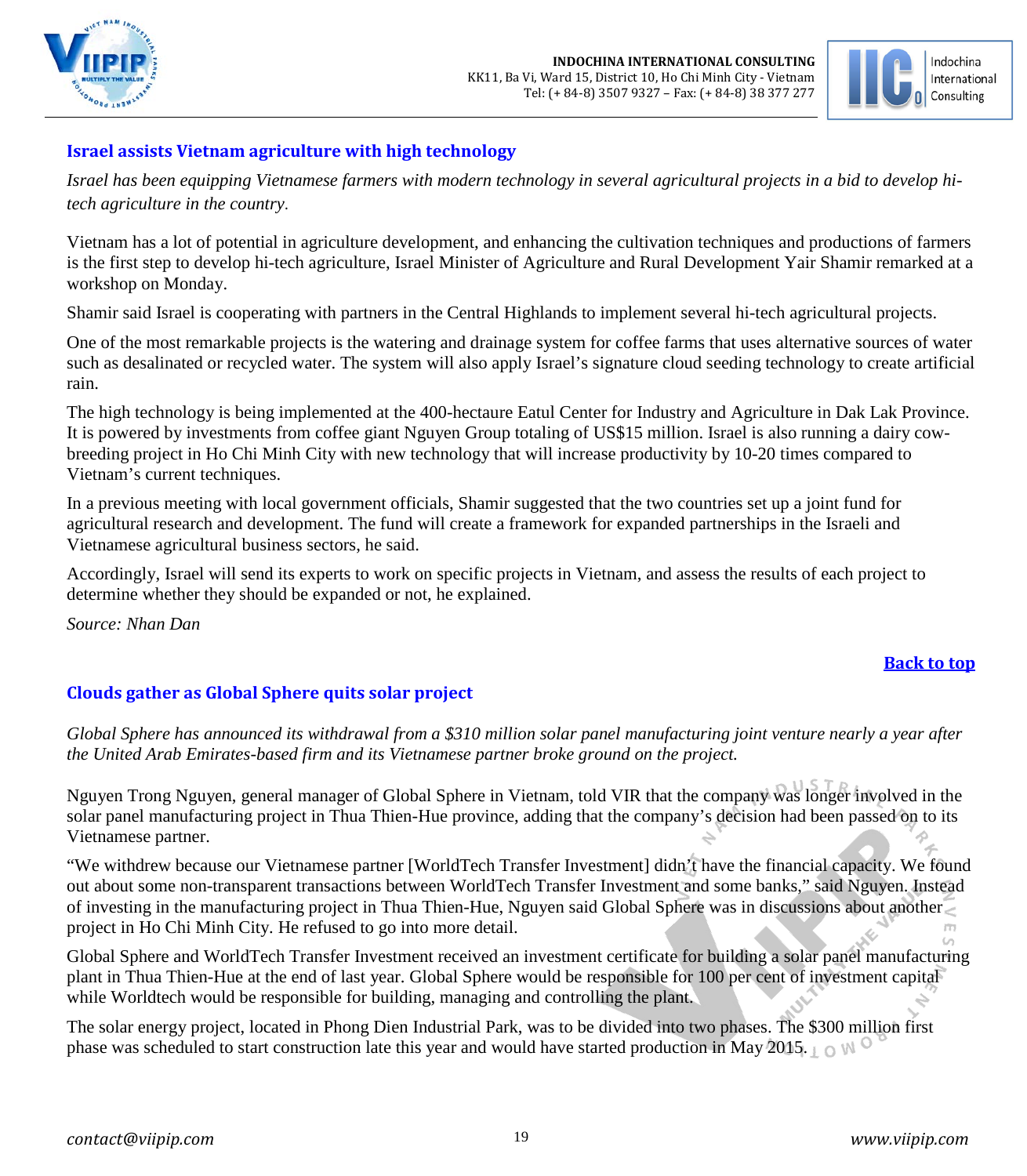



Following Global Sphere's withdrawal, the project's future is now in question. Almost a year after the ground breaking ceremony, the project remains consigned to paper.

"We learnt that there was debate between Global Sphere and WorldTech Transfer Investment, but the investors have not yet officially informed us whether they will follow through with the project or not," said an anonymous official at Thua Thien-Hue's Department of Planning and Investment.

This solar panel project is the third of its kind that has been granted an investment certificate in Vietnam. None of two others, a \$1.2 billion project in Ho Chi Minh City and a \$390 million project in Quang Nam province, have been built so far because of low global demand.

*Source: VIR*

## **Back to top**

**Back to top**

NAMINDUSTR

# <span id="page-19-0"></span>**Unit to assist Japanese firms set up in Dong Nai**

The southern province of Dong Nai has issued a decision to set up a "Kansai Desk" to solve all procedure on investment and share investment information with businesses from Japan's Kansai region.

"Kansai Desk", a unit under the Dong Nai Industrial Zone Management Board, is responsible for receiving and responding to requests from Kansai region's businesses by direct discussions and emails or on telephone. It also works with the province's relevant agencies to provide consultations to investors.

In early this year, Dong Nai province and Kansai region signed an agreement on economic cooperation in order to strengthen exchange, experience sharing and investment in the fields of mutual concern, including supporting industry, environmental pollution treatment, energy saving and human resources development.

Dong Nai is home to over 1,000 foreign businesses with a total capital of 23 billion USD, generating jobs for nearly 50,000 labourers. Of the firms, 130 come from Japan with total investment of more than 3 billion USD, according to the provincial Department of Planning and Investment.

*Source: VN<sup>+</sup>*

# <span id="page-19-1"></span>**Vietnamese, Chinese companies build coal-fired power plant**

*The Vinh Tan 3 Energy Joint Stock Company (VTEC) has teamed up with the Chinese Harbin Electric Company in building the 2.7 billion USD Vinh Tan 3 coal-fired thermal power plant in the southern province of Binh Thuan.* 

At a contract-signing ceremony in Hanoi on October 14, Hoang Quoc Vuong, Chairman of the Vietnam Electricity (EVN) said the plant will consist of three turbine groups with a capacity of 1,980 MW.

The plant will use imported coal for generating over 12 billion kWh a year, which will considerably help the southern region ease power shortage.

Construction, which costs 1.14 billion USD, will start in the third quarter of 2014 and the plant's first turbine is expected to generate electricity by 2018, he said. NOILONO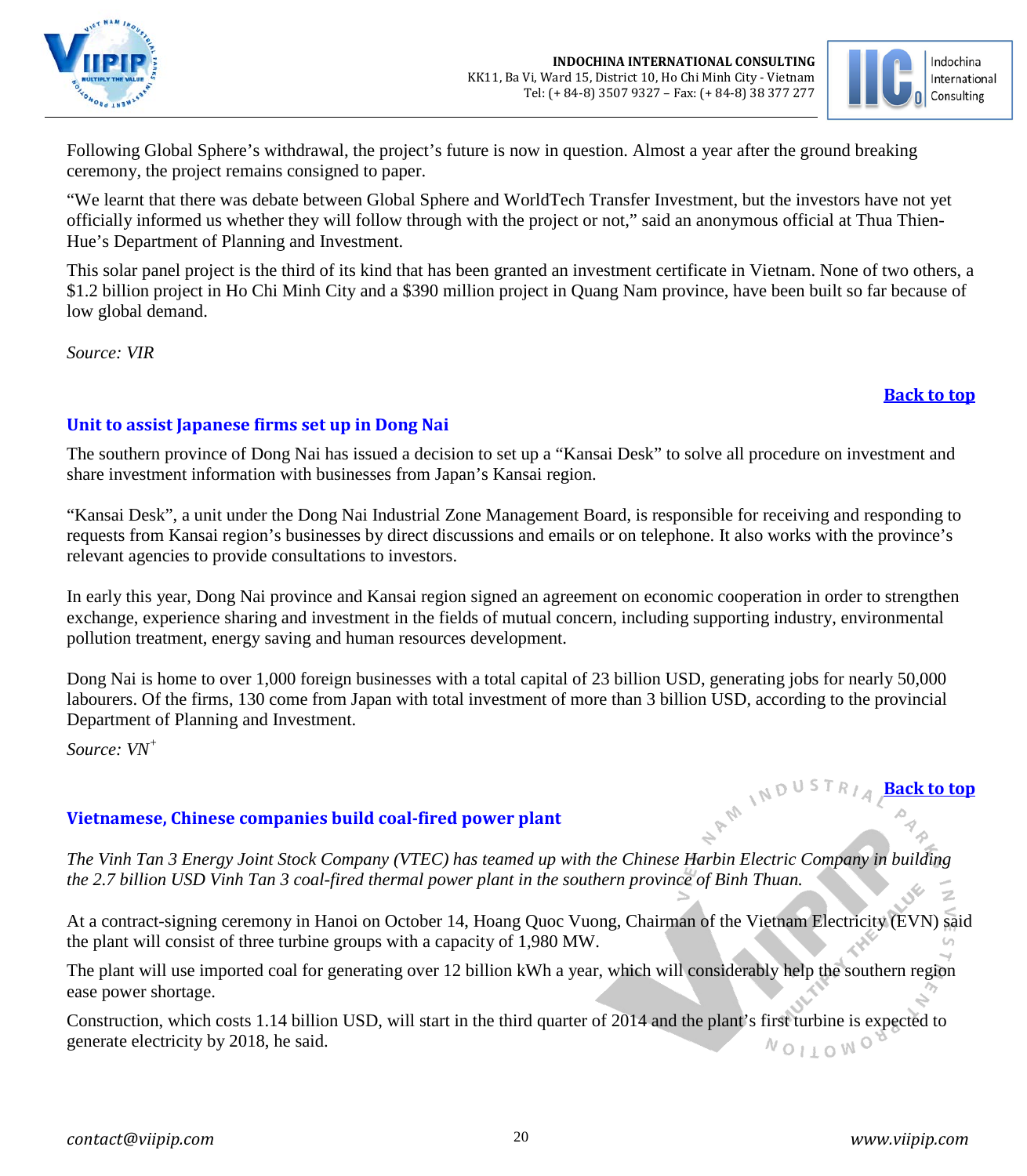



Established in 2009, VTEC – the project developer, is partnered by EVN, One Energy Ventures Ltd and the Thai Binh Duong Company.

*Source: VNA*

# **Back to top**

# <span id="page-20-0"></span>**Sugar makers face difficulties**

*Sugar manufacturers across the country are struggling due to oversupply and a lack of demand that have forced prices down by VND1 million (USD50) to VND1.7 million (USD80.9) per tonne.*

A report by the Ministry of Agriculture and Rural Development\'s Information and Statistics Centre said since the beginning of the year, manufacturers had produced 1.03 million tonnes of sugar, a year-on-year increase of 163,000 tonnes.

It also added that the stockpiled volume had soared by 142,200 tonnes year-on-year to nearly 530,000 tonnes. The industry estimated that the country needed to import only 200,000 tonnes of sugar to meet domestic demand.

Manufacturers, however, said this would be problematic, because this year\'s import quota was 250,000 tonnes, based on predictions made at the end of 2010. But with consumption down, pressure is growing on the sugar industry. In March and April, sales reached just 85,000 tonnes and 72,900 tonnes respectively, compared to around 110,000 tonnes per month last year.

Moreover, banks have tightened monetary policies, making it harder for companies to take out loans. As a result, 16 out of 38 Vietnamese sugar manufacturers have already halted production, and a further eight are likely to do so by the end of the month.

Supply was much higher than demand, and the situation would get worse if more sugar was imported, said Nguyen Thanh Phong, chairman of the Vietnam Sugar and Sugarcane Association.

To help manufacturers, the association has asked the Ministry of Industry and Trade to extend the final date for the quota past December 7 for the remaining tonnage that has not already had contracts signed for it.

Credit support was also needed to help manufacturers pay overheads and farmers, the association said.

*Source: Dtinews*

# <span id="page-20-1"></span>**Steel oversupply defies weak demand**

*Steel makers in Viet Nam are expected to produce 10 million tonnes of steel in 2013, up 8.5 per cent year-on-year, even though the real estate market remains frozen.*  $\mathbb Z$ 

The Viet Nam Steel Association (VSA) attributed the contradiction to the imbalance between supply and demand.

"While the real estate sector, the main consumer of steel products, is still in the red, massive amounts of cheap imports from China caused an oversupply and forced many steel companies to scale down production or even halt operations," said VSA chairman Pham Chi Cuong.

Speaking at a VSA meeting on Wednesday, Cuong called on steel makers to work together to overcome these difficulties and avoid unhealthy competition. avoid unhealthy competition.

**Back to top**

 $\,<\,$  $\Gamma\Gamma$ 

INDUSTR

NAM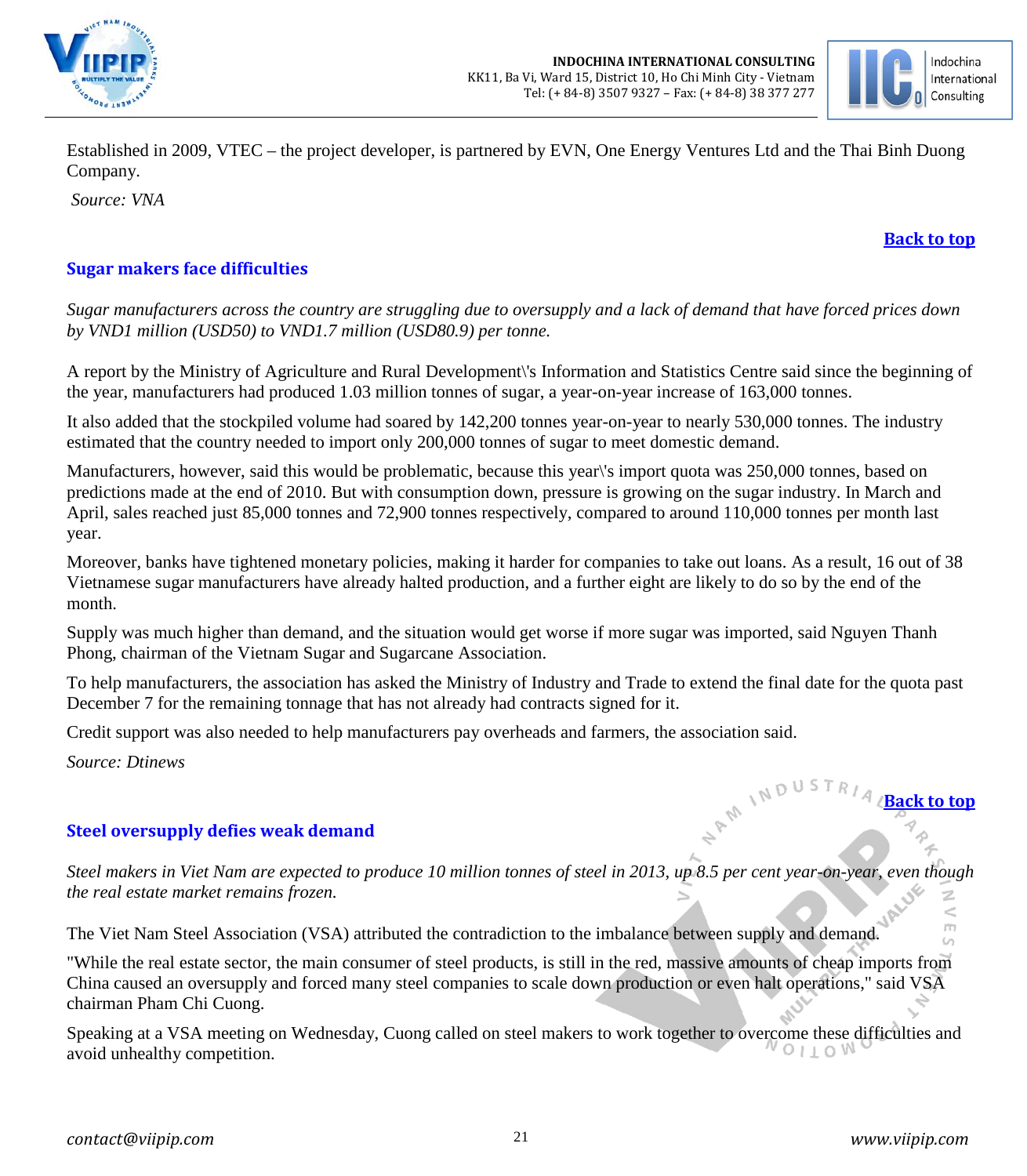



Construction steel sales in September declined 3.87 per cent against August and 2.29 per cent year-on-year to 353,792 tonnes, according to the association.

Production in the same month also fell 9.46 per cent from August and 7.43 per cent against September 2012 to 347,780 tonnes.

However, in the first nine months of this year, production reached 3.36 million tonnes, a marginal increase of 0.02 per cent against the same period last year, while consumption rose 2.46 per cent to 3.38 million tonnes.

The steel inventory reached 317,504 tonnes in the first nine months of this year. Producers had a steel ingot inventory of 520,000 tonnes, which was expected to meet production demand in the coming months.

Meanwhile, the association said the building season got off to a slow start in September, as many storms and floods hampered projects.

VSA expected steel prices to remain stable, while production and consumption would also see little change in the coming months.

*Source: VNS*

# **Back to top**

# <span id="page-21-0"></span>**HCM City, Belgium's Flanders cooperate to develop seaport industry**

*Ho Chi Minh City wants Flanders, a northern region of Belgium, to strengthen its assistance and cooperation on seaport industry development, seaport management and port construction amid rising sea water levels.*

Chairman of the Ho Chi Minh People's Committee Le Hoang Quan told Minister for Mobility and Public Works of the Flanders Region Hilde Crevits in a meeting in Ho Chi Minh City on November 10.

Chairman Quan also said he hopes the Belgian government and Flanders region will continue assisting his city in the next phase of the Soai Rap River dredging project and construction of Hiep Phuoc Port. Besides this, Ho Chi Minh City and Flanders region should promote economic, cultural and educational ties in the coming time, added Chairman Quan.

For her part, Minister Hilde Crevits highly valued the potential of seaport development of Ho Chi Minh City and said Belgian partner will help Vietnam enhance its seaport exploitation and link with international seaport network. Minister Hilde Crevits also said she hopes many Flemish enterprises will go to Ho Chi Minh City to seek for investment opportunities in the coming time. Besides seaport cooperation, the two sides need to continue maintaining and expanding the economic cooperation ties especially in importing coffee and seafood produces from Vietnam.

Especially in importing corree and searood produces from vietnam.<br>During her trip, the Belgium minister visited the Soai Rap dredging project financed by Belgium 's government. Of the 2.8 trillion VND (134 million USD) investment, 2.2 trillion VND (105 million USD) comes from the Belgian Official Development Assistance (ODA) loans and the rest from the city budget.

Once completed in 2014, the Soai Rap River will be able to receive large vessels of 50,000-70,000 DWT and will help speed up the construction of the Hiep Phuoc Port.

The use of the Soai Rap River, together with Cai Mep- Thi Vai River in Ba Ria- Vung Tau Province , is expected to help the southern economic zone become one of the country's most important zones and Hiep Port , one of the major ports in the region. Hiep Phuoc Port , which is 30 kilometers from the city center and 17km from Tan Thuan Export Processing Zone, will cover more than 100 hectares in Hiep Phuoc Industrial Park in Hiep Phuoc Commune along the Soai Rap River.

*Source: VIR & VNAs*

*N***OILOWO<sup>NO</sup><br>Back to top**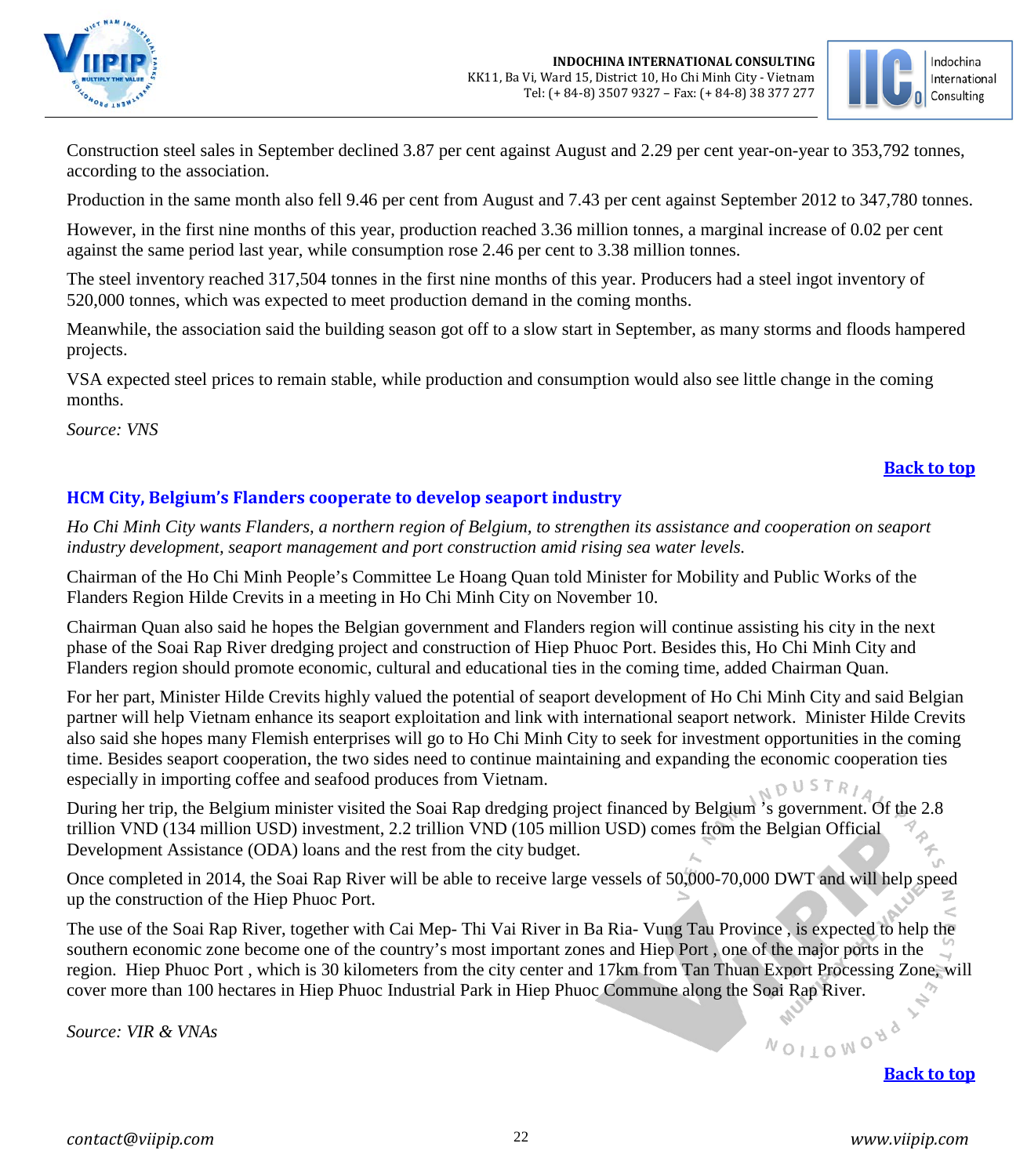



# <span id="page-22-0"></span>**FDI boosts Da Nang economic growth**

*The central city of Da Nang has worked out a programme to develop support industry products by 2030 in a bid to attract more foreign direct investment (FDI).*

It has also screened a range of projects for calling investment and exploiting the advantages of its position as a key economic zone in the central region and the East-West Economic Corridor (EWEC).

Over the past five years, FDI enterprises have fostered local economic growth, created more jobs, boosted exports and encouraged technical innovation, especially in the support industry and commercial services. Despite a slow increase in the number of FDI enterprises involving in producing for-export items, the FDI sector has increased significantly its exportsourced contribution to the local economy.

The sector's export earnings reached nearly 76.3 million USD, accounting for 28.6 percent of the city's export turnover in 2001. It hit 474 million USD and 52.96 percent in 2012.

Moreover, FDI businesses have also increased their participation in the city's retail sales, evidenced by the establishment of Metro Cash and Carry, Big C and Lotte Mart, serving a wide range of choices.

Despite achieving some good results, the attraction of FDI projects, especially those using high technology, remained low. Environmental protection standards of some FDI projects have yet been complied with strictly.

In the first nine months of this year, the city granted investment certificates to 26 FDI projects with a total of 33.7 million USD in new investment, three more projects than the same period last year, and agreed with the expansion schemes of 13 projects with an added investment of 140.7 million USD, up 4.9 percent year on year.

At present, Da Nang has 268 FDI projects with capitalising at 3.2 billion USD, of which 1.65 billion USD have been realised, accounting for 51.6 percent of the total registered capital

*Source: Greeting News*

# **Back to top**

# <span id="page-22-1"></span>**Dong Nai attracts 60 new foreign investment projects**

*The southern province of Dong Nai has so far licensed 60 new foreign investment projects valued at 315 million USD, said head of provincial office department Nguyen Luc Hoa.* 

Japan, biggest investor, has invested in 28 new projects worth of 210 million USD, accounting for 57 percent of the province's total foreign investment. total foreign investment.

This year, Dong Nai has boosted its trade promotions in Japan and Taiwan (China) and received many foreign businesses seeking investment opportunities in the province. In 2013, Dong Nai has assisted 19 its local businesses to participate in trade fairs in Laos, Germany and other countries, attracting 300,000 international visitors and earning over 300 million VND (14,100 USD), according to the Provincial Department of Industry and Trade.  $\mathbb Z$ 

The province has also held five business exhibitions, seven employment forums for workers and 28 stalls to sell Vietnamese products for consumers in order to reduce inventories and expand cooperative opportunities among local businesses. m  $\cup$ 

Dong Nai plans to carry out more investment promotion activities in Japan, Taiwan (China) and the Republic of Korea in 2014. The provincial authority has encouraged local businesses to promote their images and investment incentives to attract more foreign investors. To identify its core export markets, the provincial authority has highlighted that investment promotion and trade promotion should be treated equally. NOITOMOAD

*Source: Diza*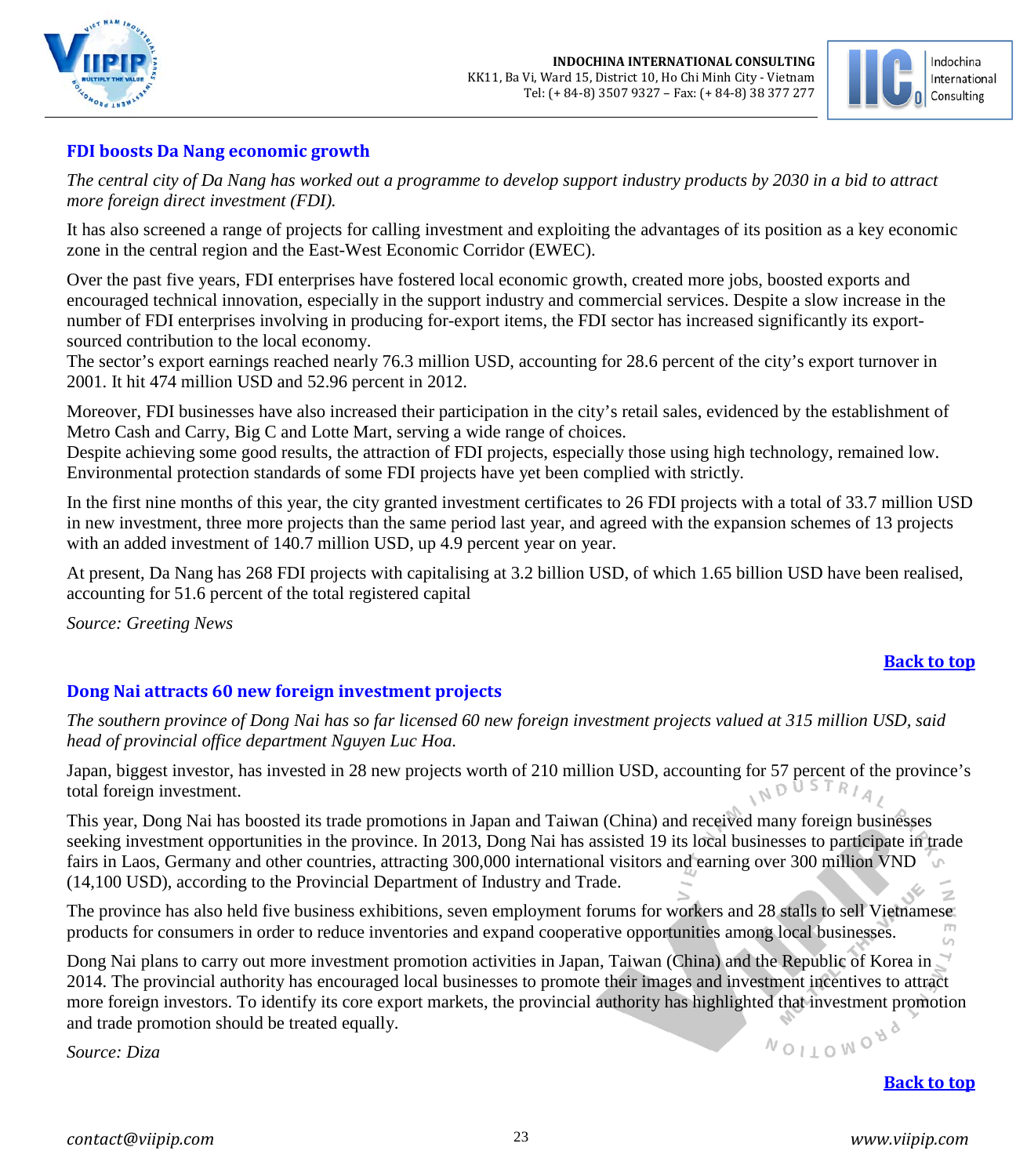



# <span id="page-23-0"></span>**Foreign retailers rush in where locals fear to tread**

*While domestic retailers are struggling to pay rents at shopping malls amid plunging sales, their foreign counterparts are coming in with long-term plans.*

News website VnExpress quoted the general director of an unidentified real estate consultancy as saying that it is scouting for space for a Japanese retail giant. "They have entered Vietnam and been surveying the east and south of Ho Chi Minh City, preparing to make a splash in two or three years."

Japanese retailers do not insist on downtown spots, and prefer populated areas near new urban zones like District 7. Another Japanese retailer and one of Asia's leading ones, AEON, has also announced plans to enter Vietnam in 2014 with the biggest shopping mall in western HCMC.

The 3.51-hectare mall will be located at Celadon City, an 82-hectare urban area in Tan Phu District. Lotte, the fifth biggest retailer in South Korea, already has five supermarkets in Vietnam and is expected to open 30 more in the five largest cities -- Hanoi, HCMC, Hai Phong, Da Nang, and Can Tho.

The retailer has two outlets in HCMC and one each in neighboring Dong Nai Province, Hanoi, and Da Nang. It recently took over HCMC's famous Legend hotel. Fast food brand like KFC, Burger King, and pizza chains have always been doing well in Vietnam. So is newcomer Starbucks. Starbucks CEO Howard Schultz told the Wall Street Journal that its first and only Vietnamese outlet in HCMC is exceeding expectations.

The country, where more than eight million people are still hungry - a four-fold drop from a decade ago -- according to the UN's FAO, is also considered a promising market for wine. There was a delegation of 11 wine producers from Australia in June. Yasmin Power, head of wine and beverages in the Victorian government's Department of State Development, Business and Innovation, said during the visit that the companies are willing to step in once they can find Vietnamese partners experienced in the market and having good distribution systems.

Johnathan Hanh Nguyen, chairman of Imex Pan Pacific, one of the largest conglomerates in Vietnam, told VnExpress that there is a wave of international retailers coming into Vietnam as the country is "becoming a retailing heaven. "Its populations is young, and many young employed people in urban areas earn well, are well-informed, and love to show off their social status."

Pointing to shopping malls not being crowded, Le Quang Hanh, general director of property company Saigon Land, said retailing in Vietnam is not doing well at the moment, but this offers international giants an opportunity to take over.

"It is a long-term game for the big boys." They would be prepared to take losses initially, but then they would have few local competitors left in such a promising market where three-fifths of the nearly 90 million people are under 35. But foreign players, with their deep pockets, experience, and management capability, would help revive the market, he added.

*Source: VIR*

# <span id="page-23-1"></span>**Vinatex focuses garment investments on central region**

Leading state-owned textile and garment group Vinatex is scaling up investments into the central region pursuant to the *sector's strategy to relocate factories to localities*.

The most recent development was Vinatex general director Tran Quang Nghi's trip to the central region to check the progress of the group's investment projects in Nghe An province in line with the textile and garment industry development strategy to 2020 focusing on central locations.

**Back to top**

 $\omega$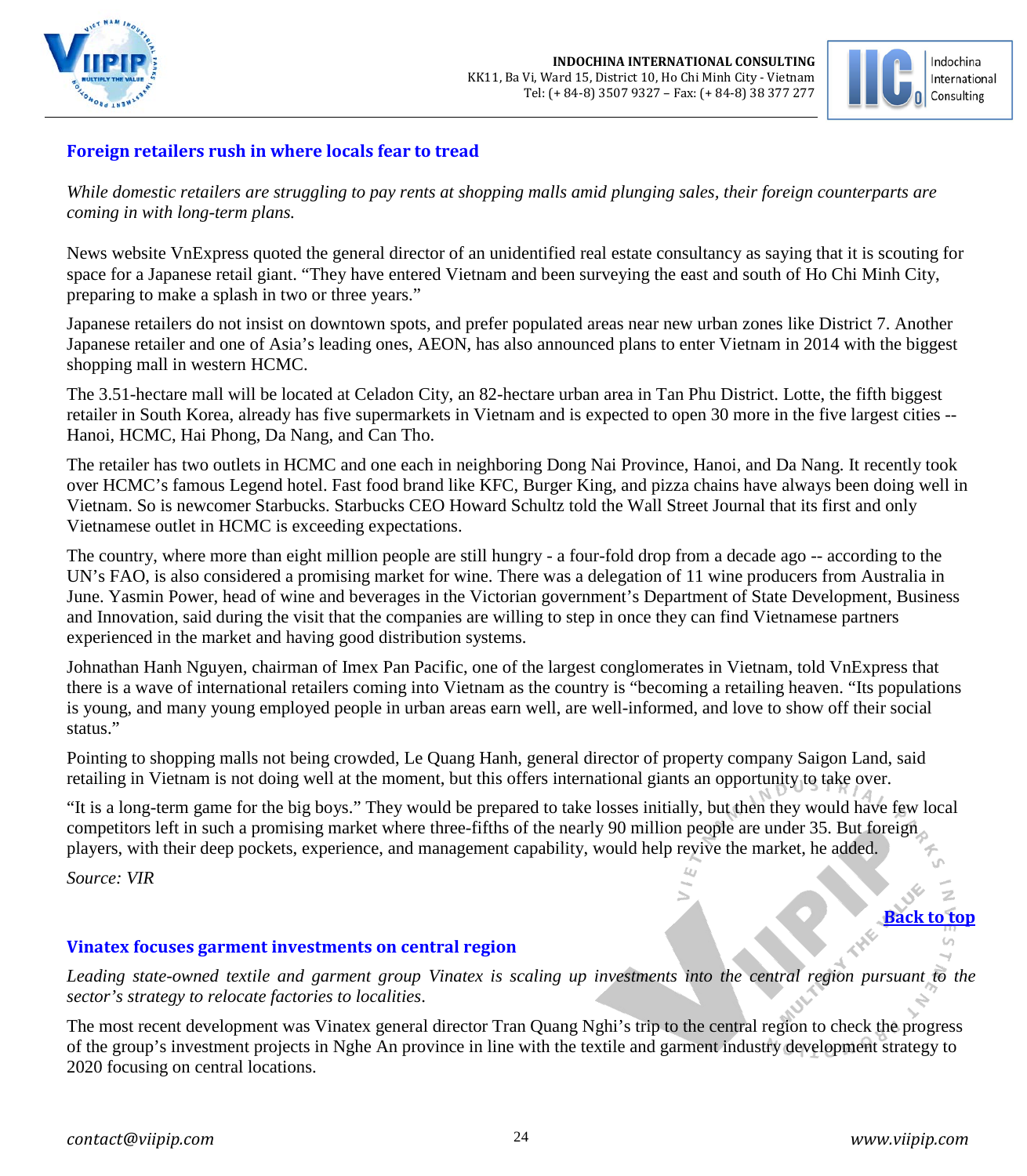



Over the last two years Vinatex member Hanoi Textile Garment JSC (Hanosimex) invested around \$33 million into new projects in Nghe An. Two of the projects went operational in April. The first was a knitwear factory with an annual capacity of 5.1 million items and the other a shuttle-woven garment factory producing 3.6 million units a year.

According to the company's deputy general director Nguyen Song Hai, Nghe An, Ha Tinh, and Thua Thien-Hue provinces will be Hanosimex's strategic investment destinations in the coming time.

"The province's abundant labour forces alongside preferential investment policies and the sector's commitment to move factories to localities have inspired us to drop anchor in Nghe An," Hai said. Apart from accommodating mainstream projects on material production, the central region is also a destination for Vinatex's capacity building investments.

Vinatex will soon complete the licensing for its Vinatex Bong Son garment plant at an industrial cluster in south-central Binh Dinh province.

The project developer, Vinatex Bong Son Garment Company Limited, was founded recently and the local People's Committee has agreed in principle to lease land for the project. The \$9.8 million project would include 51 production lines in total, with 17 in the first phase. Its core products would be suits and trousers.

Hanosimex is also busy completing procedures to begin construction of a raw cloth knitwear factory with an annual output of 4,000 tonnes in Nghe An valued at \$7.2 million. Another Vinatex member, Garment Company 10 is nearing completion of its expansion of Ha Quang Garment Enterprise in central Quang Binh which specialises in making shirts for export.

Vinatex statistics show that in the first half of this year the group kicked off construction on 46 investment projects worth \$239 million including 14 yarn and fibre, 4 textile, and 20 garment. Vinatex's total investments in 2013 is expected to reach \$476 million, most of which will go into developing projects in the central region which has advantages such as labour and investment incentives.

*Source: Vietnam Breaking News*

# **Back to top**

# <span id="page-24-0"></span>**Ton Dong A to build second steel sheet mill**

*Ton Dong A Corporation told reporters in HCMC on Tuesday it would develop a second steel sheet mill with an annual capacity of 800,000 tons in the southern province of Binh Duong.*

Covering over 12 hectares at Dong An 2 Industrial Park, the US\$150 million project will be developed in two phases and equipped with production lines imported from Europe and Japan.

The project's first phase, which will need an investment of US\$70 million, will be up and running in next year's second quarter with total output of around 400,000 tons.

The capacity would be doubled to 800,000 tons in the second phase, which is scheduled for completion in 2016-2017.  $\overline{z}$ 

After the new facility comes into operation, the firm's revenues are expected to be around VND6-6.5 trillion next year with exports estimated at around US\$100 million.

<span id="page-24-1"></span>*Source: SGT*

**Back to top**

NOITOMO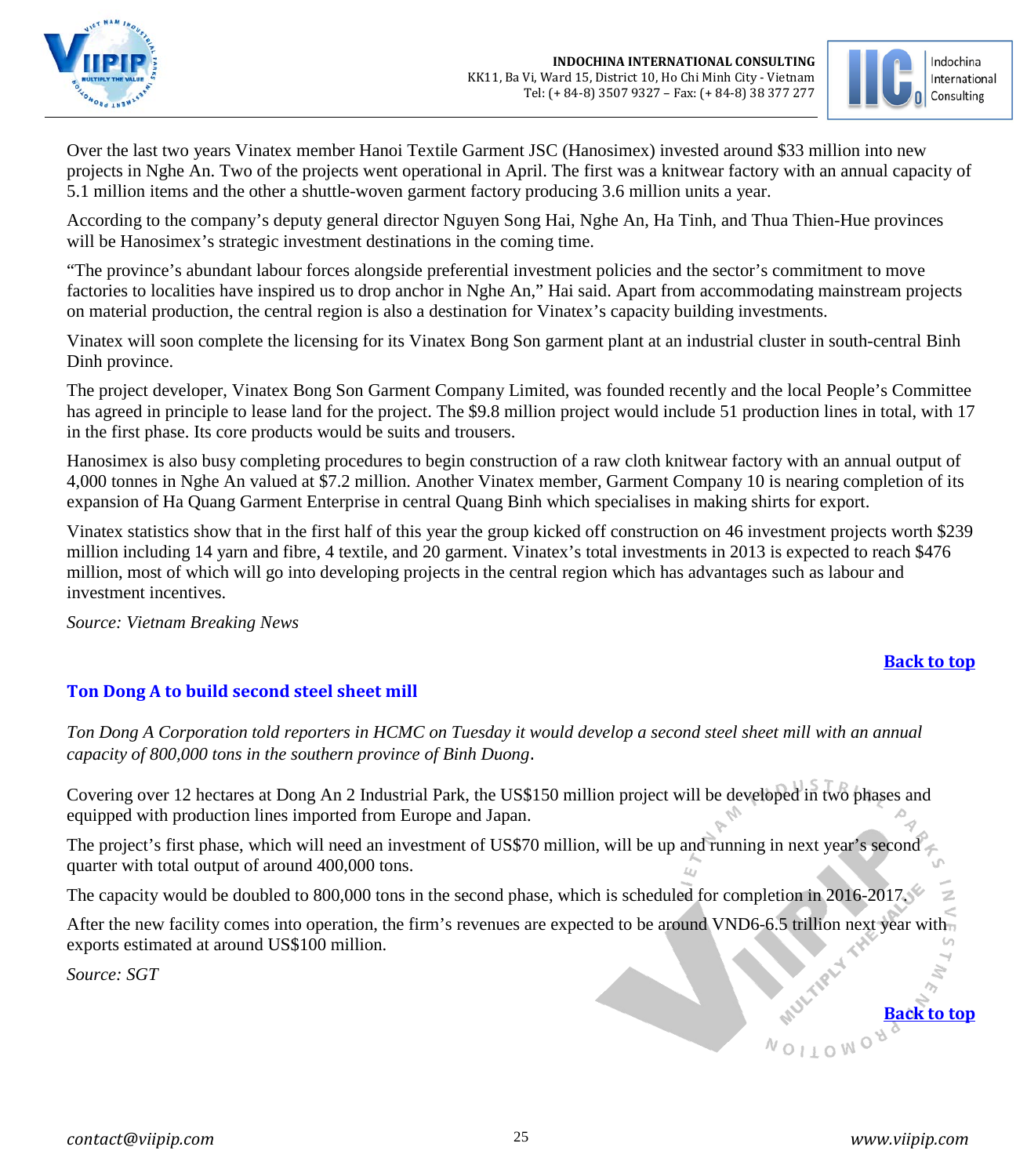



# **Sanyo gauges plant sale deal**

*Japanese-owned Sanyo OPT Vietnam is putting its plant in the northern province of Bac Giang on sale.* 

According to Nguyen Anh Quyen, head of the Bac Giang Industrial Zone Authority, Sanyo OPT Vietnam has officially halted its operations since early this year due to losses, and was negotiating a handover to a new investor.

Another source from the authority, who declined to be named, told VIR the firm was negotiating to sell its assets to a subsidiary of Panasonic, Sanyo OPT Global's largest shareholder.

Sanyo's factory opened in 2009 at Quang Chau Industrial Park and produces infra-red detectors. It officially stopped production on January 31 this year, reporting poor operations. Roughly 4,000 workers, mostly female, were put out of work.

According to Quyen, Sanyo was the province's largest investor and was a good, law-abiding company. The company attached special importance to building a business culture and looked after its employees. Its workforce peaked at 7,000.

In its notice suspending operations that was sent to authorities, general director Hiroyuki Mita said "We very much regret our inability to continue operations in Bac Giang. We have made this decision for reasons that are beyond our control."

Quyen praised Sanyo's behaviour despite the shutdown. "Sanyo acted graciously, particularly in supporting the interests of its workers. We will provide as much support as possible in their transfer of the business," Quyen said.

Under Vietnamese law, a project shall have 12 months to be transferred to another entity since the date of stopping operation. The government can extend the hand-over period to 24 months maximum.

*Source: VIR*

# **Back to top**

# <span id="page-25-0"></span>**VietJetAir schedules \$9.1 billion fleet improvement**

*Low-cost carrier VietJetAir last week signed a strategic partnership agreement with China Construction Bank and CCB Financial Leasing Corporation Limited to fund its ambitions of becoming a multi-national aviation group.*

The agreement established a strategic co-operation between the three sides for financing and leasing aircraft, including aircraft engines and other high-value aviation materials and equipment.  $D$  U S T R  $\prime$ 

The move will enable VietJetAir to finance their order for 100 aircraft placed with Airbus last month. The order includes the purchase of 92 A320 Family aircraft and lease of 8 more from third party lessors, worth around \$9.1 billion in total

The first batch is due for handover next year. VietJetAir announced the additions as part of plans to develop into one of the most modern fleets in Asia Pacific.

Founded in 2007, with their inaugural flight taking off on 24 December 2011, VietJetAir was the first private airline in Vietnam to operate domestic and international flights. Today the airline's network covers 14 destinations within Vietnam, plus an international service to Bangkok.

In its first two years, the airline received three million passengers.

In an interview this August, Luu Duc Khanh, managing director of VietJetAir, stated that the airline had recorded a profit of \$5.7 million in the first seven months of this year, and intended to develop into a multi-national aviation group

China Construction Bank (CCB) is the second largest bank in China, and one of the largest banks in the world with total assets valued at \$2.242 billion in late 2012.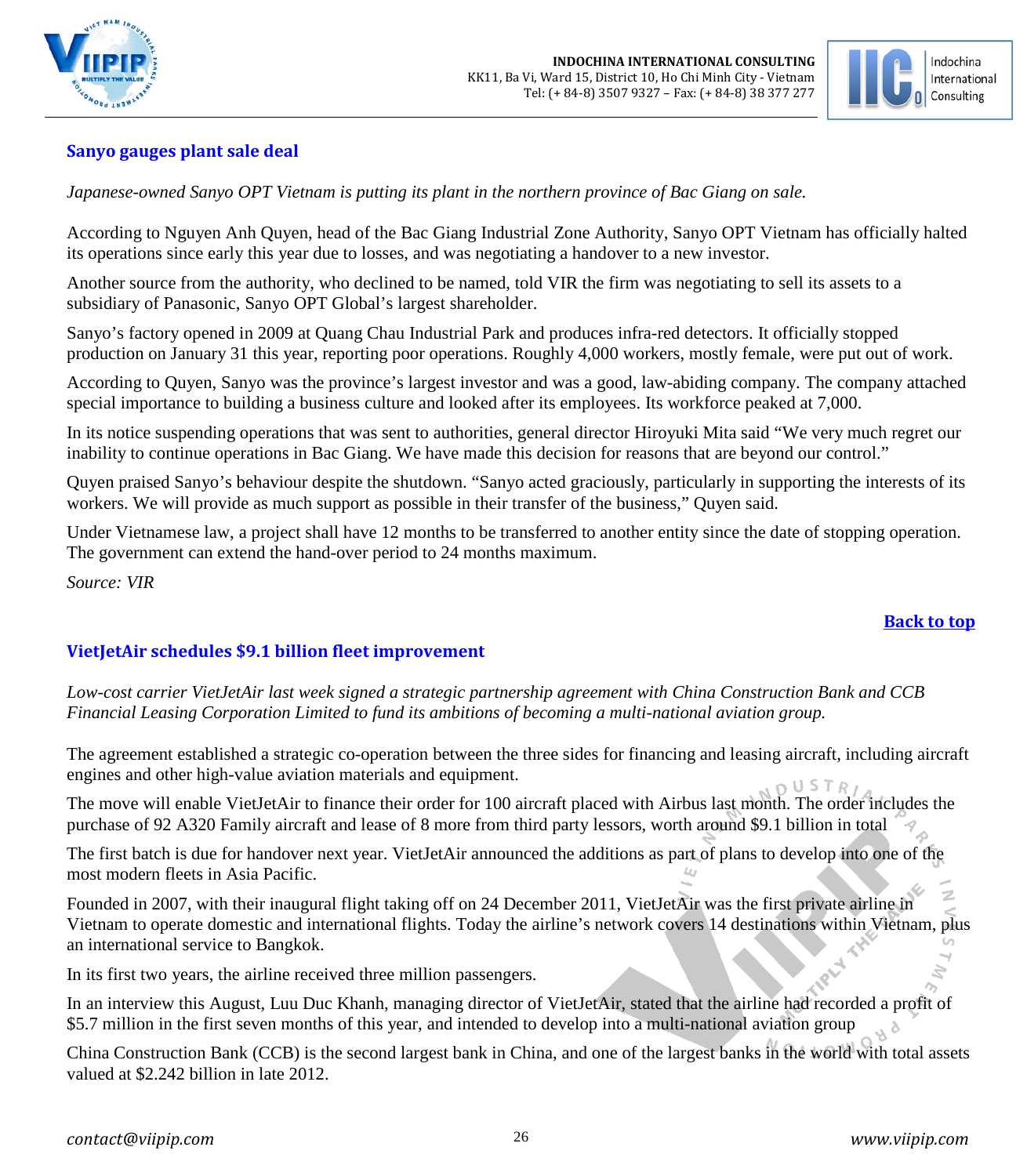



CCB Financial Leasing is a subsidiary of China Construction Bank. The firm has authorised capital of \$ 854 million and total assets valued at \$10 billion in 2013.

*Source: VIR*

# **Back to top**

#### <span id="page-26-0"></span>**FINANCE – BANKING**

# **Vietnam house finance committee backs proposal for higher budget deficit cap**

The National Assembly Finance and Budget Commission has supported the government's proposals to increase the budget deficit ceiling and issue more bonds, but urged it to tighten public spending.

Making its review of the government's proposals at a house meeting Tuesday, the commission said it "basically" agreed with raising the deficit cap from the current 4.8 percent of GDP to 5.3 percent next year.

It also approved of the plan to issue bonds worth VND170 trillion (US\$8 billion) in 2014-16 in addition to bonds worth VND75 trillion already approved by the NA for issue in 2011-15. Phung Quoc Hien, the chairman of the commission, quoted the review as saying that for the first time in many years government revenues are set to miss the target this year.

This would greatly affect managing and balancing the budget and earmarking of funds for public spending, he said. Minister of Finance Dinh Tien Dung reported at the session that the deficit is estimated to be around VND193 trillion (\$9.1 billion) this year, or VND32 trillion (\$1.5 billion) more than approved by the NA. The higher deficit was caused by the lower than expected revenue, he said.

The Ministry of Finance expects the government 's revenues this year to be VND752 trillion (\$35.6 billion), or 7.8 percent less than originally estimated.

## **Caution**

Despite giving its consent to the government's proposal and budget statement, the NA commission expressed concern.

Hien said though the government has guaranteed that despite the higher budget deficit cap and the issuance of new bonds, Vietnam's public debt would not exceed the ceiling of 65 percent of GDP set by the NA for 2015, there would be increasing repayment pressure.

The public debt is estimated at 52.6 percent by this year end, according to the Ministry of Finance. The government needs to draw up a detailed plan to repay debts and submit a "clear" report on the debts to the NA, Hien said. U S T R  $\frac{1}{4}$ 

Cao Si Kiem, a deputy from the northern province of Quang Binh and also chairman of the Vietnam Association of Small and Medium Enterprises, said the government sought to increase the budget deficit ceiling as a last resort.

But it needs to clarify where the money would go and how it would supervise the use of funds, otherwise lawmakers would not approve, he warned. Expenses like officials' meetings and foreign trips must "definitely" be curtailed, he said.

Tran Du Lich, a legislator from Ho Chi Minh City, agreed, saying he would support the government's proposal as long as public spending is carefully managed. In its review, the commission too has pointed out shortcomings in the government's financial management.

Many projects are tardy and the money for them has not been allocated properly, while some agencies "lack determination" to cut public spending, Hien quoted the commission's report as saying. But in the meantime many policies have been announced, increasing public spending, but they are not in step with the availability of funds, it said. WOILOWOUD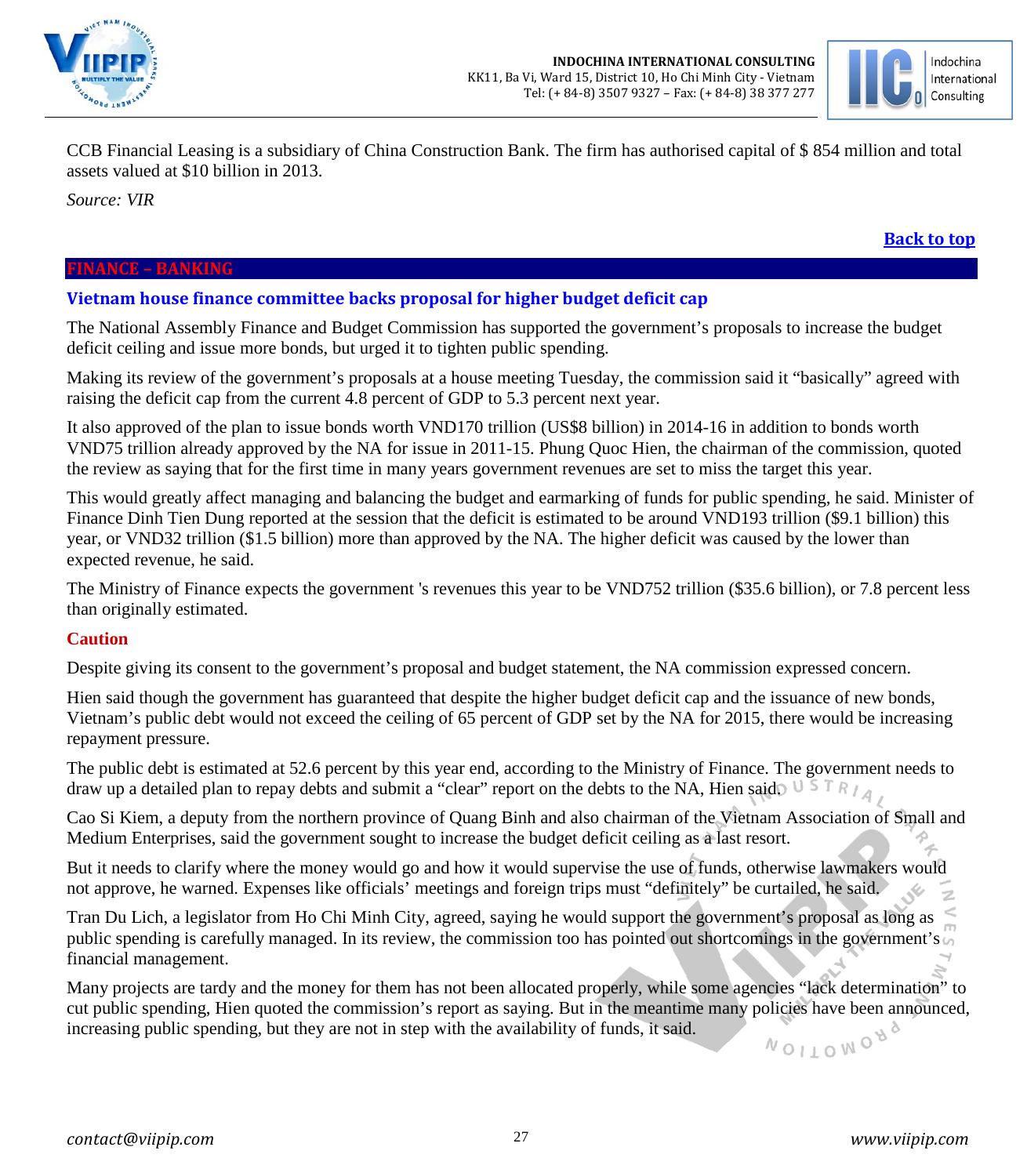



Even in its spending estimates for next year, the government does not convey a "clear" message that it is tightening spending in "the current difficult situation," it said. The government plans to spend some VND1 trillion (\$47.3 million) next year, a 2.9 percent rise from this year's estimate.

*Source: News Now*

# **Back to top**

# <span id="page-27-0"></span>**Local banks unable to tap foreign sector market**

Local banks have failed to use foreign invested firms to improve their credit growth figures, and experts say they are hampered by less competitive interest rates and limited range of services.

Hoang Van Thanh, chief accountant with Japanese-owned copper rod producer CFT, said his firm could borrow up to US\$40 million from a Japanese bank at just one percent a year.

"Thus, there is no reason for us to borrow capital from Vietnamese lenders with much higher lending rates."

The lowest rate local banks offer on dollar loans is 3-3.5 percent, a representative of beverage firm Dona Newtower, a Vietnam-Hong Kong joint venture, said. "Local banks cannot compete with their foreign rivals in terms of interest rates. Also, foreign lenders do not ask customers to pay fees for repaying loans before they are due."

Economist Bui Kien Thanh said foreign banks do not use much of deposits they mobilize from Vietnam at high interest rates to lend to their customers. They use funds mobilized in their home countries at much lower rates. For example, the interest rate for a six-month deposit in the United States is just 0.30 percent. The central reserve can also recapitalize the banking system at annual rates of 0.5-1 percent per annum. Thus, US commercial banks can offer firms loans for just 3-4 percent.

Echoing Thanh, another economist who did not want to be named said deposits with high interest rates in Vietnam did not significantly raise costs for foreign banks due to the balancing power of lower interest rates abroad, where the banks borrow far more than they do here.

"With lower input costs, they (foreign banks) can obviously offer lower interest rate loans in Vietnam."

Parent companies of foreign-invested firms in Vietnam would typically have used services of a particular bank or banks for many years. The banks will know well the financial situation of the firms, and this helps the former reduce their lending risks. The reduced risk is another reason that foreign banks can offer firms loans at lower rates than local lenders.

Foreign banks can also offer lower rates as foreign invested firms use many of their services, including borrowing capital, opening letters of credit, and making money transfers, he added.

Furthermore, foreign banks make it easier than local banks for customers to take loans. Their main criteria is the feasibility of a firm's business plan, while the local banks focus on collateral.

Another advantage that firms enjoy with foreign banks is that the latter are more reliable and strict in keeping their commitments to customers, as also more professional in the way they do business. So it is not surprising that foreign firms prefer to work with foreign lenders.

"It will take a long time for local banks to compete well with foreign ones in attracting customers," the economist said.

Thanh also noted that Vietnamese banks earn their profit mainly from lending – more than 80 percent, according to some accounts, and have not yet begun tapping hundreds of other services that foreign banks offer.

In fact, foreign banks in Vietnam do not offer big loans because their registered capital is low, Thanh said.

ANZ is the foreign bank with the highest registered capital in the country at \$3 billion, while Japanese invested banks only have several hundred million dollars each, Thanh said.

 $\cup$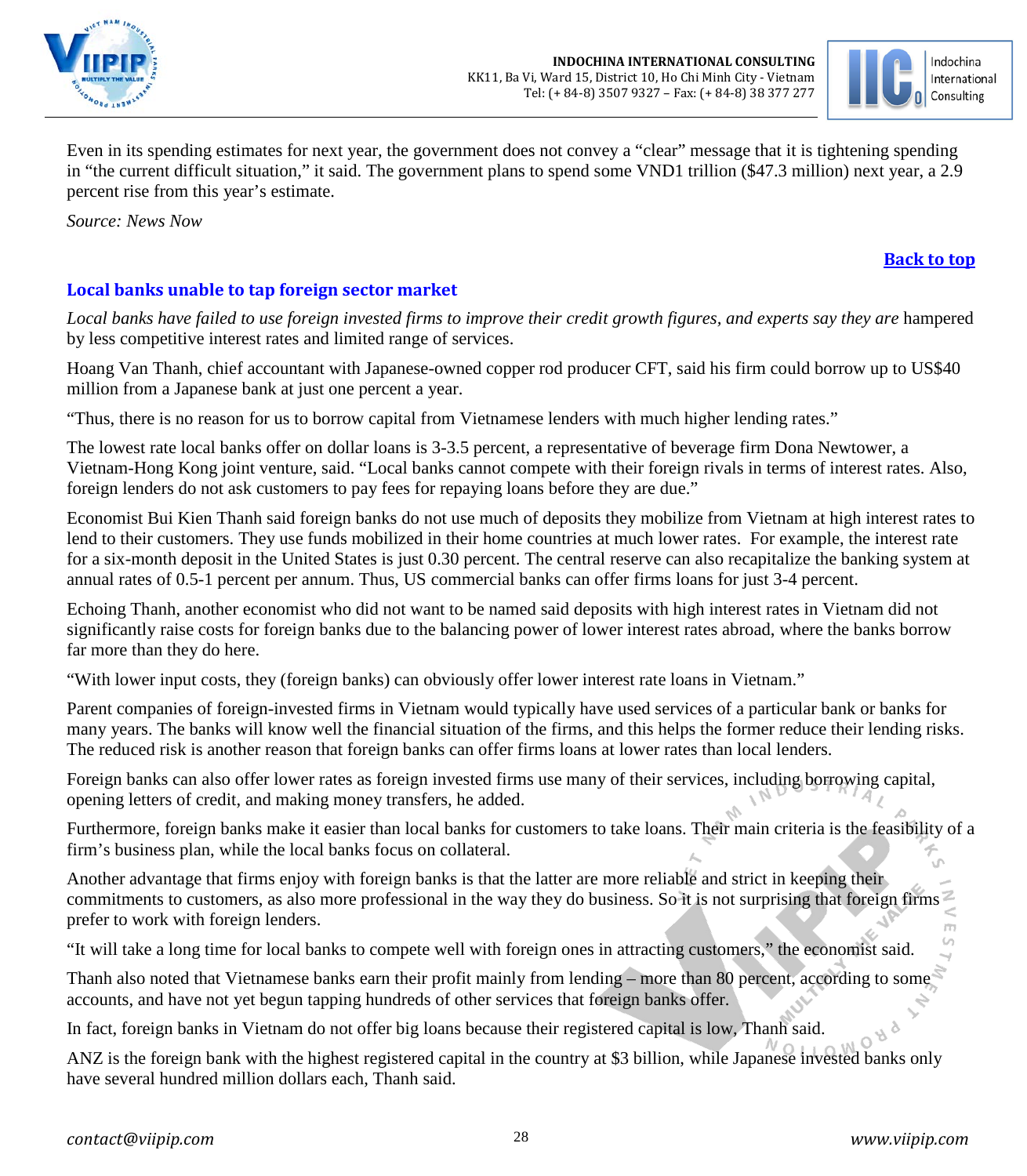



# **Failure**

An industry insider said all local banks are keen to lend to foreign companies, particularly given the slow credit growth, weak domestic demand, and the high bad debt levels.

Credit growth as of August was 5.4 percent, less than half the full year's target.

However, they have failed to lure foreign customers. Le Hoang Son, director of state-owned lender VietinBank's branch in Dong Nai Province, said his bank cannot offer low enough interest rates to attract foreign borrowers due to profit concerns. The State Bank of Vietnam caps interest rates on dollar deposits at 0.25 percent and 1.25 percent for institutions and individuals respectively.

The head of a joint stock commercial bank in Hanoi said only a few foreign invested firms borrow capital from his bank. "It is too difficult to expand credit to the foreign sector. Most foreign firms use our card services, or the service to pay salaries."

At the end of last year – 33 of 39 local banks operational then that had published their results – reported that foreign-invested firms accounted for a mere two percent of their total lending, according to global consultant KPMG.

*Source: TNN*

# **Back to top**

# <span id="page-28-0"></span>**Bad debts cause bank profits to plummet**

*Escalating bad debts are eating up banks' profits.*

By the end of September most banks reported negative credit growth while their non-performing loans (NPL) rose sharply stymying their profit goals. By the end of the third quarter, privately held Navibank reported modest after tax profits of \$476,000, down nearly 90 per cent on-year. Profits for the quarter were only \$124,000, down 60 per cent.

This was attributed to the bank's credit contracting 8.95 per cent and deposits by 21.4 per cent.

Bad debts rose sharply to 8.7 per cent of the bank's total outstanding loans by the end of September. This required the bank to put more capital into loan loss provisions which have tripled against the same period last year.

Due to rising bad debts, Southern Bank saw its after-tax profits fall by 71 per cent to \$1.7 million in the third quarter. In the second quarter when bad debts only accounted for 2.78 per cent of its total outstanding loans it reported profits of \$9 million. Its total profits by the end of the third quarter were \$10.7 million.

Last month Southern Bank signed a contract to sell around \$10 million in bad debts to the state-owned Vietnam Asset Management Company (VAMC).

Petrolimex Group Commercial Joint Stock Bank's (PGBank) bad debts hit a record high in September at 9.5 per cent of the banks total outstanding loans (tantamount to \$57 million). Soaring bad debts chewed through the bank's after-tax profits which amounted to only \$2.8 million by the end of the third quarter.

Bank executives are blaming failing business for their soaring bad debts. Member of the National Financial and Monetary Policy Advisory Council Tran Du Lich specifically pointed out booming credit growth in 2008-2010, primarily to property businesses who reneged on debts after the market collapsed.

Soaring bad debts are certainly the culprit behind poor profit reports in the first three quarters and at present there seems to be no immediate solution.NOILONO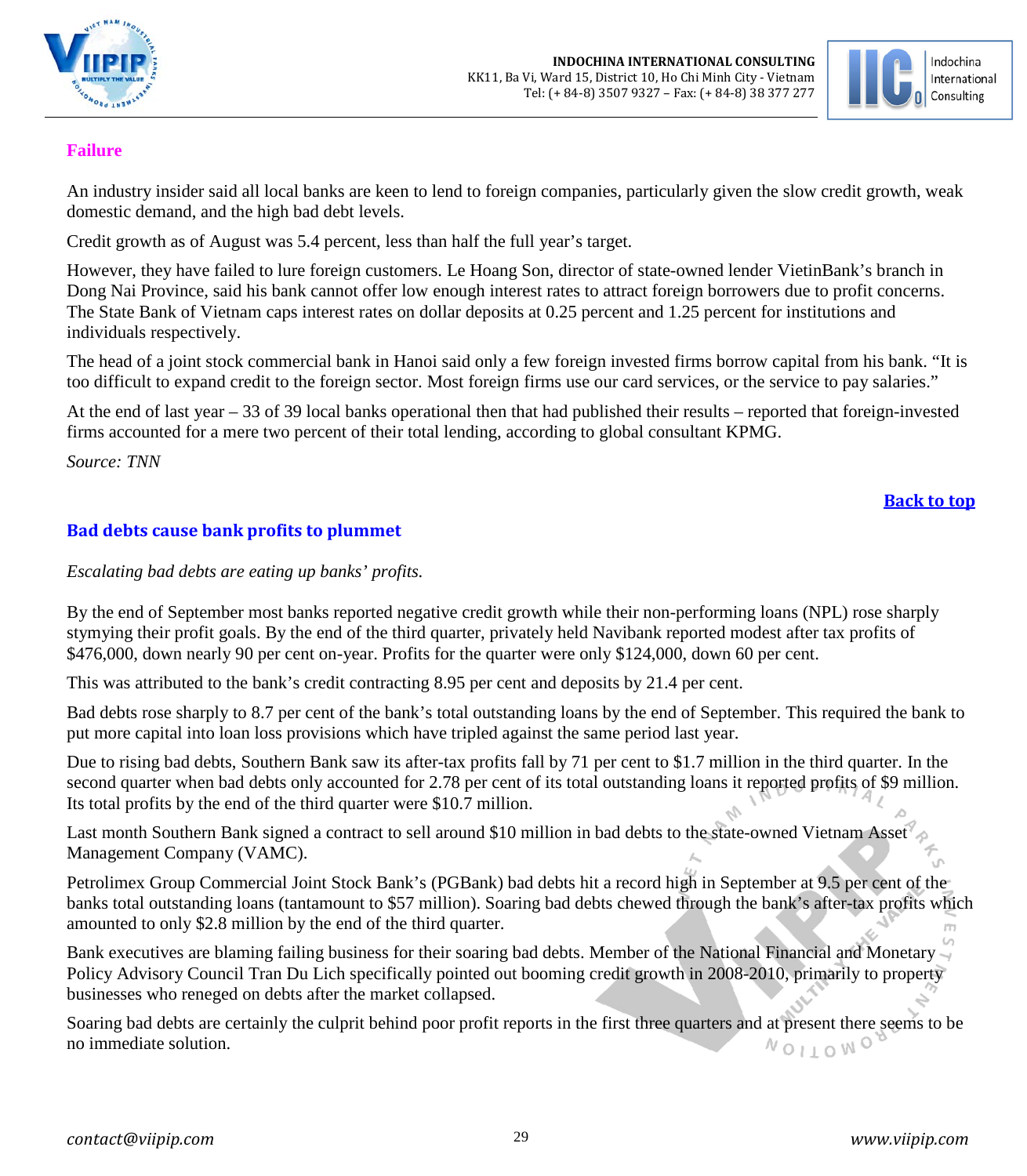



"Controlling risk on new loans is doable, but it is very difficult to avoid old loans from turning into bad debts as firms are still struggling with their businesses and repayments," said NamA Bank general director Tran Ngo Phuc Vu.

In the first half of 2013 NamA posted pre-tax profits of \$2.4 million making it virtually impossible for it to achieve its pre-tax profit goal of \$19 million.

DongA Bank reported modest credit growth of 1.2 per cent in the first nine months though its bad debts also rose quickly, making its goal of \$47.6 million in pre-tax profits unrealizable, said bank executives.

*Source: Talk Vietnam*

# **Back to top**

## <span id="page-29-0"></span>**Investor caution lowers City shares**

*Shares tumbled in HCM City while advancing on the Ha Noi Exchange on 11-Nov-2013.*

The VN-Index on the HCM City Stock Exchange lost 0.25 points to end at 498.61 points.

Overall, 104 codes managed to edge up yesterday, overwhelming losers which numbered 94, failing to support the benchmark indice, however. The southern bourse saw lower liquidity than Thursday's trading session with 72.79 million shares traded, dropping 31 per cent.

The total trading value reached VND920.79 billion (US\$43.84 million), a decrease of 28 per cent over the previous trading day. The VN30-Index, tracking the southern city's top shares by capitalisation and liquidity, shed 0.42 per cent to land at 556.78 points, with decliners outnumbering advancers by 16-6.

Six gainers included technology company FPT (FPT), Hoang Anh Gia Lai Group (HAG), Pha Lai Thermoelectric Plant (PPC), Bourbon Tay Ninh (SBT), Saigon Securities (SSI) and Becamex (IJC) which earned between VND100 (\$0.0047) and VND400 (0.019) per share.

PetroVietnam Drilling (PVD) closed VND1,500 lower at VND64,000 (\$3.04) per share, PetroVietnam Low Pressure Gas Distribution (PVD) lost VND600 (\$0.028) per share to VND30,700 (\$1.46). Other losers included big names such as Bao Viet Group (BVH), Hoa Sen Group (HSG), Sacombank (STB), Vingroup (VIC) and Vinamilk (VNM).

Becamex (IJC) lead the bourse in liquidity yesterday with 3.77 million shares changing hands. According to FPT Securities, cash flow yesterday was not poured into penny and small cap groups as strongly as in previous trading days and investors became more cautious.

TheVN-Index was still in a sideways trend as blue chips still failed to regain their attraction, the company said. Despite the decline in the southern bourse, the HNX-Index on the Ha Noi Stock Exchange rose 0.22 per cent to 63.29 points with gainers overwhelming losers by 110-86.

With more than 38.9 million shares changing hands, the total value reached VND276.93 billion (\$13.18 million).

The HNX30-Index, composed of the capital city's largest shares, closed yesterday 0.58 per cent higher to reach 119.14 points.

Foreign buyers concluded yesterday as net buyers with a net value of VND150.9 billion (\$7.18 million), with focus on shares of the real estate sector such as Sai Gon Water Infrastructure (SII), Becamex (IJC), Tu Liem Urban Development (NTL), Licogi 16 (LCG), Kinh Bac Urban Development (KBC).

*Source: VIR*

# **Back to top**

 $\overline{z}$ 

NOITOMOAD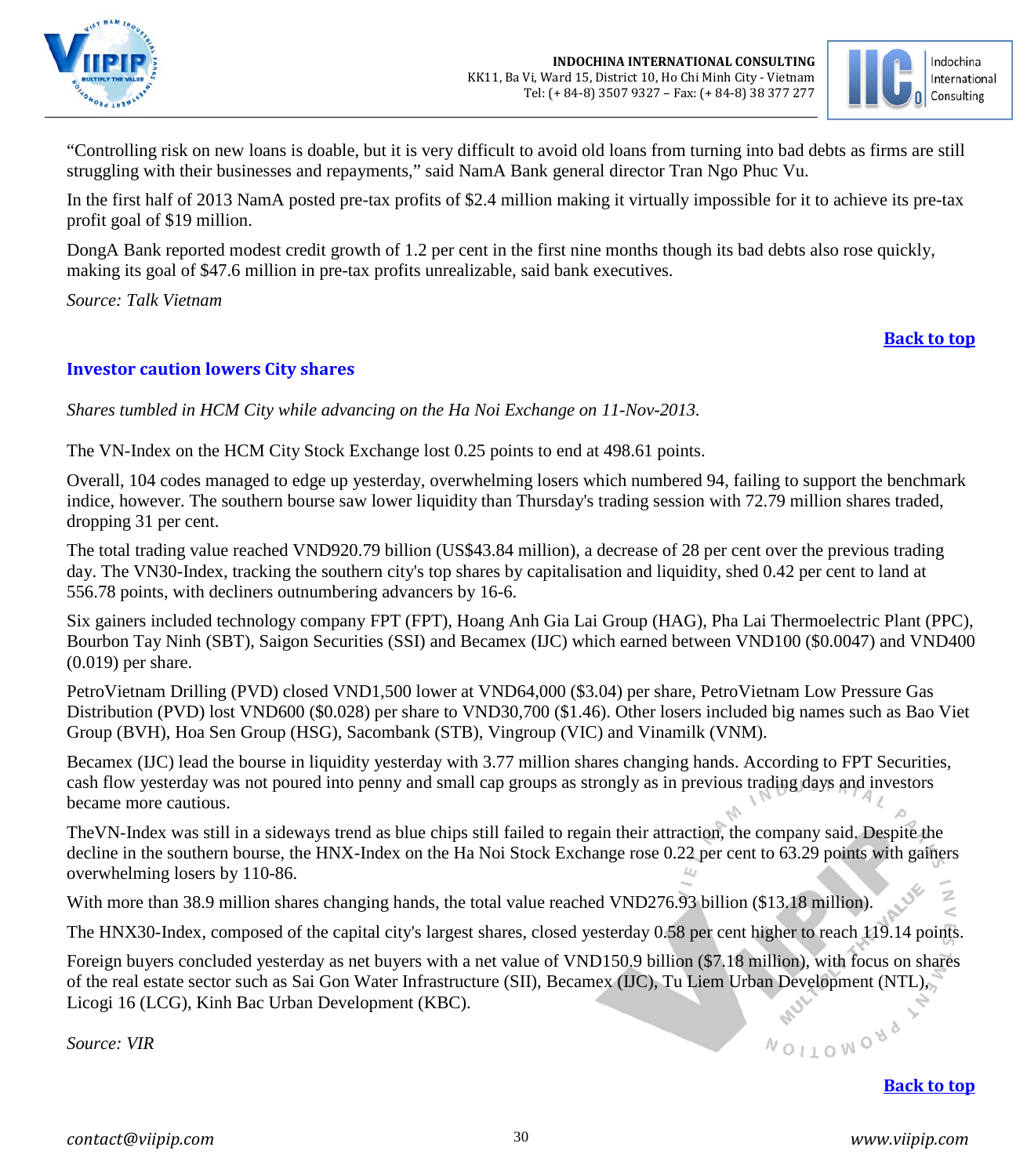



# **Buyout opportunities seen in Vietnam imbalances**

*Franklin Templeton Investments (BEN)' venture in Vietnam said the time is right for buyout firms to invest in the country as it expects monetary and fiscal reforms to take effect over the next three to five years.*

Low valuations, constrained bank lending and an improved corporate landscape mean private-equity investors have an opportunity to buy companies in the Southeast Asian country before the economy picks up again, said Avinash Satwalekar, chief executive officer of Vietcombank Fund Management, Templeton's venture with Joint-Stock Commercial Bank for Foreign Trade of Vietnam.

"The best time to make investments is when the water is murky," Satwalekar, 39, said in an interview in Singapore yesterday. "When its gets clear, that's when everybody can make investments."

Vietnamese leaders are trying to reverse the slowest growth since at least 1999 as the highest level of bad debt in Southeast Asia deterred lending and hurt business expansion. Prime Minister Nguyen Tan Dung forecasts growth will rise to 5.8 percent next year while his government prioritizes curbing inflation and banks' liquidity has improved, he told lawmakers at a legislation session last month.

The economy will expand slightly less than 5.5 percent this year, the government said this month. Officials expect a slight increase in credit growth to as much as 14 percent next year while an asset management company may buy as much as 150 trillion dong (\$7.1 billion) of banks' bad debt by the end of 2014.

# **Left behind**

The central bank cut a policy rate in July to support growth, after it devalued the currency the previous month to improve the balance of payments.

"Monetary and fiscal policy makers have created a very benign environment for investors, but I am still waiting for those policies to take effect," Satwalekar said. "If you wait for that trigger, you run the risk of being left behind and then playing catch up."

Satwalekar declined to give specifics on fundraising, citing U.S. regulations. His favorite sectors are agriculture, retail, education and food and beverage, he said.

"Our typical deal size is between \$5 and \$15 million," Satwalekar said. "We are not focusing on the bigger firms as those are largely state-owned."

Vietnam's benchmark VN Index (VNINDEX) is trading at 12.7 reported earnings, making it the cheapest equities market in Southeast Asia, according to data compiled by Bloomberg. While stock investors have pushed the gauge 21 percent higher this year, the biggest gain in Asia excluding Japan, buyout funds aren't rushing in yet, according to Ernst & Young LLP.

The index fell 0.4 percent as of 10:50 a.m. local time.

# **Still waiting**

"I wouldn't say private equity in Vietnam is a flood yet," Luke Pais, Asean private equity leader at Ernst & Young consultancy, said in an interview. "People are still waiting and watching. But certainly the number of deals has increased and people are spending more time looking at that market."  $N$  O  $11$  O  $W$ 

Buyout firms have spent \$287 million on stakes in five transactions this year, according to Preqin Ltd., a London-based research firm. That's the highest number of deals in five years and biggest amount since at least 2006, it said.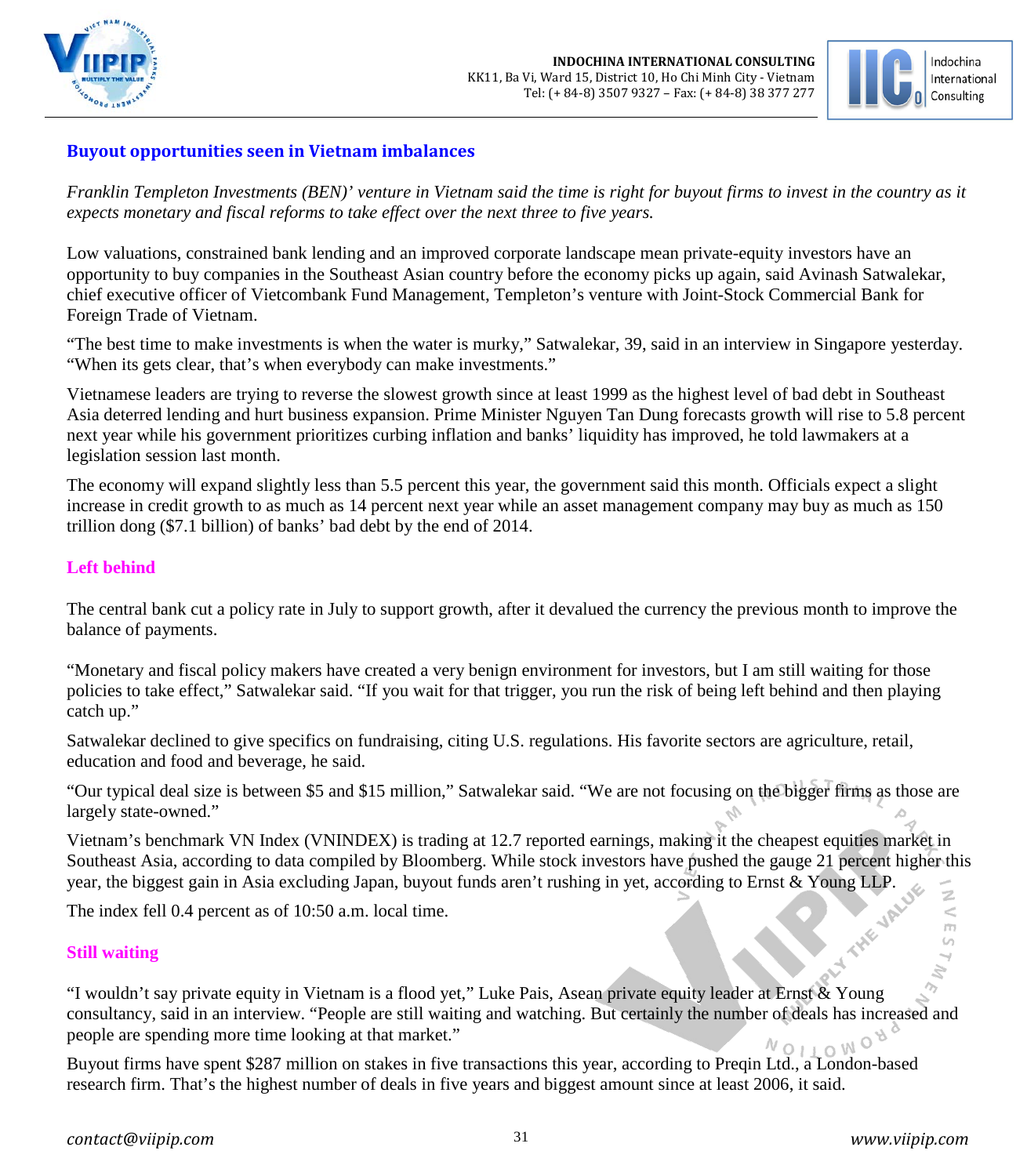



KKR & Co. (KKR), the private-equity firm run by Henry Kravis and George Roberts, more than doubled its stake in a fishsauce maker unit of Masan Group Corp. in January to \$359 million after first investing in the company in April 2011.

In May, Warburg Pincus LLC, the private-equity owner of Neiman Marcus Group Inc., said it would lead a group to invest as much as \$325 million in Vingroup Joint Stock Co., the firm's first Southeast Asia deal since 2010.

Seeking investmentsTPG Capital, the private-equity firm run by David Bonderman and James Coulter, said in July it will pay \$50 million for a 49 percent stake in a Masan consumer unit.

For Templeton, the Vietcombank Fund Management's 12 employees are already exploring opportunities in the country. Templeton owns 49 percent of the venture, while Vietcombank, the country's fourth-largest bank by assets, has a 51 percent stake, according to Satwalekar.

The investments may also fill the gap created by the country's banking sector while the government is seeking to overhaul almost \$5 billion in bad debt that has crimped lending, he said.

"Banks are asking for more collateral than some firms can afford," Satwalekar said. "There is limited access to capital. That's where private equity can step in.

*Source: BEN / TTN*

# **Back to top**

## <span id="page-31-0"></span>**ANALYSIS – OPINION**

# <span id="page-31-1"></span>**EU firms wary of Vietnam's legislative changes: survey**

*Though more European businesses plan to increase their investment in Vietnam, they are worried about the negative impact of future legislative changes, a new survey has found.*

Results of quarterly survey, conducted by the European Chamber of Commerce in Vietnam (EuroCham) in October 2013 and released on November 6, show that 41 percent of respondents expect to expand their business in Vietnam, compared with 34 percent in the last survey.

Furthermore, the number of respondents planning to "significantly increase investments" has doubled from last quarter's 8 percent to 16 percent this quarter.

The number of respondents expecting to reduce their workforce decreased from 23 percent last quarter to 15 percent this quarter, while the number of those expecting to increase it remained at 47 percent.

With a number of respondents considering relocating their business to another Southeast Asian country, EuroCham has identified four key challenges to doing business in Vietnam: corruption (72 percent), lack of or inconsistent implementation of legislation (67 percent), administrative difficulties (52 percent), and lack of transparency (45 percent).

When taking a more detailed look at the impact of "lack of or inconsistent implementation of legislation." the study found that half of the respondents found that legislative changes negatively impacted their business and only 7 percent recognized the legislative changes as positive in 2013.  $\circ$ 

Looking forward to 2014, half the respondents expected legislation to continue to have a negative impact on their business. However, 32 percent remain hopeful of a positive legislative environment next year.

According to the survey, business confidence and outlook among European businesses in Vietnam remains unchanged this quarter as the EuroCham Business Climate Index stayed at 50 points on a scale of 100 for the third time.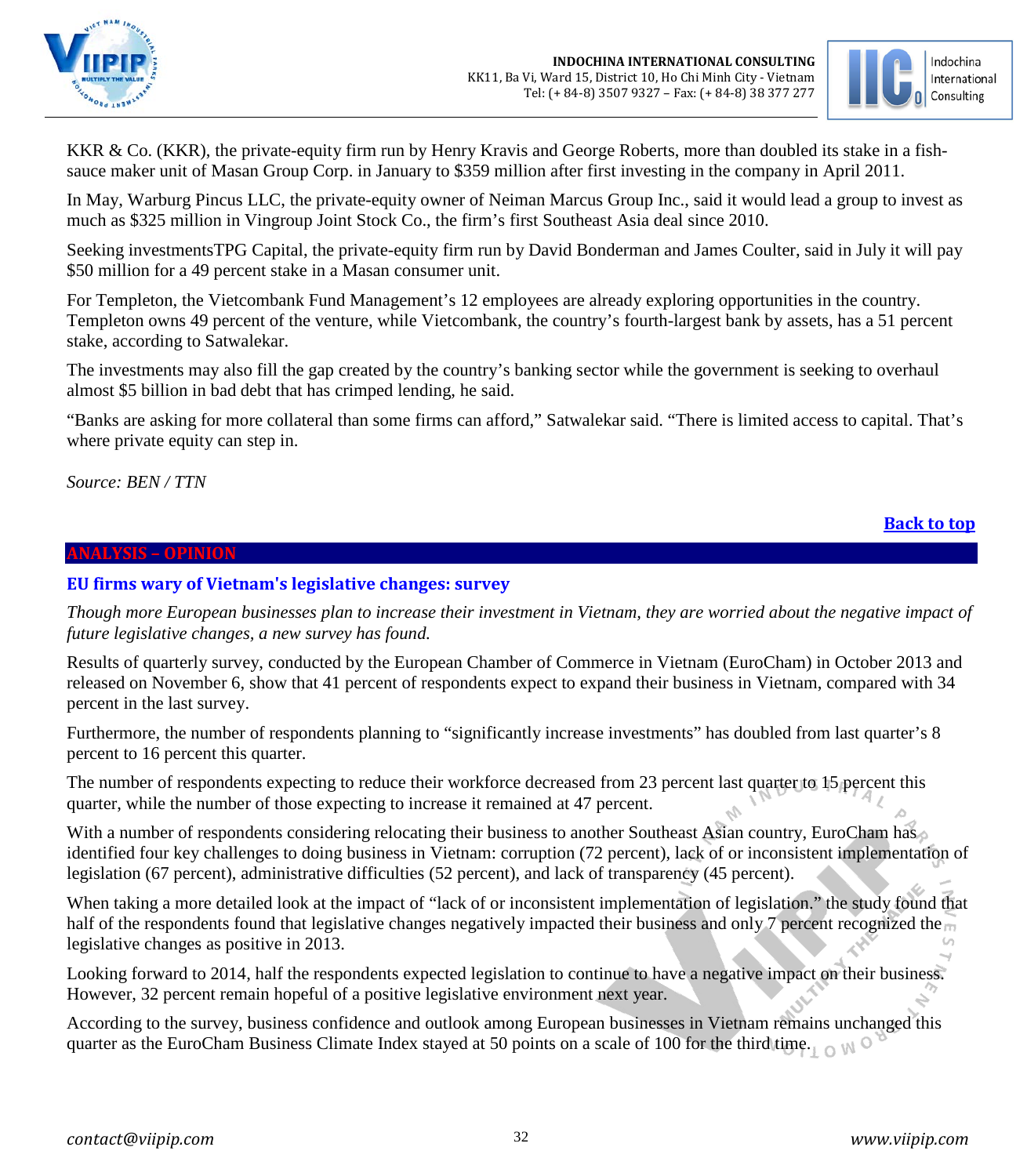



**Back to top**

"It is worrisome to see that EuroCham's Business Climate Index comes out at 50 for the third time. Furthermore, it is interesting to see that so many of the respondents still fear that legislative changes could negatively impact their business in 2014," EuroCham's chairman Preben Hjortlund was quoted as saying in a press release.

"This clearly demonstrates the need to incorporate the business community in the legislative process and to take their opinions into account in order to avoid legislation having perverse effects when implemented. Finally, it is important to note the high level of respondents calling for the Vietnamese government to take note of the Whitebook 2014, which will be published next week - on 11 November."

## **Inflation fears ease**

The findings show that measures taken by the Vietnamese government to reduce inflation have been effective. The number of respondents expecting inflation to have a "significant or threatening impact" on their business has reduced from 43 percent last quarter to 29 percent this quarter.

Members were also asked to indicate what they think the rate of inflation will be and the average came to 4.69 percent. Compared to last quarter's estimate of 5.94 percent, this represents a considerable improvement.

More than half of the businesses that participated in the survey are active in the services industry, less than a fifth in trading and manufacturing, respectively and the rest in other activities.

*Source: Eurocham/TTN*

# <span id="page-32-0"></span>**Japanese investors encourage policy improvements**

*Japanese investors are urging the Vietnamese government to further improve the investment climate to attract Japan's small and medium-sized enterprises.*

69 representatives from 52 Japanese multinationals and small and medium-sized enterprises (SME) attended a meeting last week with the Ministry of Planning and Investment (MPI) to propose measures that could further enhance Vietnam's investment environment.

"Vietnam is not the most competitive nation for foreign direct investment (FDI) at this time because of many unattractive regulations," said Naoki Sugiura, director of corporate planning at Panasonic Vietnam.

Though Japan is the biggest source of FDI in Vietnam this year to date with \$4.84 billion, 25.2 per cent of the total, investors say this pales in comparison with neighbouring countries like Thailand and Indonesia.

"From my perspective there are three issues deterring investors here. Firstly, incentives for the manufacturing industry, particularly supporting industries, are not good enough. Secondly, administrative procedures are too complicated. Finally, there is no consistency in the co-operation between state agencies," said Sugiura.

He added that Vietnam should promote investment to Japanese SMEs to help develop local supporting industries.

"I heard Vietnam wants to attract more hi-tech investment from multinational companies, and also wants to benefit from technology transfer. But to do that you have to first develop supporting industries," said Sugiura.

The Vietnamese government has acknowledged the importance of foreign SMEs in national development with MPI Minister Bui Quang Vinh stating in the meeting that Vietnam planned to not only focus on multinationals, but to also prioritise foreign SMEs.

 $\cup$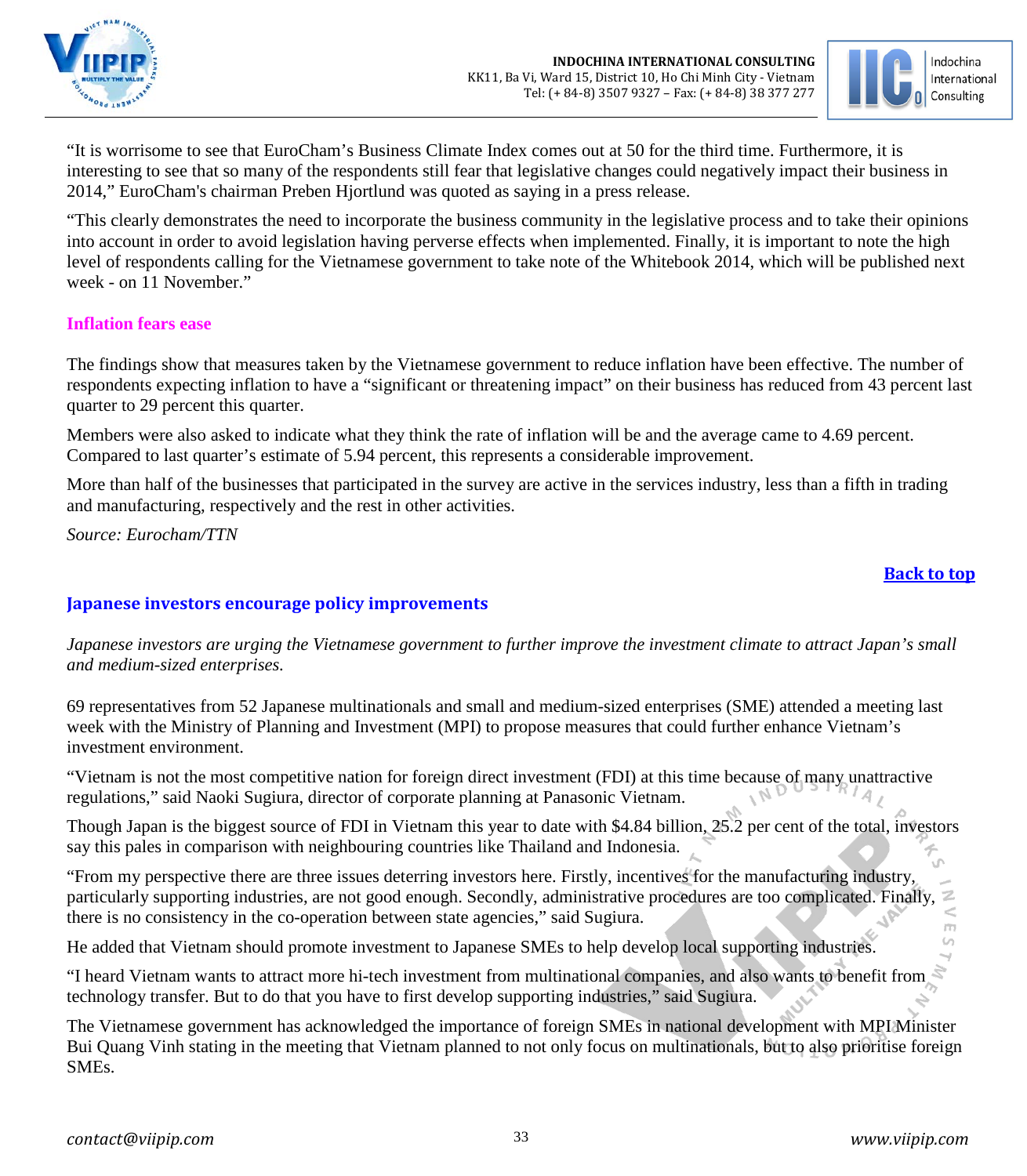



In a bid to generate interest from Japanese SMEs, the two countries signed an industrialisation strategy focusing on six important industries – electronics, agricultural machinery, agricultural and seafood processing, ship building, automobile manufacturing, and environment and energy.

"Vietnam needs to build a system that creates an industrial structure with high value added elements that can be incorporated into its industrialisation strategy and an action plan for policies that will foster supporting industries, build a domestic supply chain, and expand the percentage of parts and other items that are sourced locally," said Kohei Wantanabe, chairman of the Japan-Mekong Business Cooperation Committee and leader of the delegation to the MPI last week.

Wantanabe, who is also senior corporate advisor of the Itochu Corporation, said many Japanese SMEs want to relocate their manufacturing facilities from China and Japan to Vietnam, but were hesitant given the current investment climate.

"We are concerned by import tax refunds in Vietnam. It generally takes a long time to get a refund and this turns away SMEs as they lack financial strength," said Mitsuhiko Lino, president of Toyo Drilube which is building a manufacturing facility in Vietnam to supply clients such as Toyota and Honda.

Tax is not the only issue. Kenichiro Nishikawa, general director of Toyota Tsusho Vietnam, said administrative procedures should be simplified and the country should focus on training human resources to attract and supply supporting industries.

"The competition between Asian nations is tough and if Vietnam fails to create favourable environment, Japanese SMEs will choose other countries to invest in," Nishikawa added.

*Source: ITPC*

## **Back to top**

# <span id="page-33-0"></span>**Car industry roadmap hailed**

*The Ministry of Industry and Trade (MoIT) has submitted the latest draft on automobile industry development planning to 2020 with a vision towards 2030 to the government. The MoIT's Institute for Industrial Policies and Strategies head Duong Dinh Giam brings light to fresh changes in the draft intended to spur the sector's development*.

# **What is new in the draft?**

Former car industry development planning just sought to support manufacturers. Yet they needed a sizable market before essential supporting industry could be developed. Without these supporting industries, automotive manufacturing can only be an assembly based process.

Therefore in addition to support manufacturers, the new draft concentrates on policies to fuel demand to expand the market, since a bigger market will help manufacturers sell more cars, and inspire investment in support industries. Towards this goal, we met with industry leaders in order to tailor the policies to their actual needs and aspirations. It's not bringing policies into life, but bringing life into policies.

## **Are there any changes in the approach for the car industry's development?**

Most car businesses attended our consultative meetings on industry development.

On the part of policy-makers, we initially intended that to enjoy incentives, businesses must reach a localisation rate of at least 40 per cent. To make this realistic we have been working out mechanisms to help firms expedite localisation aspirations.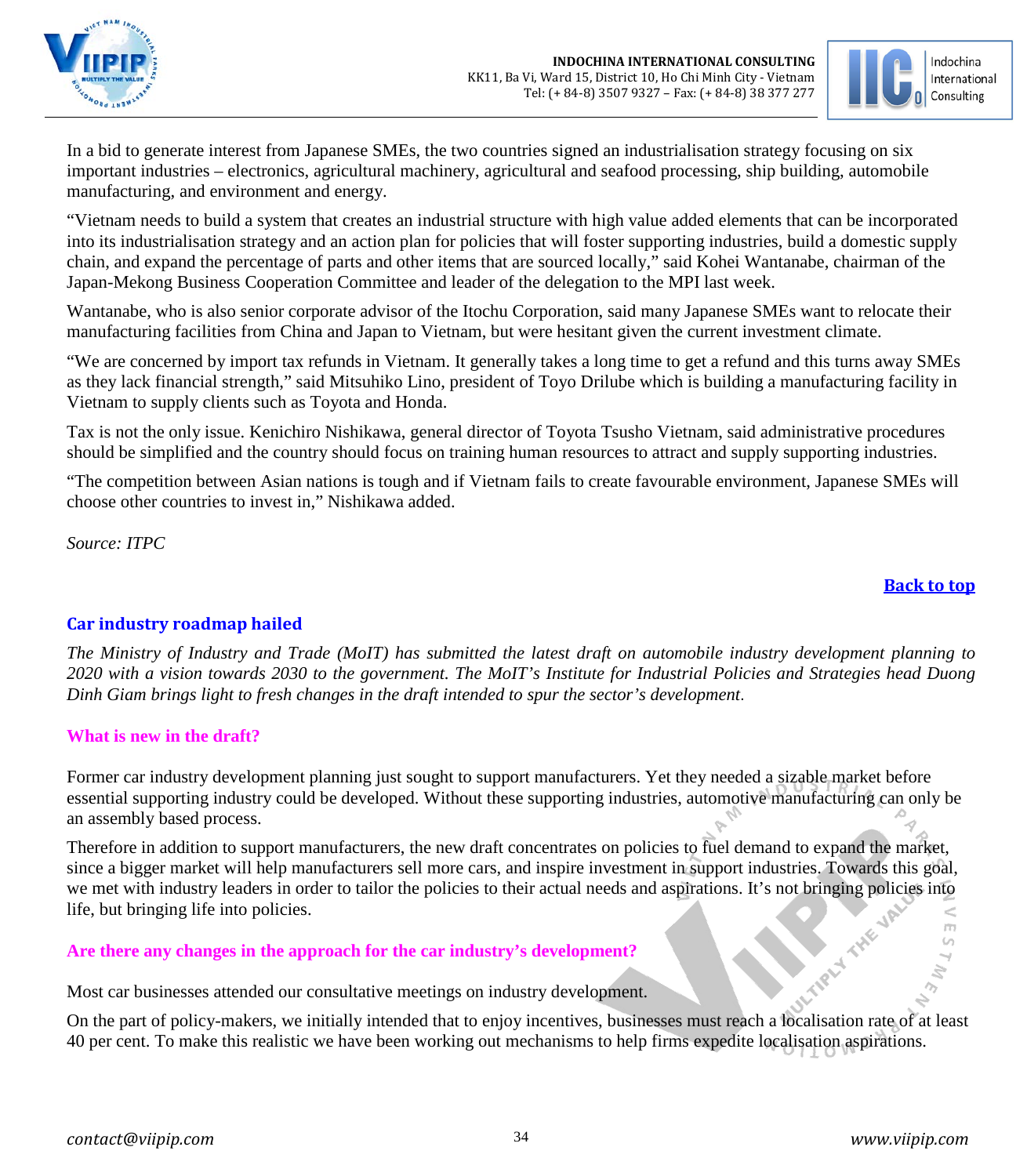



After conversing with firms, we realised that our intentions were unrealistic. That was because various car manufacturers are at different levels of development. For instance, Toyota Vietnam has reached a 37 per cent localisation rate for its Innova, whereas Honda Vietnam has a strong supporting network for motorbikes.

However, other businesses have yet to reach such high levels. Therefore, to begin a new game it is important that every one can join.

We finally came to the decision that top incentives shall be given to businesses reaching the desired 40 per cent localisation rate, with lesser incentives commensurate with lower localisation levels available for other manufacturers.

# **How will the new plan deal with the imminent reduction of import tax for completely-built units?**

To scale up the market size, prices must be lower to fuel demand.

However, in the current context, lower pricing does not only depend on the production sector, but also on the country's tax policies.

Under signed international commitments, import duties will fall to 50 per cent by 2014 reaching zero per cent by 2018.

We initially proposed retaining the 50 per cent import duty until 2017 and letting it reach zero in 2018, but our proposal triggered debate.

Businesses engaged in both manufacturing and exports accepted the proposal, as they can moderate their interests between these two areas, whereas firms concentrating solely on imports did not agree. We finally reached a compromise whereby the import duty from 2014-2016 be kept stable at 50 per cent before sliding to 30 per cent by 2017 and zero per cent by 2018.

In respect to special consumption tax, scaling down the tax rate for locally manufactured cars would impinge on equal treatment principles. Therefore, after conversing with firms we have proposed to not directly curtail the tax rate, but lowering the taxable value as this will not violate equal treatment regulations.

## **What kinds of vehicles have been given special attention in the draft plan?**

Truck and bus manufactures already have support policies, so this time attention was given to passenger cars, but only cars with engine capacity from 2.0L and below to ensure energy efficiency and to be suitable with market demand.

# **Despite good planning, businesses still have concerns over policy stability and consensus from diverse government agencies in policy enforcement. How do you respond to this?**

We have proposed that upon ratification of the draft, only the government will be able to implement revisions. Localities and government agencies will not be able to introduce differing policies.

I believe if the draft plan is approved this year and enacted early 2014, then the government's commitment to supporting the sector will be evident, giving the car making industry the development boost it needs.

*Source: MoIT - VietNam<sup>+</sup>*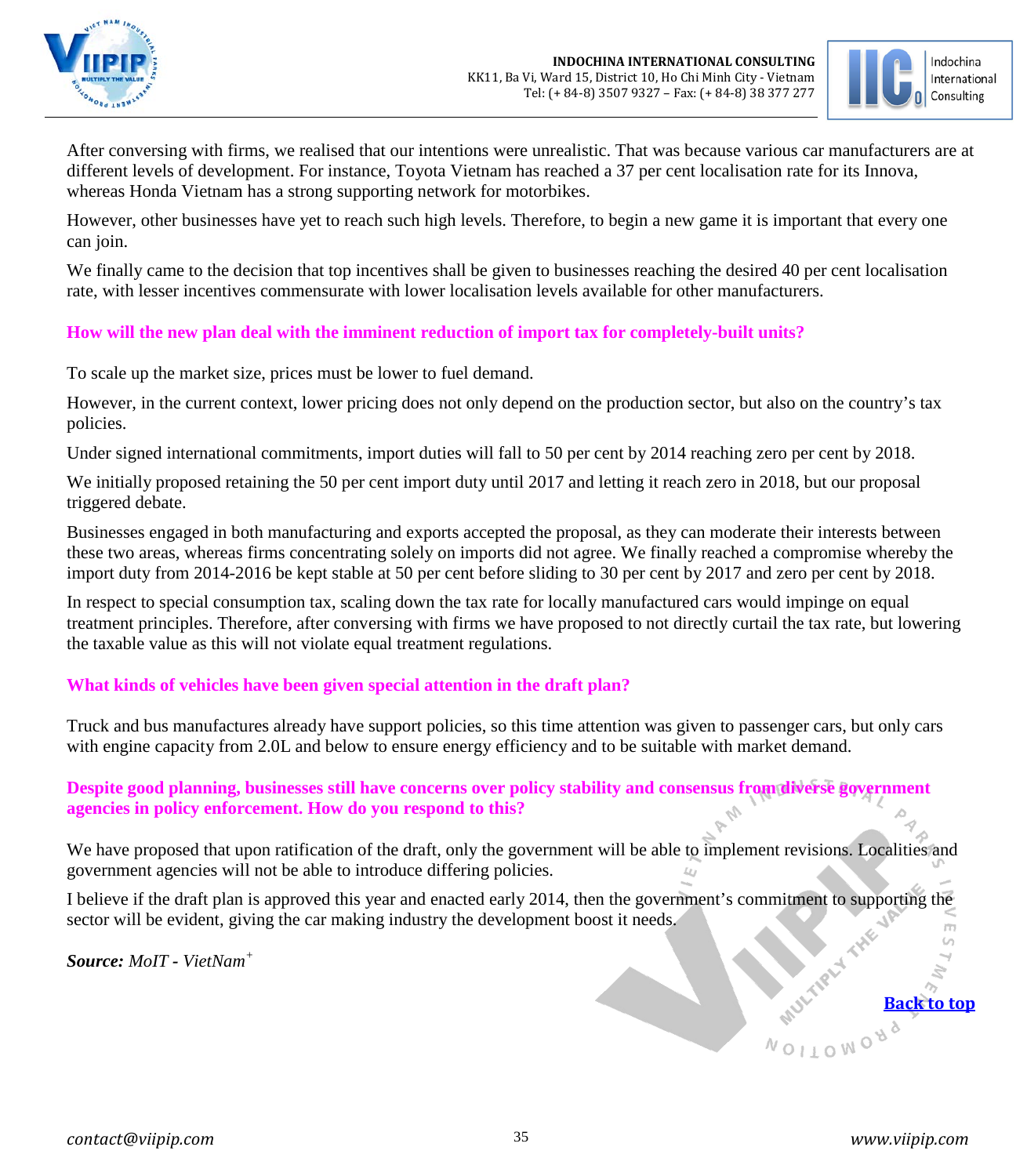



#### <span id="page-35-0"></span>**NEWS IN BRIEF**

#### **Seminar focuses on new generation FTAs**

Opportunities as well as challenges for Vietnam when participating in new generation free trade agreements are the focus of a seminar held in Hanoi in October 2013. Held by the Party Central Committee's Commission for External Relations, the Ministry of Foreign Affairs and the United Nations Development Programme, the seminar is part of a project on the enhancement of the capacity to serve deep and broad international integration. Participants heard reports of experts and exchanged views on the results and experience Vietnam has gained after five years of joining the World Trade Organisation. They analysed opportunities and challenges posed by new generation FTAs to the country's production, investment, trade and social culture, as well as its national sovereignty. Delegates also discussed what Vietnam should do when negotiating FTAs as well as the need to conduct economic restructuring and raise the capacity and efficiency of State management, in order to ensure the country's goals and benefits when joining these agreements

#### **Toyota Vietnam recalling 126 sedans over valve spring defect**

Toyota Motor Vietnam (TMV) is recalling 126 Land Cruiser Prado and Hiace sedans in the country as part of a global recall campaign of four models of the world's leading automaker. TMC said the engine valve springs of the involved vehicles made by one of two suppliers could "develop cracks and break over time due to improper maintenance of manufacturing equipment used to make the part." In Vietnam, according to TMV, 126 cars including 61 Hiaces and 65 Land Cruiser Prados imported from Japan are subject to the recall. These vehicles are imported and distributed by TMV. TMV will check and replace the engine valve springs of the affected sedans, it said.

#### **Petronas Chem sells Vietnam unit to Asahi Glass, M'bishi Corp**

The petrochemicals arm of Malaysia's state oil firm Petronas will sell its stake in Vietnam's Phu My Plastics and Chemical Company Ltd (PMPC) t[o Japan](http://uk.reuters.com/places/japan)'s Asahi Glass Co Ltd and Mitsubishi Corporation. Petronas Chemicals Group Bhd said in a stock exchange statement on Wednesday the divestment of 93.1 percent of PMPC was part of a plan to discontinue its viny[l business](http://uk.reuters.com/finance?lc=int_mb_1001) and strengthen its asset portfolio. Petronas Chemicals did not disclose the financial details of the transaction but said the sale would be completed by the second quarter of 2014. Deutsche Bank acted as financial advisor to Petronas Chemicals for this transaction. Petronas Chemical shares closed up 0.6 percent on Wednesday, outperforming the broader market that slipped 0.2 percent. (Reporting by Niluksi Koswanage; Editing by Edwina Gibbs)

#### **150 companies attend international retail & franchise show**

As many as 150 companies from 10 countries are showcasing their products at the Vietnam International Retail & Franchise Show 2013, which opened in Ho Chi Minh City in October 2013. The three-day event is jointly held by the Vietnam Trade Fair and Advertising Company (Vinexad) and the Korea International Trade Association (KITA), the Korea World Trade Centre (COEX) and the Korea Trade-Investment Promotion Agency (KOTRA).

#### **Vinashin gets new name as Vietnam restructures state companies**

Vietnam Shipbuilding Industry Group, the debt-ridden national shipbuilder, is being renamed and restructured as the government works to reform inefficient state-owned enterprises that are weighing down the economy.Vinashin, as the company is known, will have its name changed to Shipbuilding Industry Corp., or SBIC, the transport ministry said in a statement posted on its website yesterday. SBIC will be state-owned with eight subsidiaries and registered capital of 9.52 trillion dong (\$451 million), the ministry said. The shipbuilder, whose near-bankruptcy spurred sovereign credit downgrades, defaulted on a \$600 million internationally syndicated loan in 2010. Vinashin said in September it plans to cut 14,000 jobs, more than half its workforce. Vinashin received the \$750 million proceeds from Vietnam's first dollar-denominated bond sale in 2005. By 2010, the company had accumulated about 86 trillion dong in debt, according to the government.Vietnam's two-year-old effort to reform state-owned enterprises has had "limited" progress, the World Bank said in July, citing a low number of share sales of government companies.<br>  $\begin{array}{c} \mathbb{N} \subset \mathbb{N} \end{array}$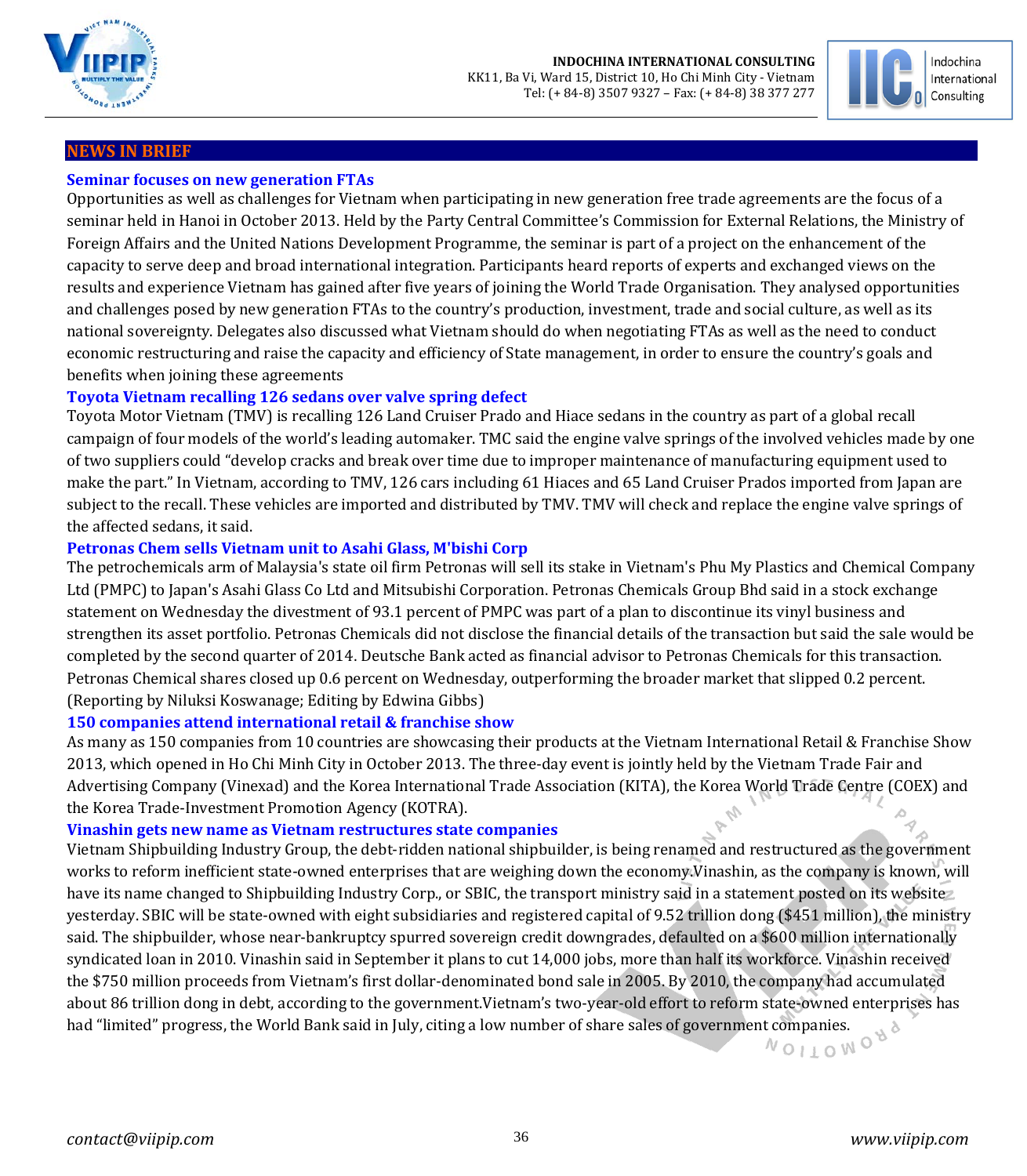



## **Industrial investors given incentives**

Tin Nghia Corporation plans to offer investors at Tan Phu Industrial Park in southern Dong Nai Province free use of infrastructure for the first five years of their contracts as part of its preferential policy to attract businesses. The IP is located in Dong Nai Province's Tan Phu District and covers an area of 50ha, of which more than 36ha is industrial land for rent. Tan Phu District has abundant labour resources with low costs particularly suited to labour-intensive industries such as textiles and garments, leather footwear, wood production and agriculture. The Tin Nghia Corporation, known as one of the biggest companies in Dong Nai Province, was selected as of Viet Nam's Top 200 enterprises by the United Nations Development Programme (UNDP). The corporation has invested in eight industrial parks in Dong Nai and Ba Ria-Vung Tau provinces that cover a total area of 3,500ha with total investment capital of \$4 billion. The industrial parks have attracted nearly 200 businesse

#### **HCM City firms ready for Lunar New Year goods rush**

Enterprises in Ho Chi Minh City have basically completed plans to prepare goods for the upcoming Tet (Lunar New Year) holiday, which falls on January 31, 2014, according to the municipal Department of Industry and Trade. sMany enterprises plan to increase supply for this Tet. Vissan Company, one of the country's biggest meat processing companies, plans to invest 600 billion VND (28.4 million USD) to store meat and processed food for the upcoming festival, 20 percent more than last Tet. The Bien Hoa Confectionery Corporation, or Bibica, plans to supply about 1,250 tonnes of confectionery, up 10 percent over the previous Tet. Many poultry and egg providers like Ba Huan, Vinh Thanh Dat, Pham Ton and San Ha have said they have increased investments to raise supplies by up to 30 percent for this Tet. The enterprises have assured that commodity prices would be stable from now until the holiday. They have also said that they would launch promotion campaigns as the festival nears, as also opening more sales points in crowded residential areas. According to the department, the number of outlets selling price-stabilised goods has increased strongly over the last few years, reaching 7,500 as of September this year from just 2,000 in 2008. Foreign-invested supermarkets have also participated in the city's price stabilisation programme, working with their distributors to stock essential goods and offer good prices to customers.

#### **Kien Giang promotes border trade**

Southern Kien Giang province will further promote cross-border trade activities with Cambodia in the last months of 2013, aiming to realise the target of US\$180 million in two-way trade between the two sides. The province is accelerating construction of border markets under a 2010-20 plan and infrastructure facilities at border gates, thus attracting more enterprises to invest in export-import activities in border areas. Local authorities have signed co-operation agreements with a number of neighbouring Cambodian provinces to boost trade promotion and expand markets for local products. Kien Giang shares almost 60 kilometres of land borders with Cambodia, including the Ha Tien international border gate and Gia Thanh national border gate. Since the beginning of 2013, the locality posted a cross-border trade turnover of over \$130 million, up 30 per cent over the same period last year..

## **Long An tops Delta investment**

Long An Province continues to maintain its top position in the Mekong Delta in attracting investment into its industrial zones. In the year to date, as many as 61 projects, including 24 by foreign investors worth more than US\$174 million have been licensed in the province, Phan Thanh Phi, head of the Long An Economic Zone Management Board, said. At a conference on 15 years of developing industrial parks in Long An last week, he said domestic firms had invested VND2.13 trillion (\$101.4 million) and leased 60ha of land and 40,000ha of factories. Seventy per cent of projects were Japanese. Long An Province has 28 industrial parks covering a combined area of 10,200ha, whose infrastructure totally cost \$77 million and VND34 trillion (\$1.6 billion). They had attracted 766 projects worth \$1.7 billion and VND27.6 trillion (\$1.3 billion). Of them 360 had already begun operating, and the rest were preparing to build factories. According to the Long An Economic Zone Management Board, which did a study, the development of industrial parks faces challenges like low occupancy rate, pollution, and inconsistency in investment policies.<br>  $\Box$ 

*contact@viipip.com* 37 *www.viipip.com*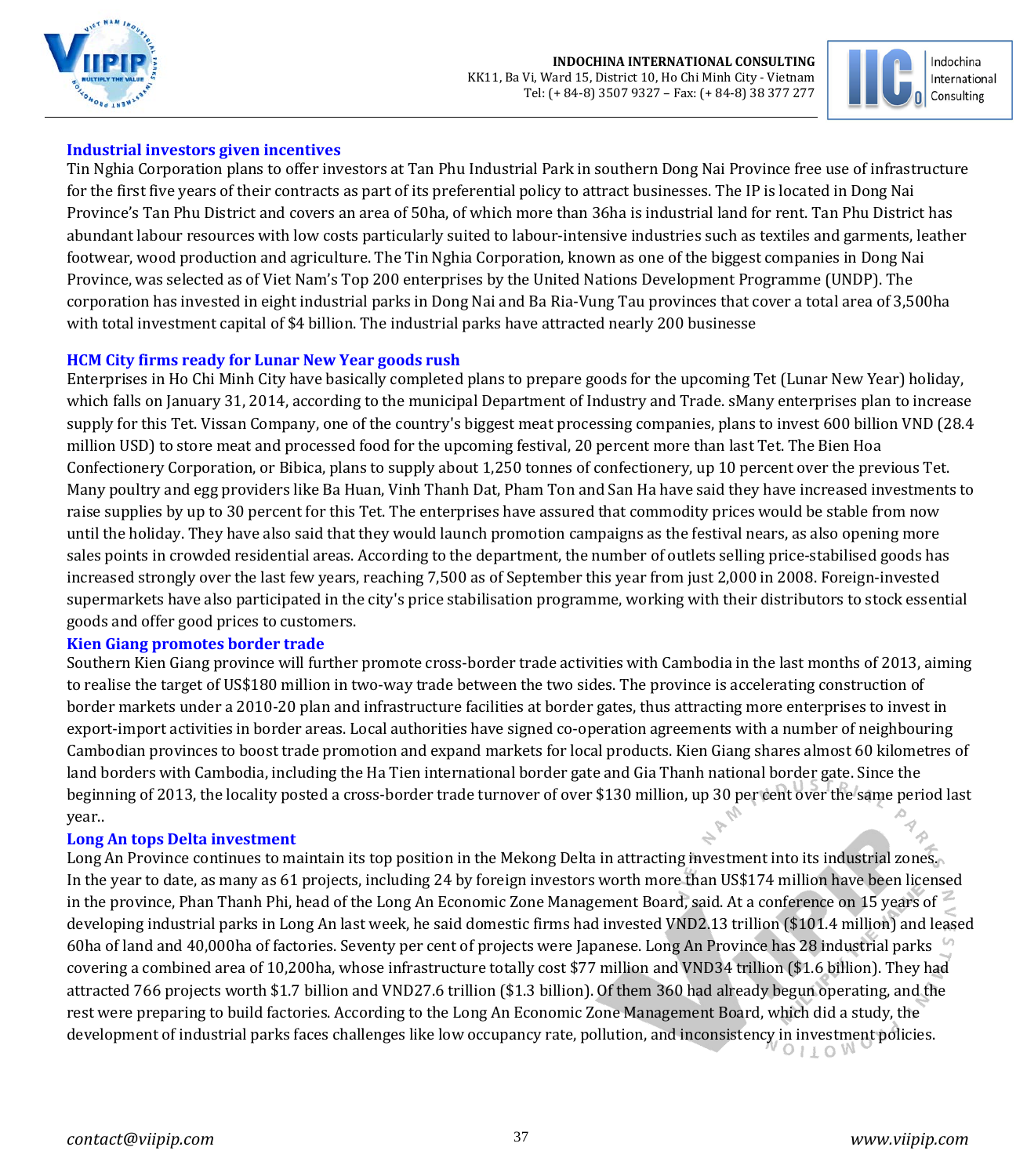



#### **Lao Cai seeks more investment**

Northern Lao Cai Province will continue to speed up administrative reforms, improve transparency in developing socio-economic development plans to attract more investment capital. This was the message delivered by director of the provincial Department of Planning and Investment Dang Xuan Phong. Phong said the province had thus far attracted 430 projects, including 30 foreigninvested ventures, with total registered capital of VND60.15 trillion (US\$2.86 billion). Top priorities for attracting future investment would be natural resource processing, real estate, trade and tourism, he noted.

#### **Most fake products in Vietnam are made in China**

Fake products continue to flood Vietnamese markets and most of them are made in China and illicitly brought to Vietnam. All attendees shared the same concern as they gathered at a conference to discuss ways to curb the smuggled and fake products held by the Ministry of Industry and Trade in Da Nang on Friday. Smugglers only have to bring the fake products past the borderlines. There, the goods will be transported and distributed into further areas.Phan Hoan Kiem, head of the Ho Chi Minh City's Market Management Agency, also said most of the fake products on the market are made in China.Fake clothing, leather and footwear, cosmetic products and accessories like glasses and watches account for a huge proportion of the products seized by the agency, he said. However, few of the violators are indicted or fined, thus smugglers and sellers of fake products remain unfazed

#### **Back to top**

**Back to top**

#### <span id="page-37-0"></span>**COMING EVENTS**

## <span id="page-37-1"></span>**VIETNAM TELECOMP HO CHI MINH CITY**

*Venue:* SECC Saigon Exhibition & Convention Center (SECC)

*Country:* Ho Chi Minh City, Vietnam *Start Date: 20.11.2013 End date: 23.11.2013*

#### *Event Description*

International Exhibition of Information and Telecommunication Technologies

Vietnam Telecom is an exhibition for information and telecommunication technologies in Vietnam. The exhibition offers visitors the chance over the fast-growing Vietnamese telecommunications sector information and new business contacts. Additionally, a congress held at which experts from all over the world on trends in the industry say. *Please kindly refer to* [www.vietnam-telecomp.com](http://www.vietnam-telecomp.com/)

## <span id="page-37-2"></span>**Vietnam Electronics Ho Chi Minh City**

*Venue:* SECC Saigon Exhibition & Convention Center (SECC)

*Country:* Ho Chi Minh City, Vietnam *Start Date: 20.11.2013 End date: 23.11.2013*

## *Event Description*

International Exhibition for Electronic Products

Vietnam Electronics is an exhibition for electronic products in Vietnam. The exhibition offers visitors the chance over the fastgrowing Vietnamese electronics sector to inform and new business contacts. Additionally, a congress held at which experts from all over the world on trends in the industry say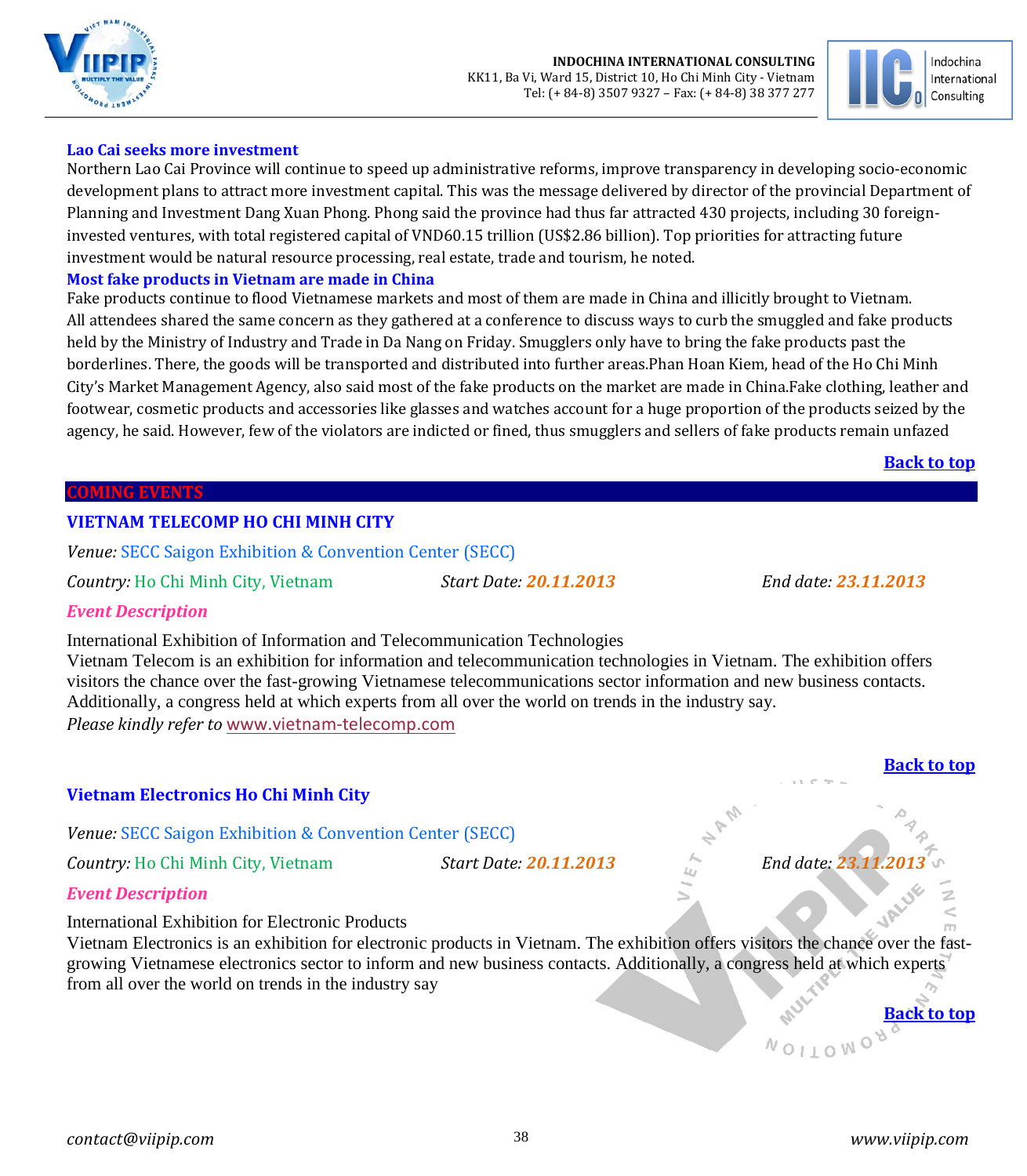

#### **INDOCHINA INTERNATIONAL CONSULTING**  KK11, Ba Vi, Ward 15, District 10, Ho Chi Minh City - Vietnam Tel: (+ 84-8) 3507 9327 – Fax: (+ 84-8) 38 377 277